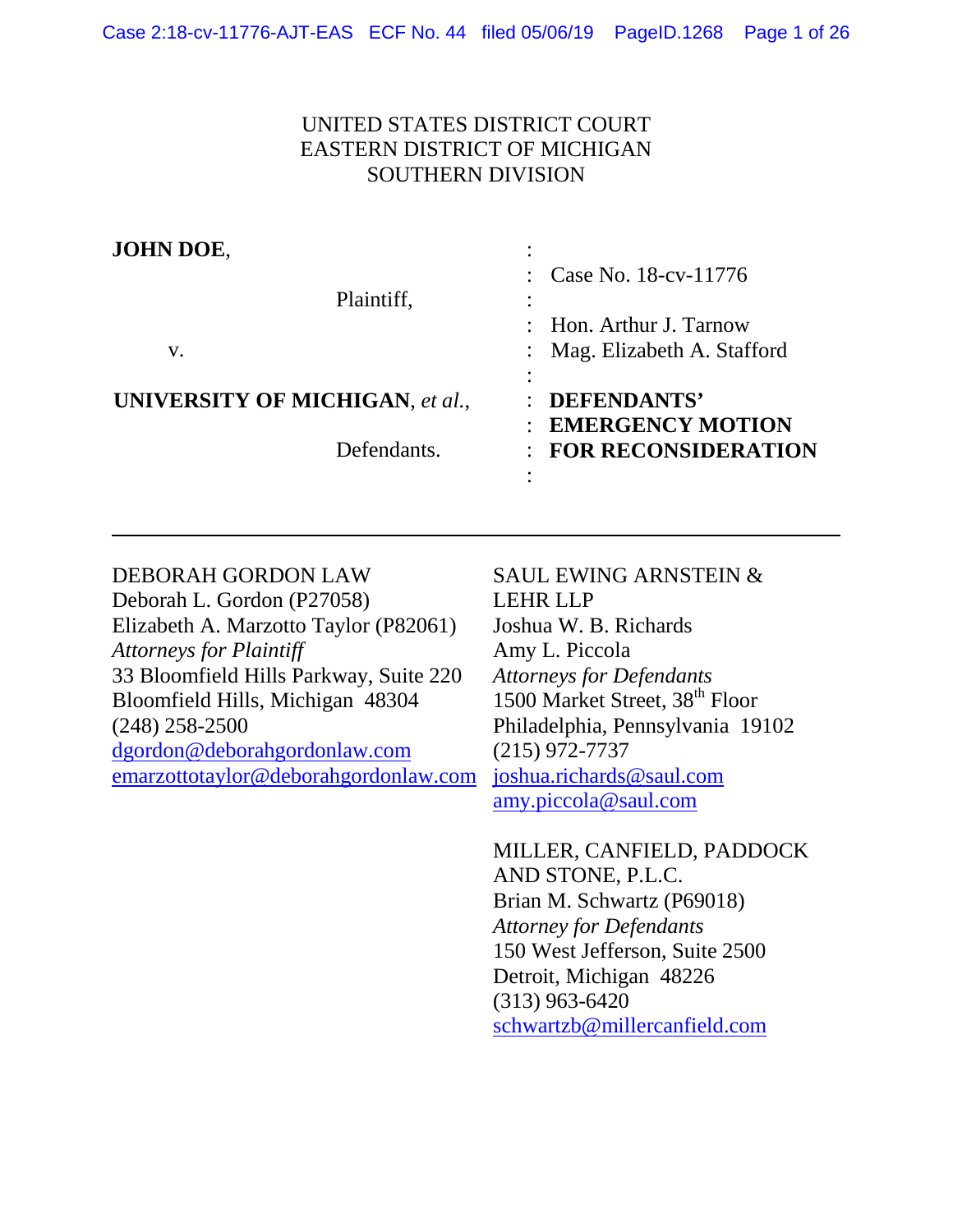Defendants move pursuant to Rule 7.1(h) of the Local Rules of the United States District Court for the Eastern District of Michigan for reconsideration of the Court's May 1, 2019 Order: (1) requiring the President of the University of Michigan to attend the conference to be scheduled at a date to be determined in May 2019; and (2) declining to refer settlement discussions in this matter to a colleague on the Court. In support of this motion, defendants rely upon the attached brief in support.

Counsel for defendants conferred with counsel for plaintiff on May 3, 2019 and explained the nature of this motion and its legal basis. Counsel for defendants requested, but did not obtain, concurrence in the relief sought in this motion.

WHEREFORE, defendants respectfully request that the Court grant defendants' emergency motion for reconsideration of the Court's May 1, 2019 Order and (1) permit the University to bring, in lieu of the University's President, another University administrator with full settlement authority to the upcoming conference, and (2) refer this matter to another member of the Court to the extent the purpose of the conference is to discuss settlement.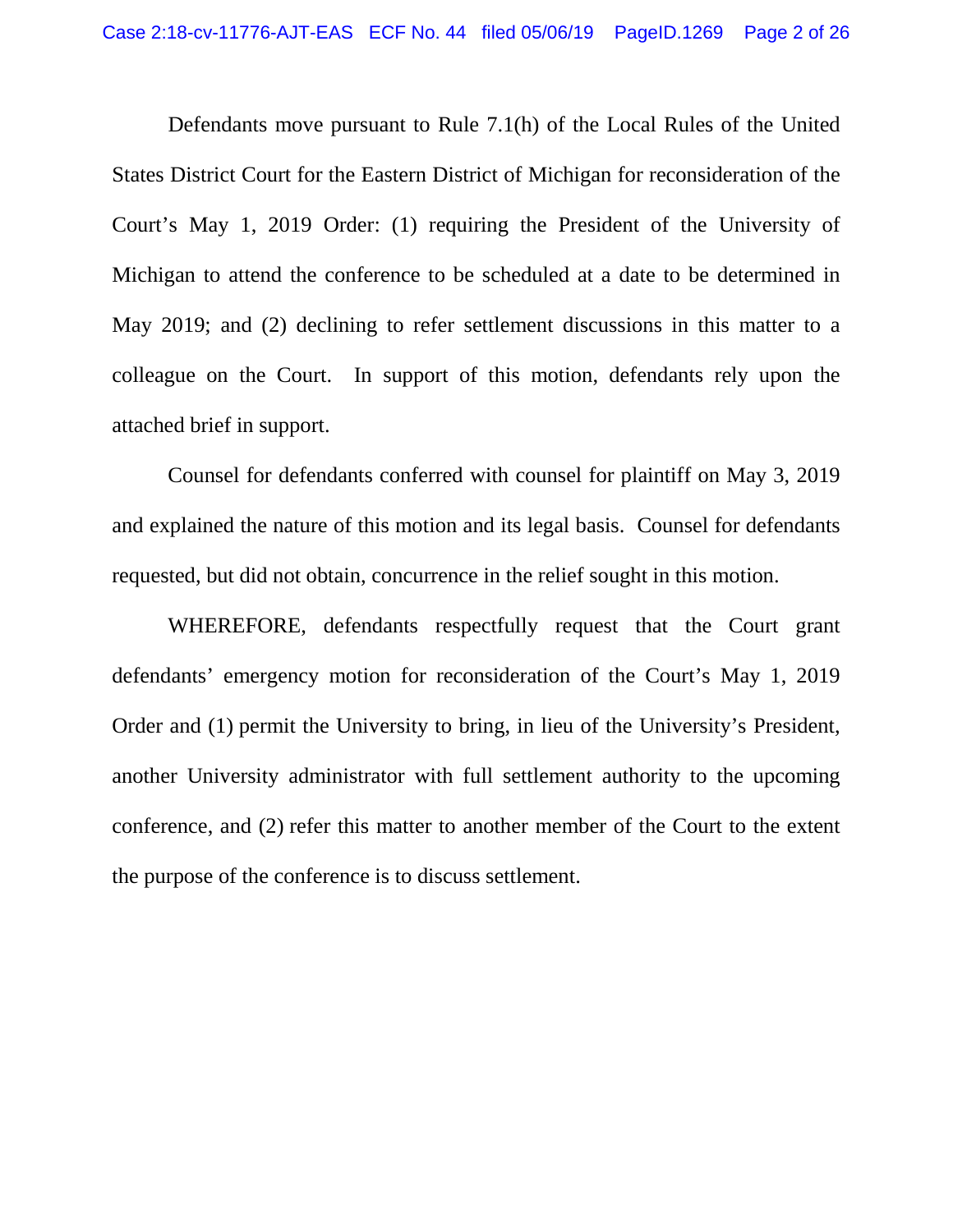Respectfully submitted,

May 6, 2019 /s/*Joshua W. B. Richards* SAUL EWING ARNSTEIN & LEHR LLP Joshua W. B. Richards Amy L. Piccola *Attorneys for Defendants* 1500 Market Street, 38<sup>th</sup> Floor Philadelphia, Pennsylvania 19102 (215) 972-7737 [joshua.richards@saul.com](mailto:joshua.richards@saul.com) [amy.piccola@saul.com](mailto:amy.piccola@saul.com)

> MILLER, CANFIELD, PADDOCK AND STONE, P.L.C. Brian M. Schwartz (P69018) *Attorney for Defendants* 150 West Jefferson, Suite 2500 Detroit, Michigan 48226 (313) 963-6420 [schwartzb@millercanfield.com](mailto:schwartzb@millercanfield.com)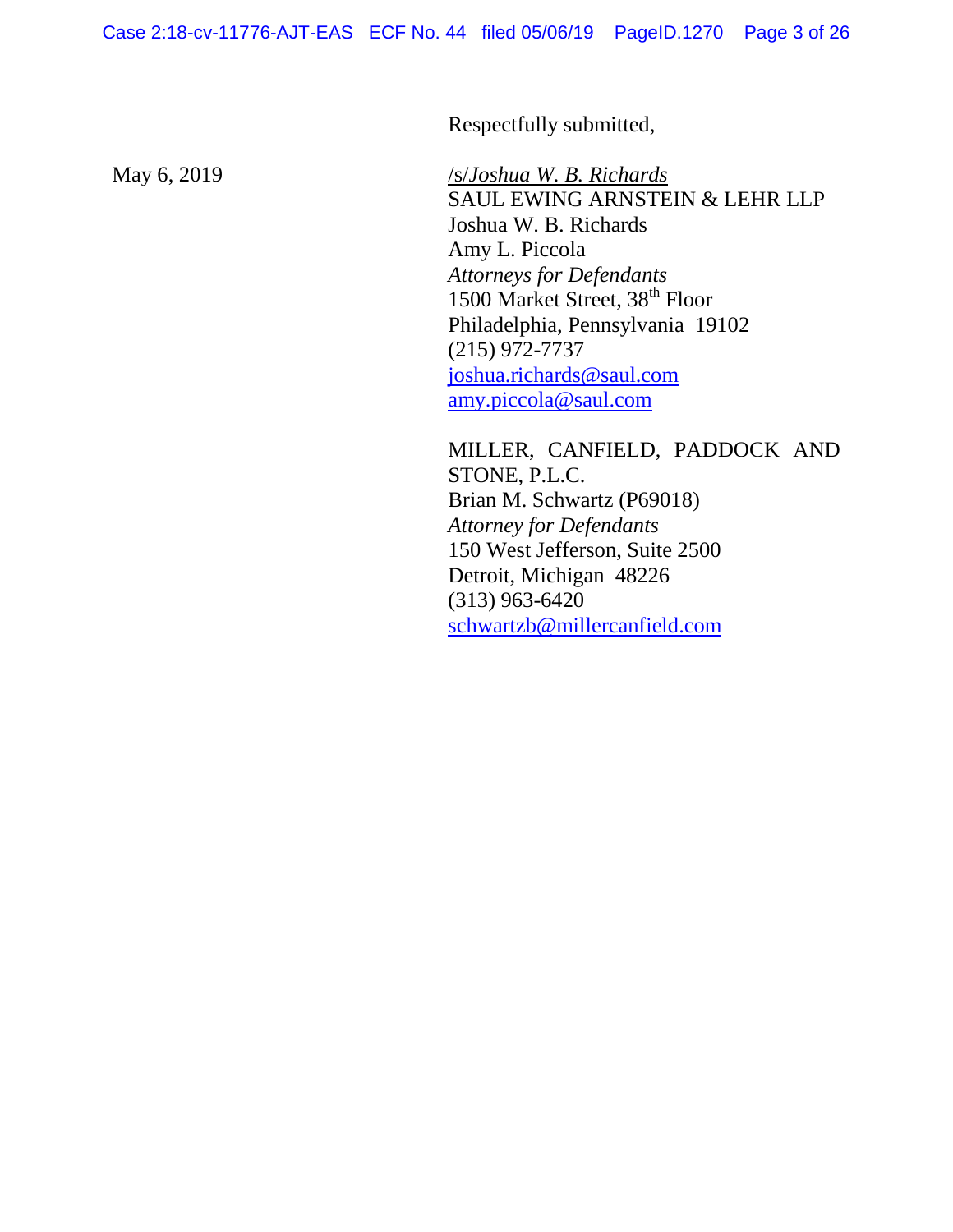# UNITED STATES DISTRICT COURT EASTERN DISTRICT OF MICHIGAN SOUTHERN DIVISION

| JOHN DOE,                              |                                                                  |
|----------------------------------------|------------------------------------------------------------------|
| Plaintiff,                             | : Case No. $18$ -cv- $11776$                                     |
| V.                                     | $\therefore$ Hon. Arthur J. Tarnow<br>Mag. Elizabeth A. Stafford |
|                                        |                                                                  |
| <b>UNIVERSITY OF MICHIGAN, et al.,</b> | : BRIEF IN SUPPORT OF<br><b>DEFENDANTS'</b>                      |
| Defendants.                            | : EMERGENCY MOTION<br><b>FOR RECONSIDERATION</b>                 |
|                                        |                                                                  |

## DEBORAH GORDON LAW

Deborah L. Gordon (P27058) Elizabeth A. Marzotto Taylor (P82061) *Attorneys for Plaintiff* 33 Bloomfield Hills Parkway, Suite 220 Bloomfield Hills, Michigan 48304 (248) 258-2500 [dgordon@deborahgordonlaw.com](mailto:dgordon@deborahgordonlaw.com) [emarzottotaylor@deborahgordonlaw.com](mailto:emarzottotaylor@deborahgordonlaw.com)

# SAUL EWING ARNSTEIN & LEHR LLP Joshua W. B. Richards Amy L. Piccola *Attorneys for Defendants* 1500 Market Street, 38<sup>th</sup> Floor Philadelphia, Pennsylvania 19102 (215) 972-7737 [joshua.richards@saul.com](mailto:joshua.richards@saul.com) [amy.piccola@saul.com](mailto:amy.piccola@saul.com)

MILLER, CANFIELD, PADDOCK AND STONE, P.L.C. Brian M. Schwartz (P69018) *Attorney for Defendants* 150 West Jefferson, Suite 2500 Detroit, Michigan 48226 (313) 963-6420 [schwartzb@millercanfield.com](mailto:schwartzb@millercanfield.com)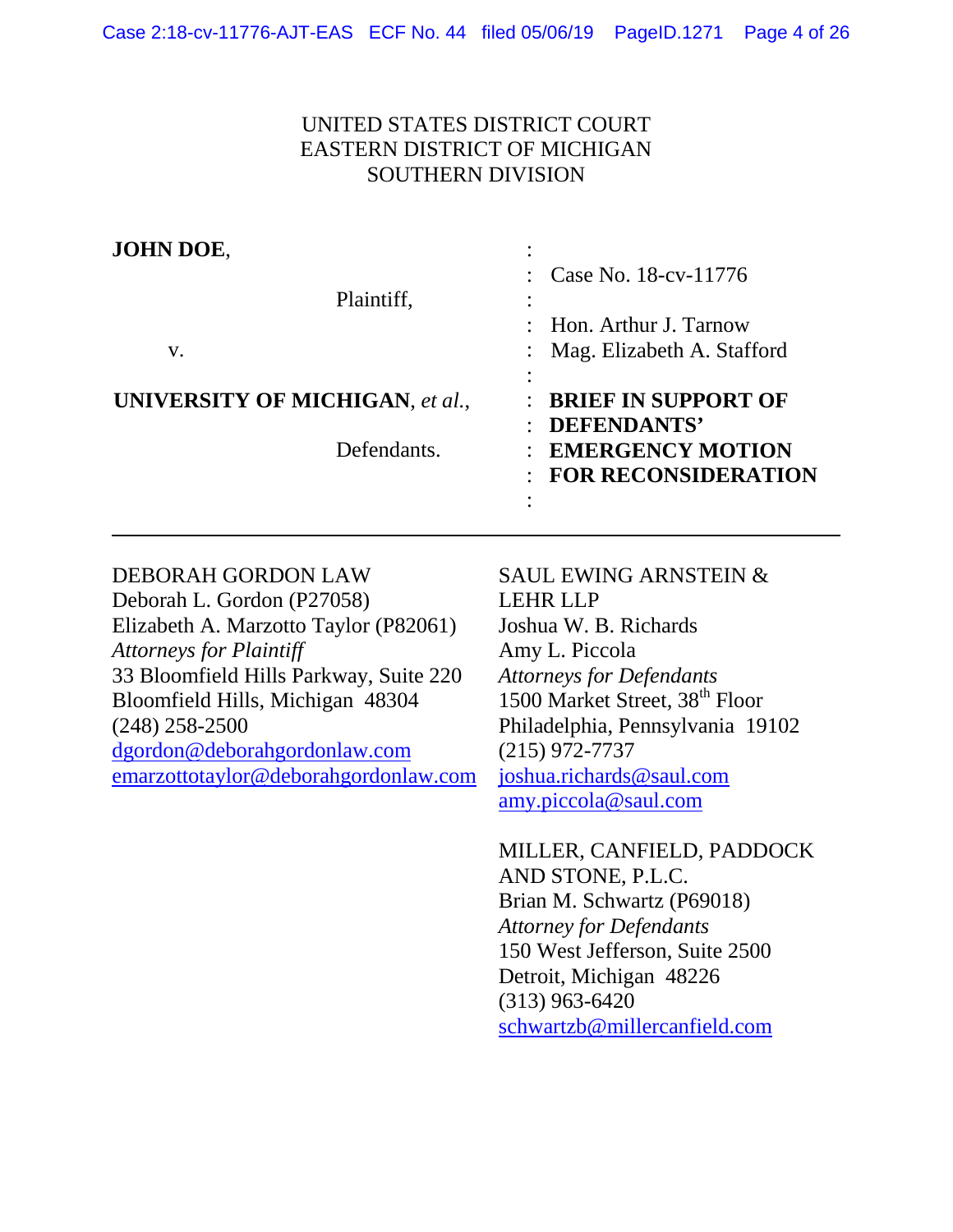# **TABLE OF CONTENTS**

| $\mathbf{I}$ . |                | Respectfully, the Court's Stated Reasons for Requiring the<br>University's President to Attend the Upcoming Conference Constitute                                                                                                                         |
|----------------|----------------|-----------------------------------------------------------------------------------------------------------------------------------------------------------------------------------------------------------------------------------------------------------|
|                | A.             | Respectfully, Requiring the University's President to Attend a<br>Settlement Conference Constitutes an Abuse of Discretion When<br>the University Has Committed to Bring Another Official with Full<br>Settlement Authority to the Settlement Conference4 |
|                | <b>B.</b>      | Respectfully, Requiring the University's President to Attend a<br>Conference to Defend the Policy Pursuant to the Court's<br>Understanding of the President's Responsibilities Constitutes an                                                             |
|                | $\mathbf{C}$ . | Respectfully, the Proceedings Throughout This Matter Provide<br>Additional Reasons Why the University's Chief Executive Officer<br>Should Not Be Personally Ordered to Attend Future Proceedings. 12                                                      |
| II.            |                | Respectfully, the Court Should Refer This Matter to Another Member                                                                                                                                                                                        |
|                |                |                                                                                                                                                                                                                                                           |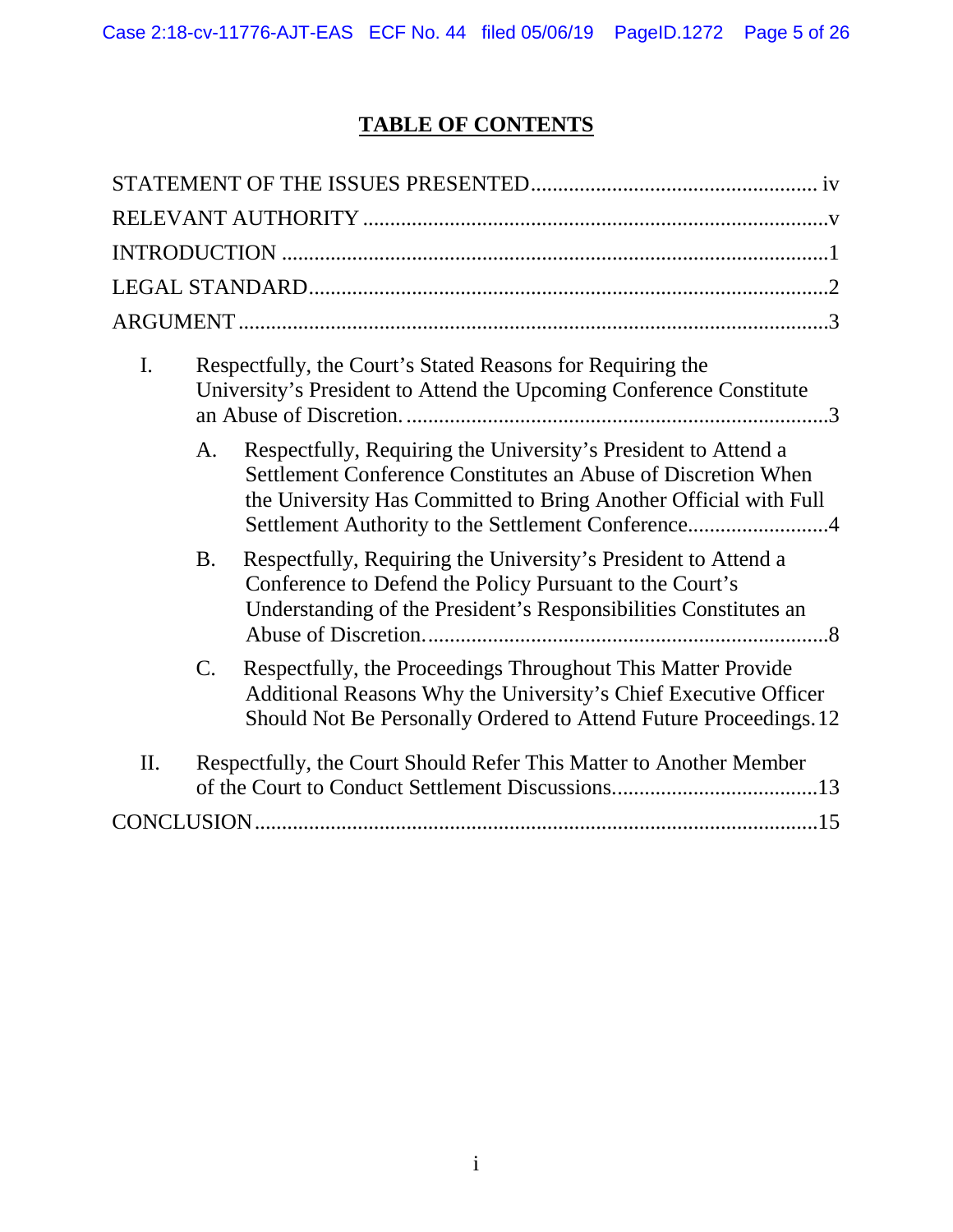# **TABLE OF AUTHORITIES**

# **CASES**

| Ayotte v. Planned Parenthood of N. New England,                                                                                                                    |
|--------------------------------------------------------------------------------------------------------------------------------------------------------------------|
| Bonner Farms, Ltd. v. Fritz,                                                                                                                                       |
| Brady v. Office of Sergeant at Arms,                                                                                                                               |
| Consol. Cigar Corp. v. Reilly,<br>218 F.3d 30 (1st Cir. 2000), rev'd in part on other grounds sub<br>nom., Lorillard Tobacco Co. v. Reilly, 533 U.S. 525 (2001) 14 |
| Doe v. Baum,                                                                                                                                                       |
| Doe v. University of Cincinnati,                                                                                                                                   |
| Flaim v. Med. Coll. of Ohio,                                                                                                                                       |
| Freedman v. State of Md.,                                                                                                                                          |
| Furnco Constr. Corp. v. Waters,                                                                                                                                    |
| In re Stone,                                                                                                                                                       |
| Printz v. United States,                                                                                                                                           |
| S.E.C. v. Bravata,                                                                                                                                                 |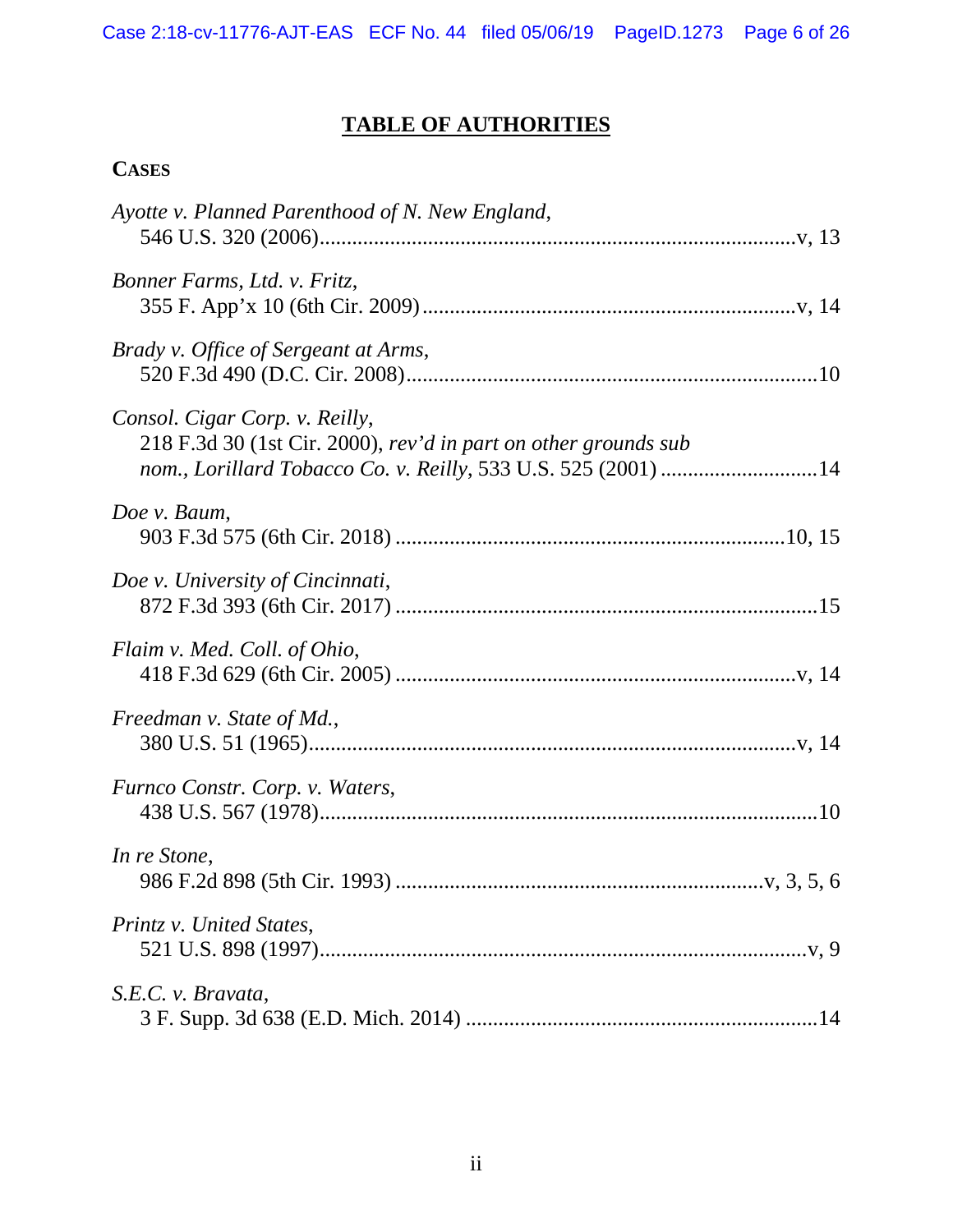| Sequal Techs., Inc. v. Stern,<br>No. 10CV2655 DMS NLS, 2012 WL 474464                  |
|----------------------------------------------------------------------------------------|
| Turner v. City of Detroit,<br>No. CIV.A. 11-12961, 2012 WL 4839139                     |
| United Food & Commercial Workers Union, Local 1099 v. Sw. Ohio<br>Reg'l Transit Auth., |
| United States v. Harper,                                                               |
| United States v. U.S. Dist. Court for N. Mariana Islands,                              |
| Virginia v. Am. Booksellers Ass'n, Inc.,                                               |
| <b>OTHER AUTHORITIES</b>                                                               |
|                                                                                        |
|                                                                                        |
|                                                                                        |
|                                                                                        |
|                                                                                        |
|                                                                                        |
|                                                                                        |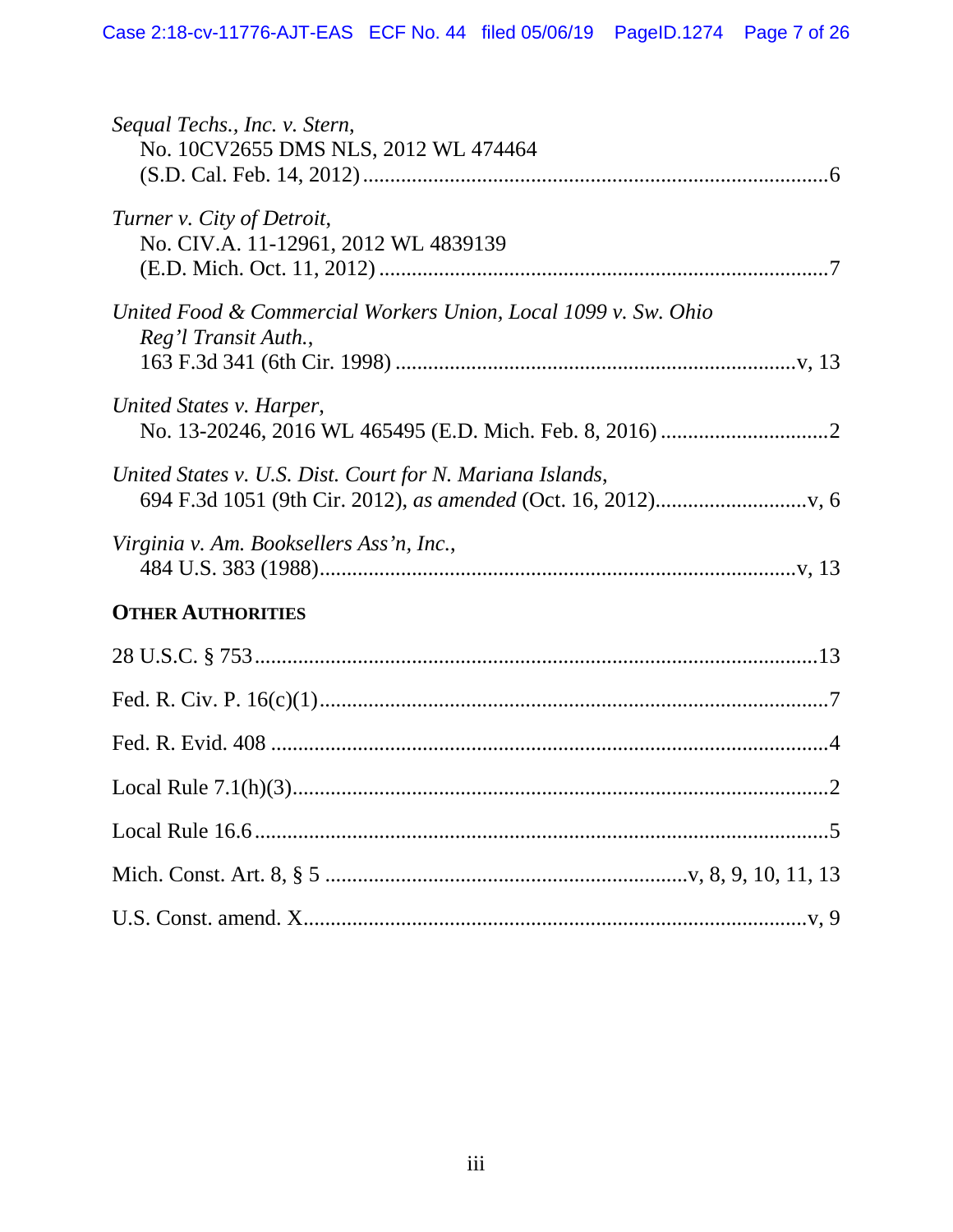## **STATEMENT OF THE ISSUES PRESENTED**

<span id="page-7-0"></span>Whether the Court should grant reconsideration of its May 1, 2019 Order and:

(1) Permit the University to bring, in lieu of the University's President, another University administrator with full settlement authority to the upcoming conference, to the extent the purpose of the conference is to discuss settlement; and

## **Proposed Answer: Yes.**

(2) To the extent the purpose of the upcoming conference is to discuss settlement, refer this matter to another member of the Court to conduct the conference given that a stated purpose of the conference is to discuss issues involving the University's sexual misconduct policy that the Court may ultimately be required to rule upon, particularly with respect to any injunctive relief requested by the plaintiff.

# **Proposed Answer: Yes.**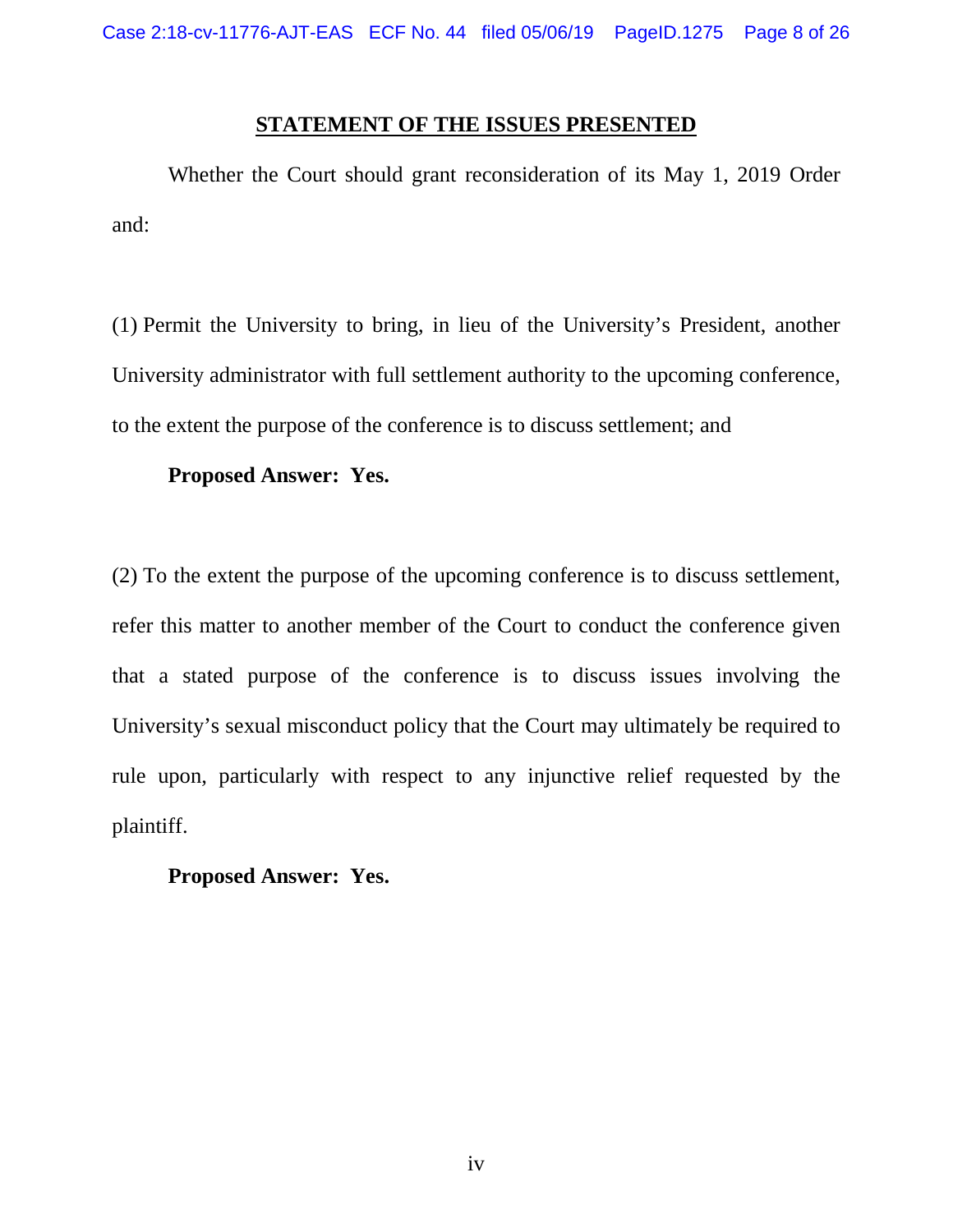# **RELEVANT AUTHORITY**

## <span id="page-8-0"></span>**Cases**

*Ayotte v. Planned Parenthood of N. New England*, 546 U.S. 320 (2006)

*Bonner Farms, Ltd. v. Fritz*, 355 F. App'x 10 (6th Cir. 2009)

*Flaim v. Med. Coll. of Ohio*, 418 F.3d 629 (6th Cir. 2005)

*Freedman v. State of Md.*, 380 U.S. 51 (1965)

*In re Stone*, 986 F.2d 898 (5th Cir. 1993)

*Printz v. United States*, 521 U.S. 898 (1997)

*United Food & Commercial Workers Union, Local 1099 v. Sw. Ohio Reg'l Transit Auth.*, 163 F.3d 341 (6th Cir. 1998)

*United States v. U.S. Dist. Court for N. Mariana Islands*, 694 F.3d 1051 (9th Cir. 2012), *as amended* (Oct. 16, 2012)

*Virginia v. Am. Booksellers Ass'n, Inc.*, 484 U.S. 383 (1988)

# **Constitutional Provisions**

Mich. Const. Art. 8, § 5

U.S. Const. amend. X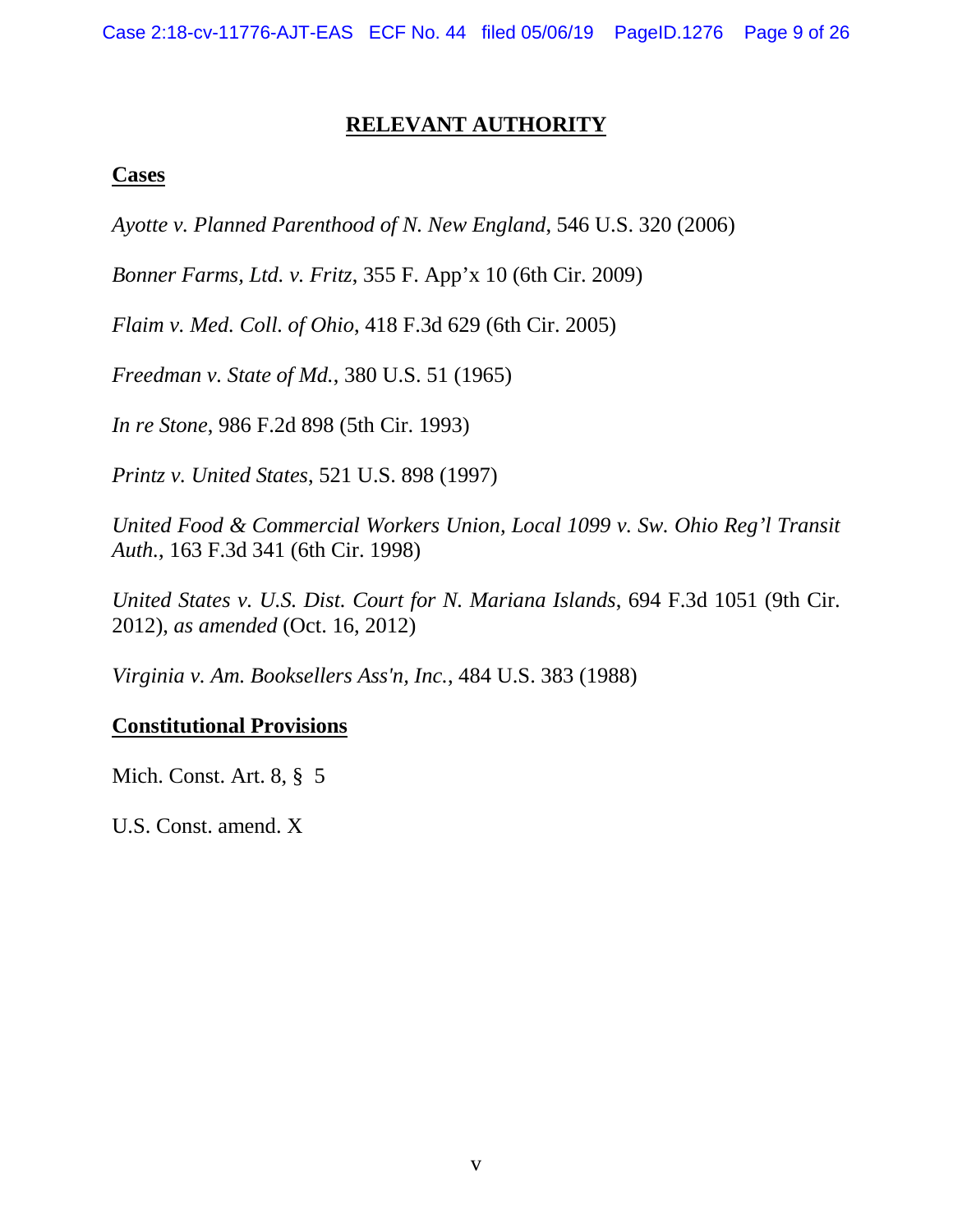## **INTRODUCTION**

<span id="page-9-0"></span>On May 1, 2019, the Court held a telephonic status conference at which the Court ordered the President of defendant the University of Michigan (the "University") to appear in person at a conference to be held at a date to be determined in May 2019. Despite requests for clarification, the purpose of this conference remains unclear. The Court has suggested that the conference is for settlement purposes, while at other times it has suggested that the purpose is to discuss the University's sexual misconduct policy, which the Court expects the University's President to defend on behalf of the University, even though that policy is not in the record before the Court and no motion pertaining to the policy is pending. In either case, the University respectfully submits that it would be improper to require the University's President to attend the conference.

Defendants respectfully request that the Court reconsider its May 1, 2019 Order (the "Order") and permit the University to bring, in lieu of the University's President, another University administrator with full settlement authority to any upcoming settlement conference. While the University acknowledges the Court's inherent authority to require the participation of a party representative with full settlement authority at a settlement conference, the Court exceeded the bounds of its discretion by specifically requiring the University's President to attend the conference when: (1) the University assured the Court that another administrator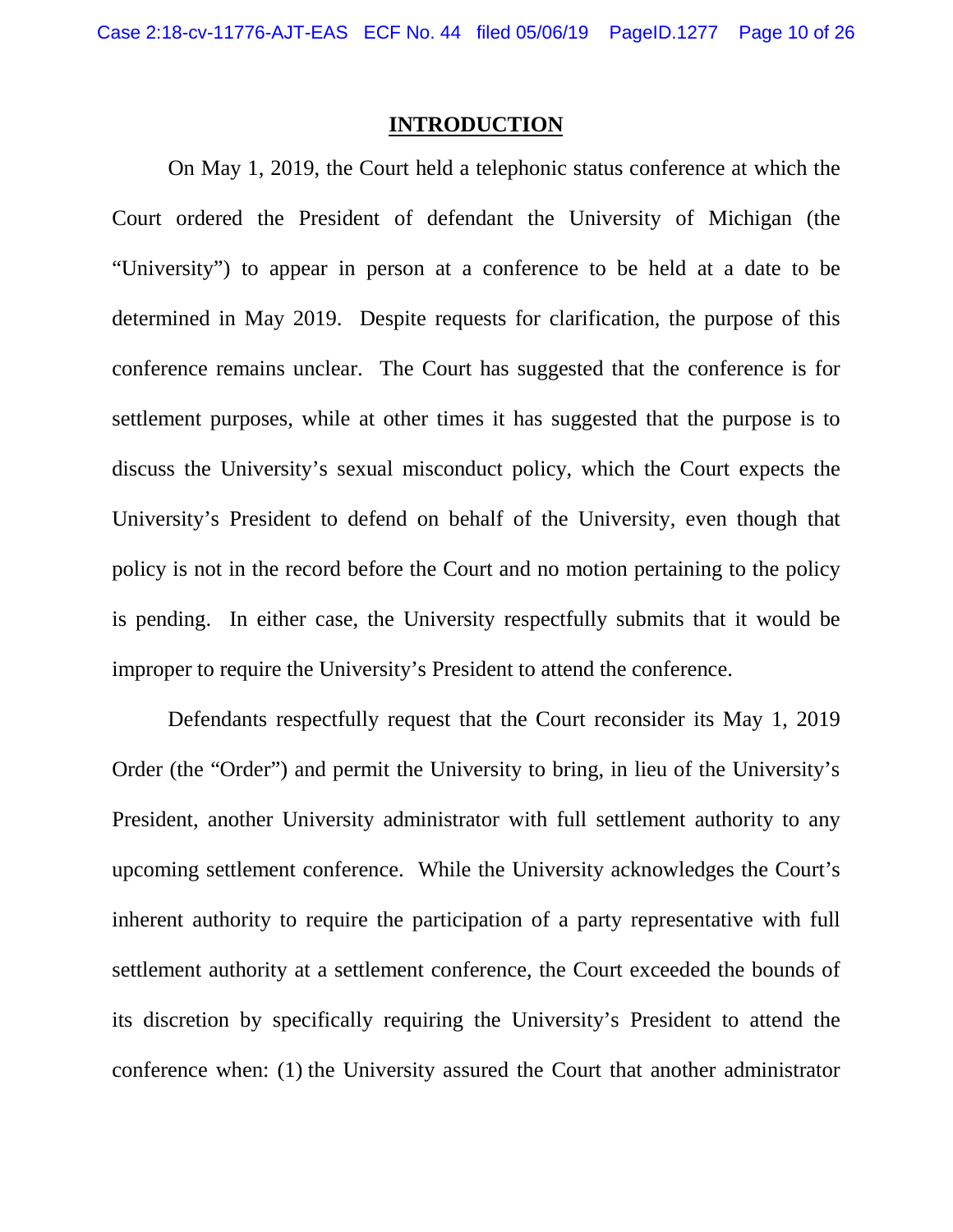with full settlement authority would be available for the conference; and (2) the President has no duty or responsibility to defend the University's sexual misconduct policy in the manner suggested by the Court.

In addition, because this Court will be the ultimate decision-maker on the equitable relief plaintiff seeks in this civil action involving the University's sexual misconduct policy – the very same policy to be discussed at the conference – the University respectfully requests that the Court reconsider its decision declining to refer this matter to another member of the Court to the extent the purpose of the conference is to discuss settlement.

## **LEGAL STANDARD**

<span id="page-10-0"></span>A party seeking reconsideration of an Order issued by this Court ordinarily "must demonstrate a palpable defect by which the court has been misled and must also show that correcting the defect will result in a different disposition." *United States v. Harper*, No. 13-20246, 2016 WL 465495, at \*1 (E.D. Mich. Feb. 8, 20[1](#page-10-1)6);<sup>1</sup> *see also* Local Rule 7.1(h)(3).

"[S]ubject to the abuse-of-discretion standard, district courts have the general inherent power to require a party to have a representative with full

<span id="page-10-1"></span><sup>&</sup>lt;sup>1</sup> Unpublished cases are attached as Exhibit B to the accompanying Declaration of Joshua W. B. Richards, Esq. (the "Richards Declaration").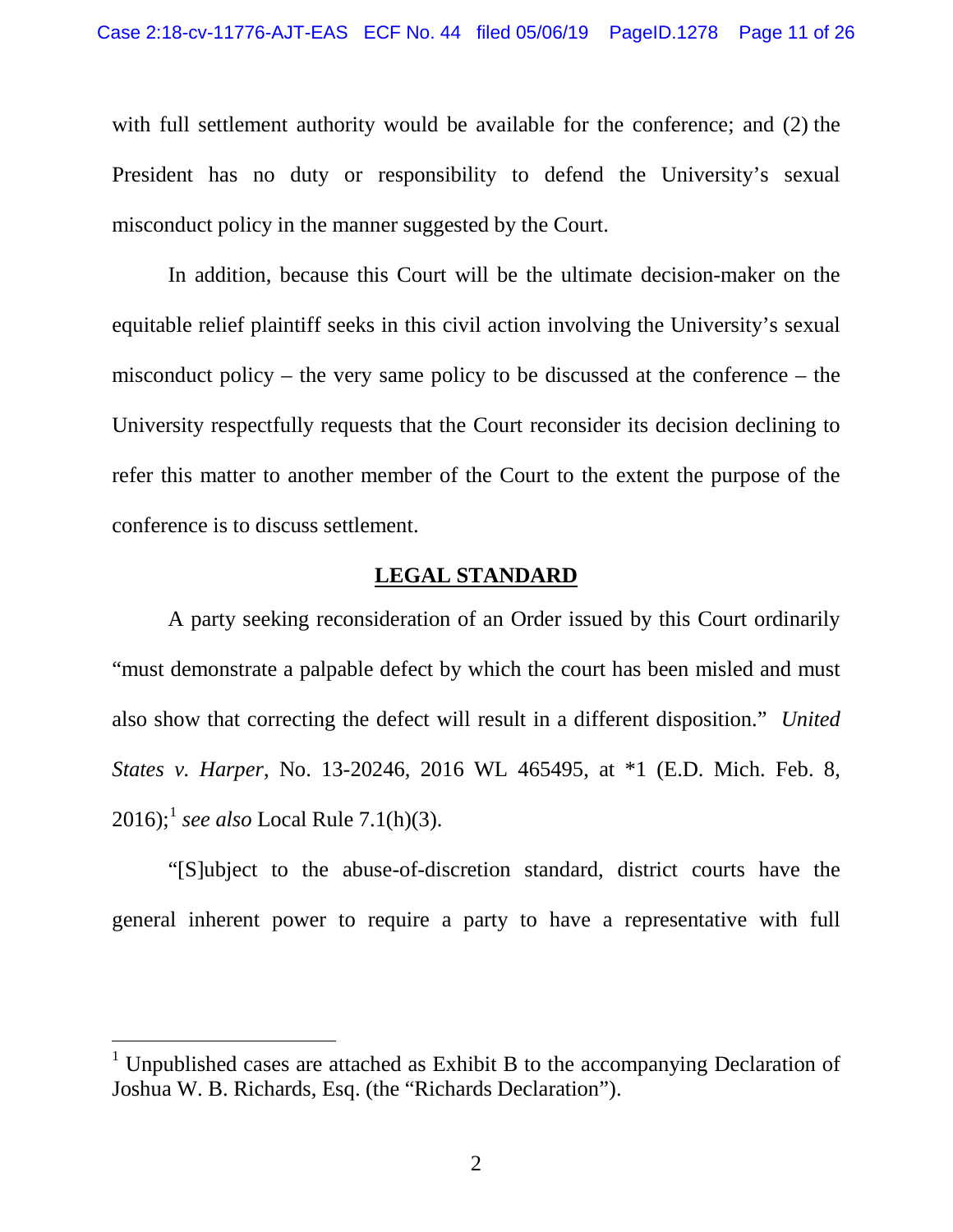settlement authority present – or at least reasonably and promptly accessible – at pretrial conferences." *In re Stone*, 986 F.2d 898, 903 (5th Cir. 1993).

# **ARGUMENT**

# <span id="page-11-1"></span><span id="page-11-0"></span>**I. Respectfully, the Court's Stated Reasons for Requiring the University's President to Attend the Upcoming Conference Constitute an Abuse of Discretion.**

During the telephonic status conference on May 1, 2019, and in response to the University's counsel's inquiry as to the purpose for requiring the University's President to attend the upcoming conference, the Court explicitly and emphatically stated two grounds for requiring the University's President to attend: (1) to ensure that the University will be capable of approving any changes to the University's sexual misconduct policy (or any other agreements reached during the settlement conference) without needing to be later approved by any other University official;<sup>[2](#page-11-2)</sup> and (2) to "defend" the University's sexual misconduct policy pursuant to what the Court stated is "part of [the President's] qualifications for the job" (May 1, 2019 Tr. at  $10:17-24$ ).<sup>[3](#page-11-3)</sup> Requiring the University's President to attend the conference for either reason constitutes an abuse of discretion.

<span id="page-11-2"></span><sup>&</sup>lt;sup>2</sup> The Court explained: "I don't want anything that we decide to have to be reviewed by the President which as I understand university structure, this is the kind of decision that ultimately would have to be at least okayed by the President." (May 1, 2019 Tr. at 8:23-9:1.)

<span id="page-11-3"></span> $3$  The transcript of the May 1, 2019 telephonic status conference is attached as Exhibit A to the Richards Declaration.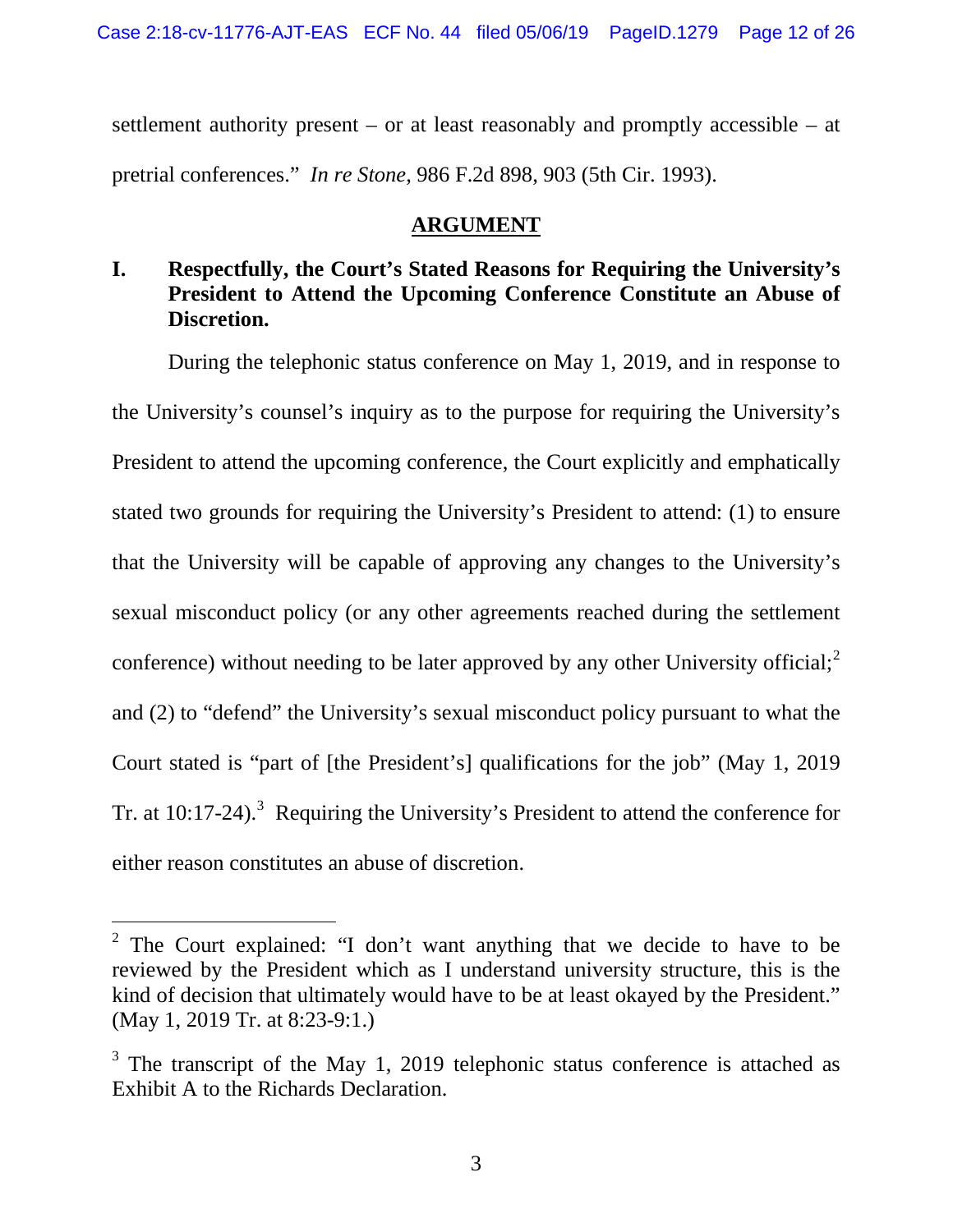The degree to which the proposed proceedings are undefined compound the Court's error in ordering the University's chief executive officer to appear personally. For example, and for obvious reasons, settlement negotiations do not occur in open court. *See, e.g.*, Fed. R. Evid. 408. But based on the Court's statements about policy and the Court's views about the President's duty to defend policy choices, it is not clear what type of proceeding the Court would be ordering the President to attend, and whether that proceeding would be on or off the record. And if the Court intends only to oversee private settlement discussions, that is an additional reason why the University should be able to send a senior official with full settlement authority.

> <span id="page-12-0"></span>**A. Respectfully, Requiring the University's President to Attend a Settlement Conference Constitutes an Abuse of Discretion When the University Has Committed to Bring Another Official with Full Settlement Authority to a Settlement Conference.**

Counsel for the University represented to the Court that the University would bring another University administrator with full settlement authority to the conference and whose agreement to any terms would not need to be later approved by any other University official. (*See* May 1, 2019 Tr. at 8:18-20, 9:25-10:4, 10:12-15.) The University's proposal satisfied the first of the Court's articulated purposes for requiring the University's President to attend a settlement conference.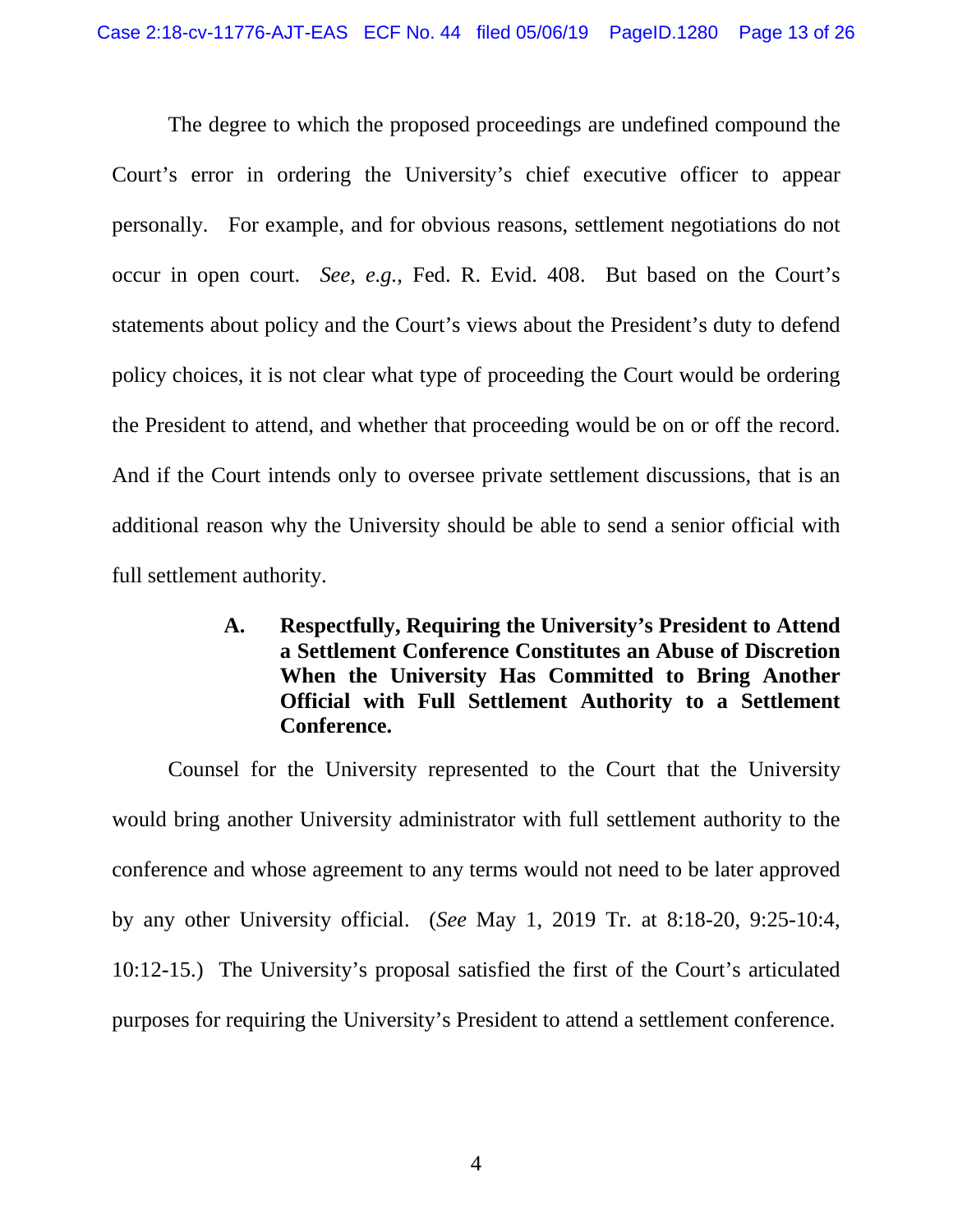The University's President is the chief executive officer of an extraordinarily complicated three-campus enterprise with annual budgeted revenues of more than \$8 billion, including more than 61,000 students, roughly 28,000 employees, a nearly \$4 billion academic medical center, and a \$1.5 billion research budget. The President's daily schedule reflects those myriad responsibilities and more. The obligations on the President's time arise and are set months in advance. It would be a significant burden on the University for the President to be diverted from his duties as an officer of the State of Michigan and the constitutionally-created University to attend a settlement conference in this matter. The University is involved in approximately sixty current pending litigation matters. Requiring the President to attend settlement conferences in these matters is impractical and unnecessary when the President has delegated full settlement authority to other University officials. This concern is particularly acute here where an administrator with authority delegated by the President is competent to perform the task at hand with no articulable prejudice to the Court or the parties.

While the Court has discretion to require that *a party representative with full settlement authority* attend a settlement conference, *see* Local Rule 16.6, that discretion is not unbounded. Requiring the attendance of a high-ranking official at a settlement conference "is a power to be very sparingly used." *See In re Stone*, 986 F.2d 898, 900, 904-05 (5th Cir. 1993) (holding on petitions seeking writs of

5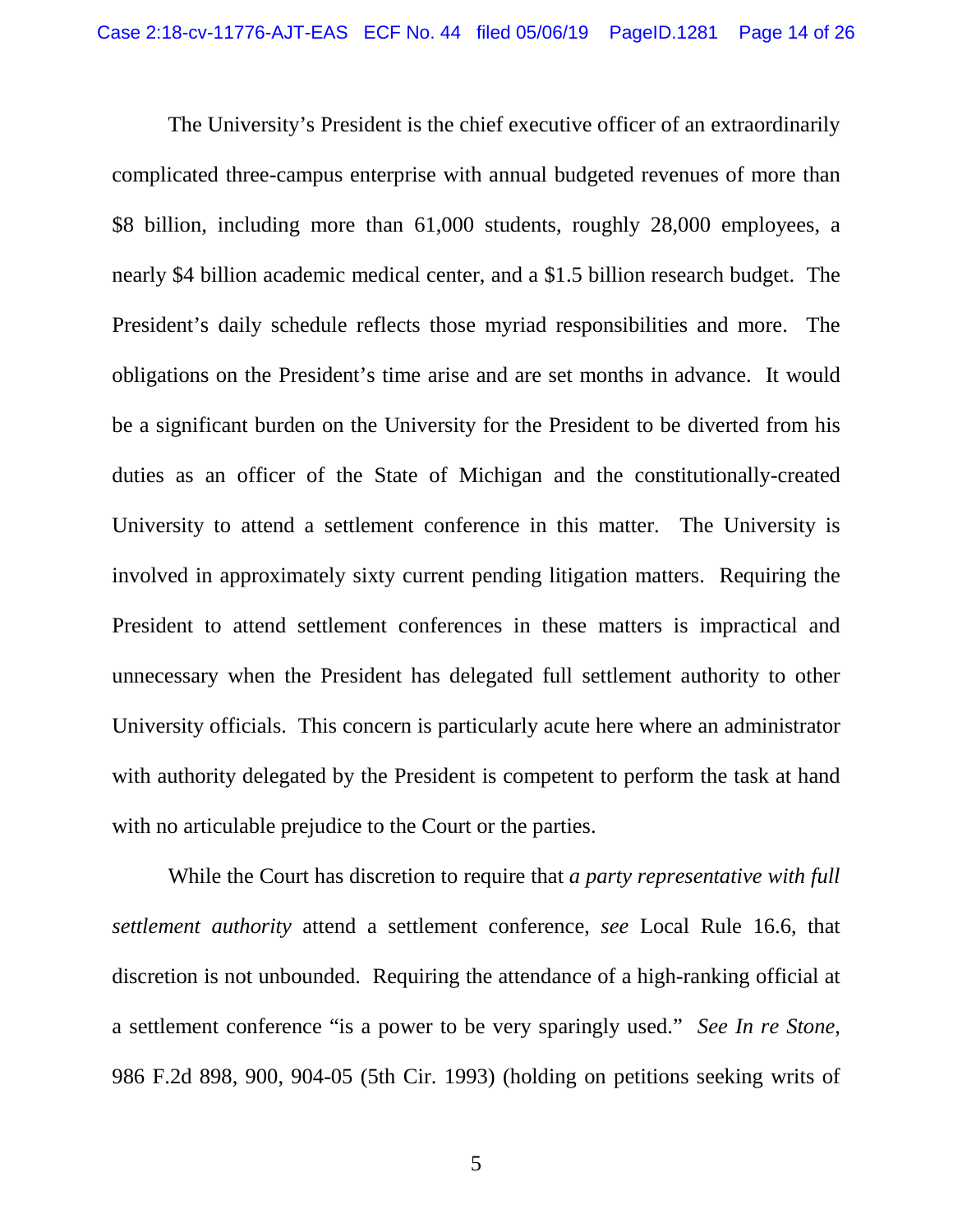mandamus that district court abused its discretion by requiring a high-ranking government official to attend settlement conferences and requiring district court to "adjust [its] directives accordingly").

While the Sixth Circuit has not spoken directly on the impropriety of requiring a specific high-ranking government official to attend a settlement conference, the Fifth and Ninth Circuits have squarely addressed this issue on petitions for writ of mandamus. In both instances, these Courts of Appeals ruled that requiring a high-ranking official to attend a settlement conference constitutes an abuse of discretion when a district court does not "consider less drastic steps." *See id.* at 905; *United States v. U.S. Dist. Court for N. Mariana Islands*, 694 F.3d 1051, 1061 (9th Cir. 2012), *as amended* (Oct. 16, 2012) (granting petition for writ of mandamus because district courts "should consider less drastic steps before" requiring "the government to send a [particular] representative with full settlement authority to a pretrial conference").

*Stone* and *Northern Mariana Islands* both involved officials from the United States Department of Justice in whom ultimate settlement authority was vested *by regulation*. *See id.* Here, there are no such regulations casting the President of the University for purposes of this proceeding, and therefore even less reason to insist on his attendance. *Cf. Sequal Techs., Inc. v. Stern*, No. 10CV2655 DMS NLS, 2012 WL 474464, at \*2 (S.D. Cal. Feb. 14, 2012) (denying motion to require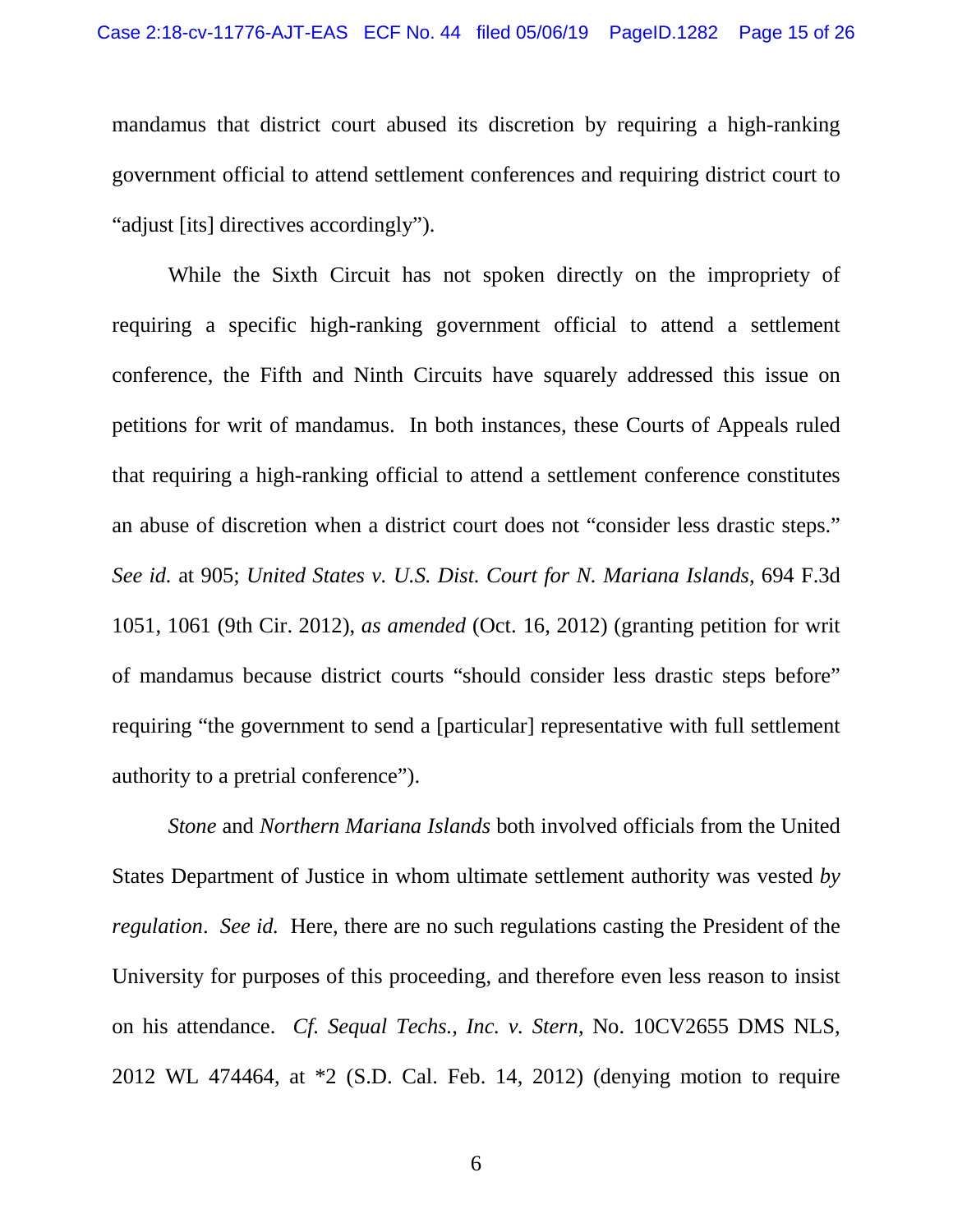president to attend settlement conference and holding that "there is no good cause to require [Plaintiff] to bring any particular representative to the Mandatory Settlement Conference, so long as the representative it chooses has the requisite [settlement] authority"); *Turner v. City of Detroit*, No. CIV.A. 11-12961, 2012 WL 4839139, at \*2 (E.D. Mich. Oct. 11, 2012) (explaining that the "apex doctrine" protects high-ranking officials from having to testify when other persons within an organization can "provide the necessary information"); Fed. R. Civ. P. 16(c)(1) ("If appropriate, the court may require that a party or its representative be present or *reasonably available by other means* to consider possible settlement.") (emphasis added).

In this case, the Court has already acknowledged that the University's President "can delegate. Obviously, with such a large institution there are all sorts of delegations made." (May 1, 2019 Tr. at 9:17-19.) And the Court has already acknowledged that any official the University would send to a settlement conference would possess full settlement authority:

> **[COUNSEL]:** Respectfully, your Honor, if the Court's concern is that the person at the conference will not have authority to make an agreement without consulting with the President, I can assure the Court that the person at the conference will have that authority.

**THE COURT:** I believe you 100 percent.

7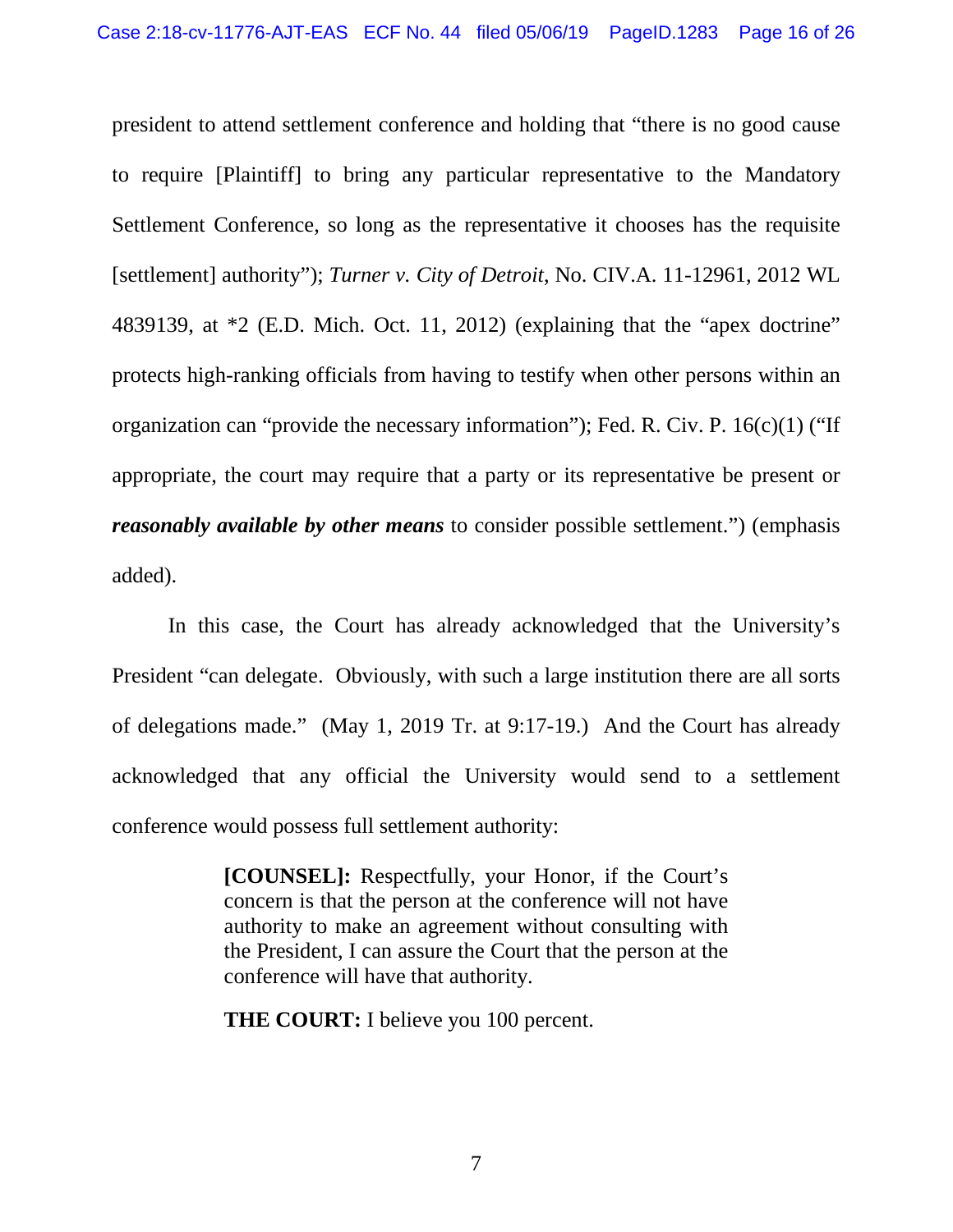(May 1, 2019 Tr. at 9:25-10:5.) Given the Court's findings, it would, respectfully, be an abuse of discretion for the Court not to take less drastic steps than ordering the University's chief executive officer.

In the event this Court has determined in its discretion that it is in the interest of justice to hold a conference with attendance by the parties,  $4$  the Court's authority to require attendance by a specific party representative must be supported by reasons that satisfy the abuse of discretion standard. The Court has not done so here, and has accordingly abused its discretion. The University respectfully urges the Court to reconsider its Order.

# <span id="page-16-0"></span>**B. Respectfully, Requiring the University's President to Attend a Conference to Defend the Policy Pursuant to the Court's Understanding of the President's Responsibilities Constitutes an Abuse of Discretion.**

The Court's second stated reason for requiring the University's President to attend the conference also represents an abuse of discretion. The Court asserts that the University President's responsibilities require him to "defend" the University's sexual misconduct policy, *see* May 1, 2019 Tr. at 10:17-24, but, respectfully, the Court does not define the President's responsibilities: the Regents of the University of Michigan do. *See* Mich. Const. Art. 8, § 5. The Court's conscription of the

<span id="page-16-1"></span><sup>&</sup>lt;sup>4</sup> The University further notes for the record that the Court has ordered a representative from the University to attend the conference, but has not ordered the plaintiff to attend in person.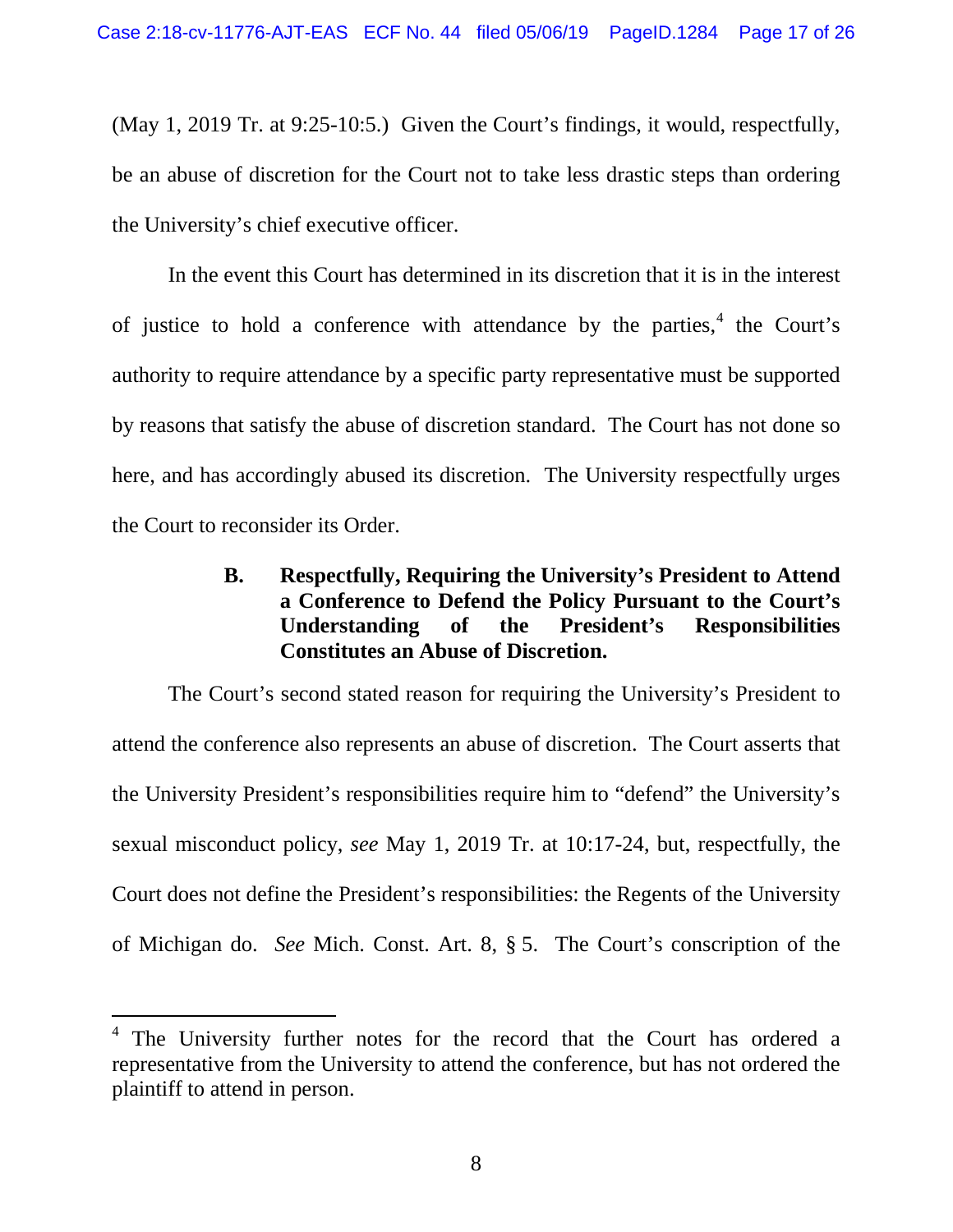University's President – an officer of the state – to perform a task the President would not otherwise be required to perform by the Regents is "fundamentally incompatible with our constitutional system of dual sovereignty" and violates the Tenth Amendment. *See Printz v. United States*, 521 U.S. 898, 935 (1997); U.S. Const. amend. X; *see also Strahan v. Coxe*, 127 F.3d 155, 169 (1st Cir. 1997) ("[T]he commands of the Tenth Amendment apply to all branches of the federal government, including the federal courts . . . .").

Federal district courts have very narrow jurisdictional power and authority limited by the U.S. Constitution (including separation of powers), federal statutes (which create district courts) and a variety of doctrines (like mootness and standing) fleshing out the requirement that district courts only may rule on judicial questions arising in specific cases or controversies that otherwise clear applicable federal jurisdictional hurdles. *See, e.g.*, *Kokkonen v. Guardian Life Ins. Co. of Am.*, 511 U.S. 375, 377 (1994).

Thus, for example, and respectfully, this Court lacks Article I power to rewrite Title IX with respect to the University's policies, lacks Article II power to promulgate Title IX regulations for the U.S. Department of Education, and significantly, and again respectfully, this Court lacks power under Article 8, Section 5 of the Michigan Constitution to write University policy or supervise its President, who is an Ex Officio Member of the Board of Regents. *See* Mich.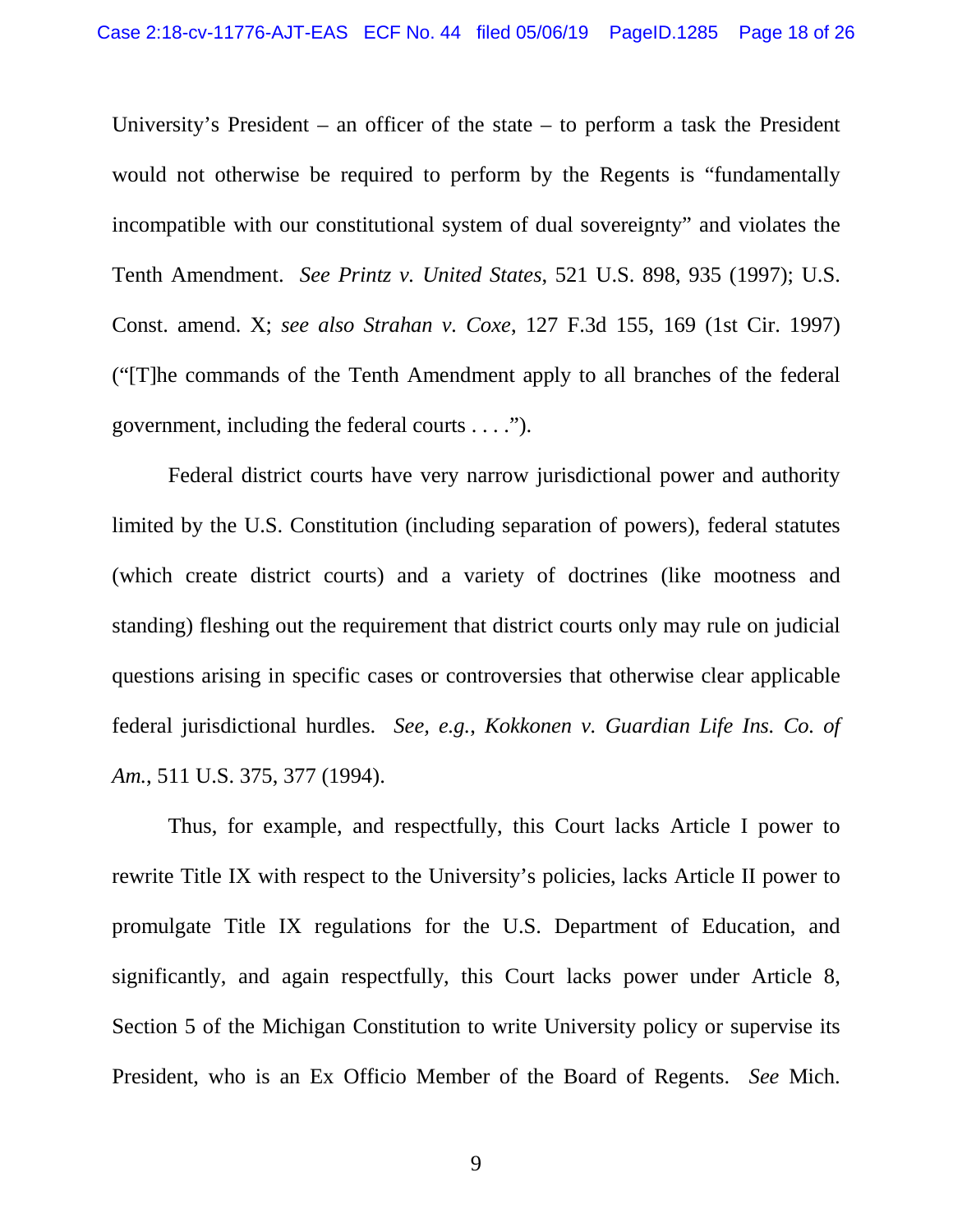Const. Art. 8, § 5. The University emphasizes these fundamental principles because they highlight why the Court's explicit stated purposes for ordering the University's chief executive to attend proceedings are not in accord with the law.

*First*, whether a policy change is "wise" or unwise as a policy matter is for Congress, the Department of Education, or the University of Michigan to decide – not for the Court. *See Brady v. Office of Sergeant at Arms*, 520 F.3d 490, 496 (D.C. Cir. 2008) ("It is not the Judiciary's place to micro-manage an employer's . . . policies.") (citing *Furnco Constr. Corp. v. Waters*, 438 U.S. 567, 578 (1978) ("Courts are generally less competent than employers to restructure business practices, and unless mandated to do so by Congress they should not attempt it.")); *see also infra.*, n.6 (collecting cases holding that courts should not rewrite state law). But the Court has specifically premised its ruling on this very basis:

> **THE COURT:** For example, *it might be wise* that the Cross-Examination could be done by an independent person or trained, independent person or a lawyer but not by the accused.

(May 1, 2019 Tr. at 6:14-17 (emphasis added)). The Court did not examine the policy – which is not in the record – and suggest the policy was not lawful; it instead suggested that "it might be wise" for the University to change a policy the Court has not seen. Moreover, the Sixth Circuit's decision in *Doe v. Baum*, 903 F.3d 575, 583 (6th Cir. 2018), explicitly provides universities a choice between allowing the parties or their agents to conduct cross-examination. Ordering the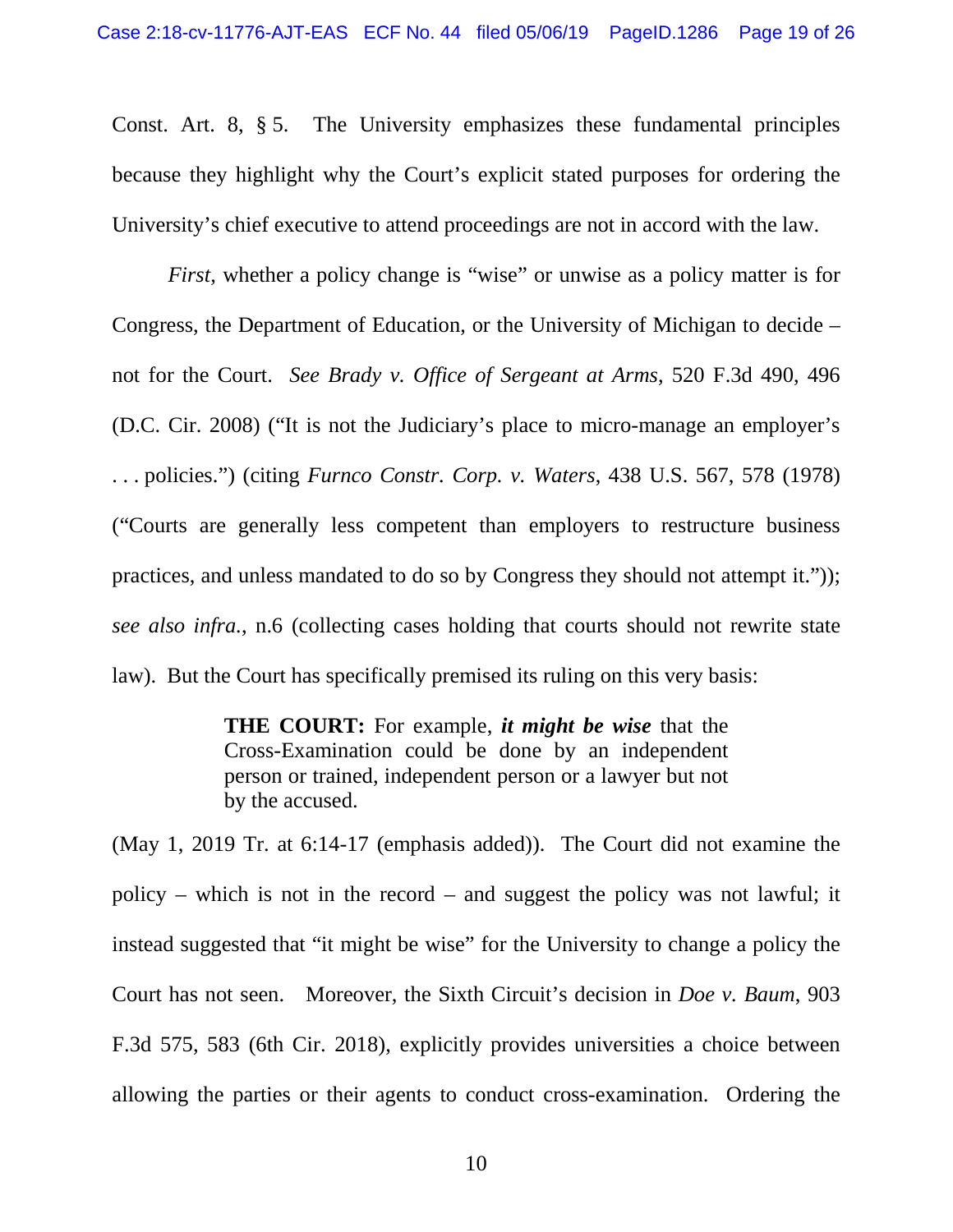President into Court in order to instruct him regarding the Court's views on the wisdom of University policies where binding Circuit precedent provides the University with a choice in the matter is not a proper exercise of federal judicial power.

*Second*, under the Michigan Constitution, it is the Regents, not the Court, who have authority to supervise the University's President. *See* Mich. Const. Art. 8, § 5 ("Each board shall, as often as necessary, elect a president of the institution under its supervision. He shall be the principal executive officer of the institution, be ex-officio a member of the board without the right to vote and preside at meetings of the board."). The Court's explicitly stated basis for its Order would, respectfully, usurp the Board's authority to supervise the President. Thus, when asked about the basis for the Court's decision, the Court cited its views of the President's job qualifications, why he was hired, why he retains his position, and what the Court considers to be his job responsibilities:

> I don't have to explain myself, but I will. And it's I think the President, part of his qualifications for the job when he was hired and when he continued in the job, is the public  $[scrutiny]$ <sup>[5](#page-19-0)</sup> that the university is regularly under and he should be a part of this [process] so that he can defend whatever is [agreed] to and explain to the media, to the public, and perhaps most importantly to the faculty and the students. **So he shall be here**.

<span id="page-19-0"></span> $<sup>5</sup>$  The bracketed terms in this quotation correct errors in the transcript.</sup>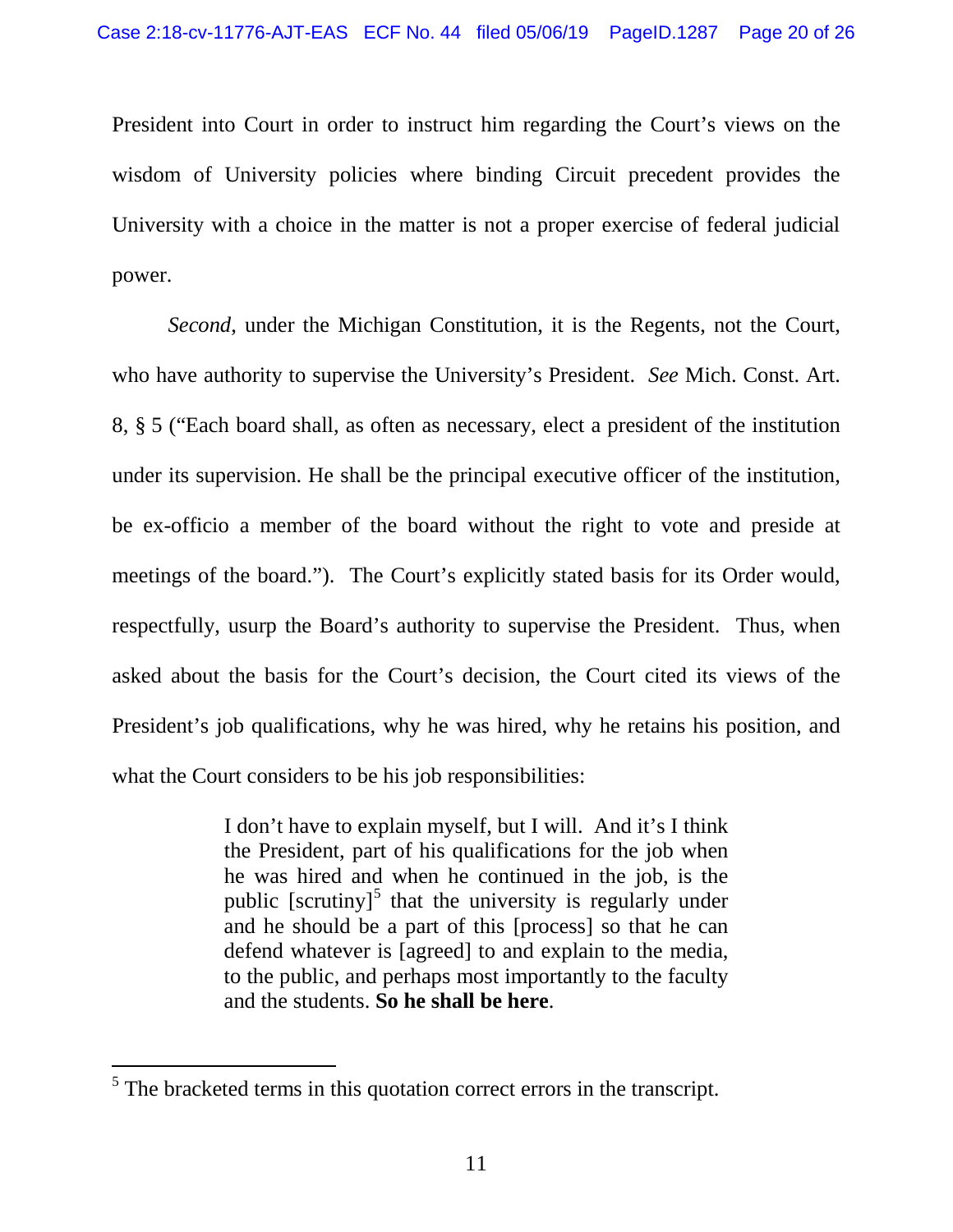(May 1, 2019 Tr. at 10:16-24 (emphasis added).)

The next stated basis for the Order has the Court prioritizing the President's work obligations: "Let me say this. This should be more important to him than almost anything going on at the university." (May 1, 2019 Tr. at 14:19-21.) Reducing the incidence of sexual misconduct, providing fair processes, and supporting students who have been subject to sexual assault are critically important goals for the *entire* leadership of the University. But, respectfully, it is not for the Court to set the priorities and specific obligations of the President of the constitutionally created University.

# <span id="page-20-0"></span>**C. Respectfully, the Proceedings Throughout This Matter Provide Additional Reasons Why the University's Chief Executive Officer Should Not Be Personally Ordered to Attend Future Proceedings.**

The uncertainty as to the purpose of the upcoming conference leaves the University with even more concern, given other problematic instances in this case.<sup>[6](#page-20-1)</sup> Confusion has already arisen in this case from discussions in chambers, without a court reporter present, leaving the lawyers, litigants, and (it would, respectfully, appear) the Court further in dispute and uncertain as to what the Court has required, which has necessitated further communications with the Court's staff, not-insignificant burdens on the litigants, and a follow-up telephonic conference.

<span id="page-20-1"></span> <sup>6</sup> (*See, e.g.*, ECF No. 20, June 11, 2018 Tr. at 5:14-17, 6:13-17.)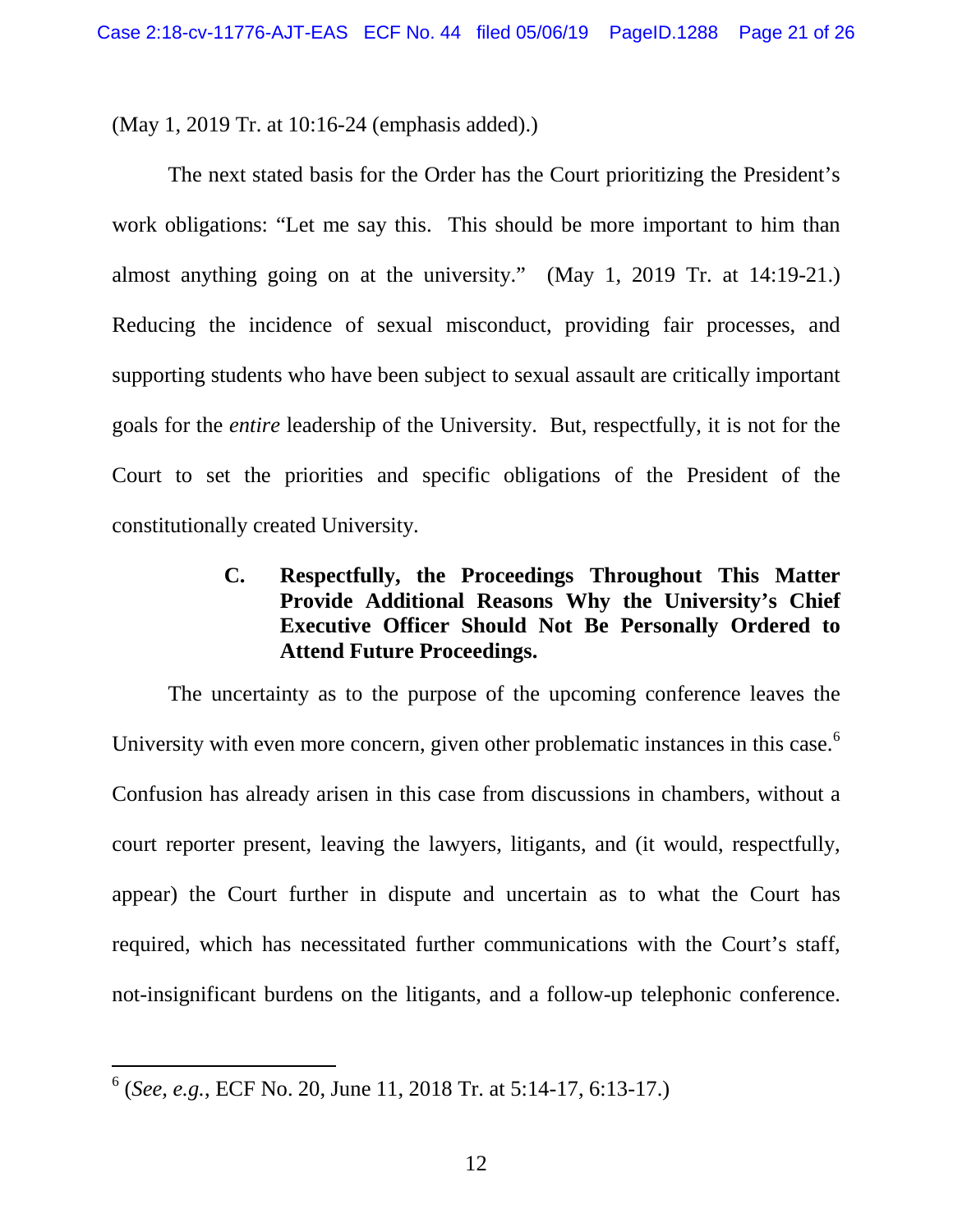(*See* May 1, 2019 Tr. at 9:13-14 ("And both of you, it doesn't matter what was said

at that conference.")); *see also* 28 U.S.C. § 753.

For these and other reasons, the University continues to object to the Court's

Order that it expose its chief executive officer to an uncertain, ill-defined process.<sup>[7](#page-21-1)</sup>

# <span id="page-21-0"></span>**II. Respectfully, the Court Should Refer This Matter to Another Member of the Court to Conduct Settlement Discussions.**

During the telephonic status conference on May 1, 2019, the Court also expressed an intention to facilitate changes to the University's sexual misconduct policy in furtherance of settlement to avoid protracted litigation. [8](#page-21-2) (*See* May 1, 2019 Tr. at 11:24-12:5.)

<span id="page-21-1"></span> $<sup>7</sup>$  As the University informed the Court's staff on May 3, 2019, "the schedule for</sup> the President of the University is set weeks, often months, in advance and he is not available at either of the times proposed by the Court. The President does have some availability at other times, but the University also wishes to advise the Court that it intends to file a motion on Monday for reconsideration of the Court's order requiring the President to appear on the basis that the Court's stated reasons for requiring his attendance are not in accord with the law."

<span id="page-21-2"></span><sup>&</sup>lt;sup>8</sup> Given that under the Constitution of the State of Michigan, the University is a branch of the Michigan state government, Mich. Const. Art. 8, § 5, the Court should proceed with caution in taking on a legislative or administrative function by actively presiding over attempts to change the internal policies of a state entity, particularly where the proposed changes are not squarely required by authority from the Court of Appeals. *See, e.g.*, *Ayotte v. Planned Parenthood of N. New England*, 546 U.S. 320, 329 (2006) ("[M]indful that our constitutional mandate and institutional competence are limited, we restrain ourselves from rewrit[ing] state law to conform it to constitutional requirements . . . .") (marks omitted); *Virginia v. Am. Booksellers Ass'n, Inc.*, 484 U.S. 383, 397 (1988) ("[W]e will not rewrite a state law to conform it to constitutional requirements."); *United Food & Commercial Workers Union, Local 1099 v. Sw. Ohio Reg'l Transit Auth.*, 163 F.3d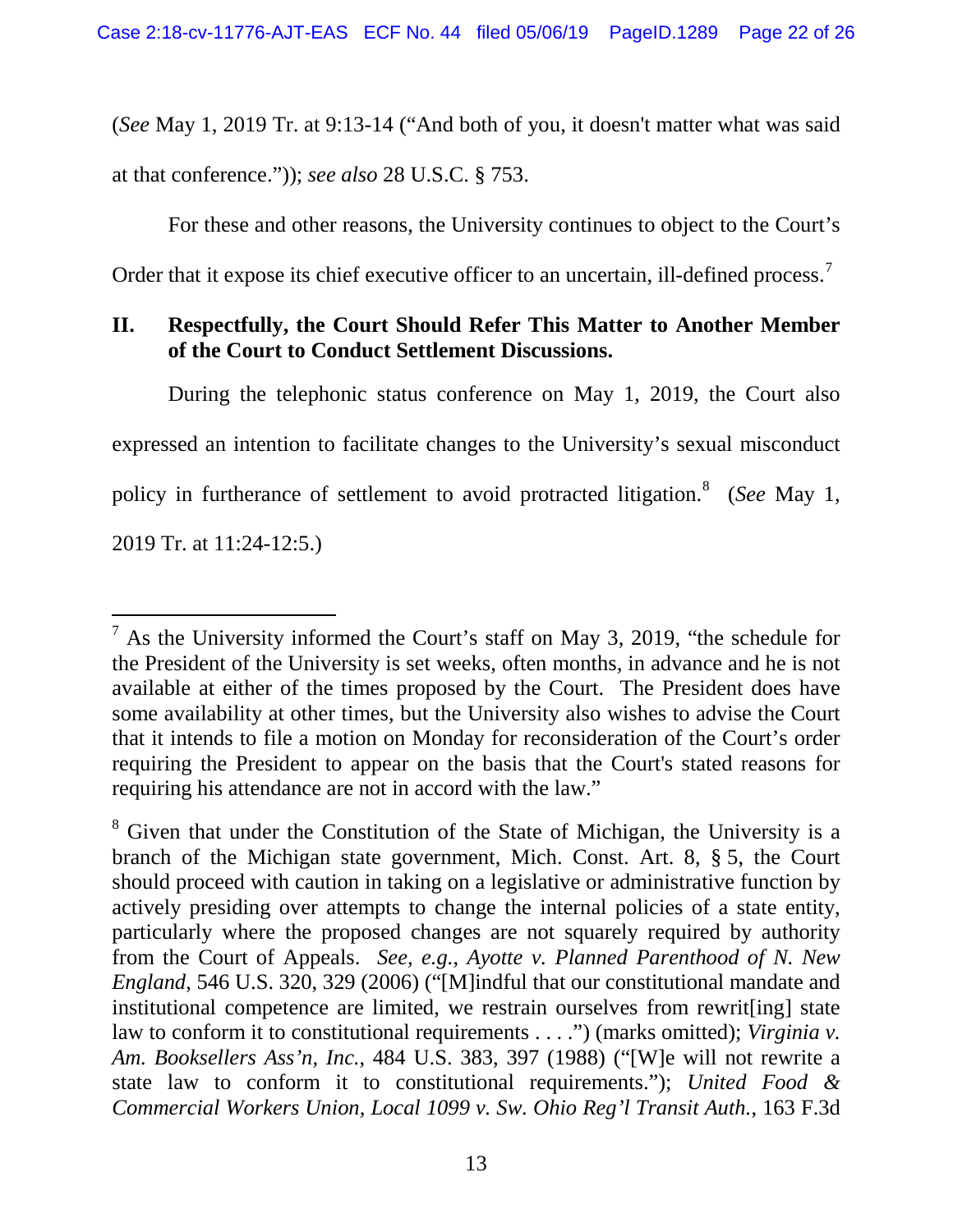The Court should avoid conducting a settlement conference itself, when, as here, the Court (and not a jury) could be the ultimate decision-maker on a claim for equitable relief in a case involving the very same policy. *See Bonner Farms, Ltd. v. Fritz*, 355 F. App'x 10, 18 (6th Cir. 2009) ("[T]he determination of equitable defenses and equitable remedies is a matter for the court to decide, not the jury.") (quoting *Smith v. World Ins. Co*., 38 F.3d 1456, 1462 (8th Cir. 1994)); *S.E.C. v. Bravata*, 3 F. Supp. 3d 638, 643 (E.D. Mich. 2014) ("[T]he Court, not a jury, must decide" equitable remedies).

Plaintiff seeks equitable relief from the Court in his First Amended Complaint. (*See* ECF No. 28 at 34.) That requested relief could require the Court to decide challenges to the University's sexual misconduct policy. *See Bonner Farms*, 355 F. App'x at 18; *Bravata*, 3 F. Supp. 3d at 643. Indeed, the Court has already heard argument and entered equitable relief in this case once.

 $\overline{a}$ 

<sup>341, 362 (6</sup>th Cir. 1998) ("We will not, however, rewrite the [state agency's] guidelines to cure their substantial infirmities."); *see also Consol. Cigar Corp. v. Reilly*, 218 F.3d 30, 56 (1st Cir. 2000) (stating courts must "take care not to trample legislative or executive province of state authorities by making unduly substantive additions or changes to laws and regulations"), *rev'd in part on other grounds sub nom., Lorillard Tobacco Co. v. Reilly*, 533 U.S. 525 (2001); *Freedman v. State of Md.*, 380 U.S. 51, 60-61 (1965) ("How or whether [a State] is to incorporate the required procedural safeguards in the statutory scheme is, of course, for the State to decide."); *Flaim v. Med. Coll. of Ohio*, 418 F.3d 629, 638 (6th Cir. 2005) (federal court review of university disciplinary procedures is "circumscribed," and "limited to determining whether the procedures used . . . were constitutional").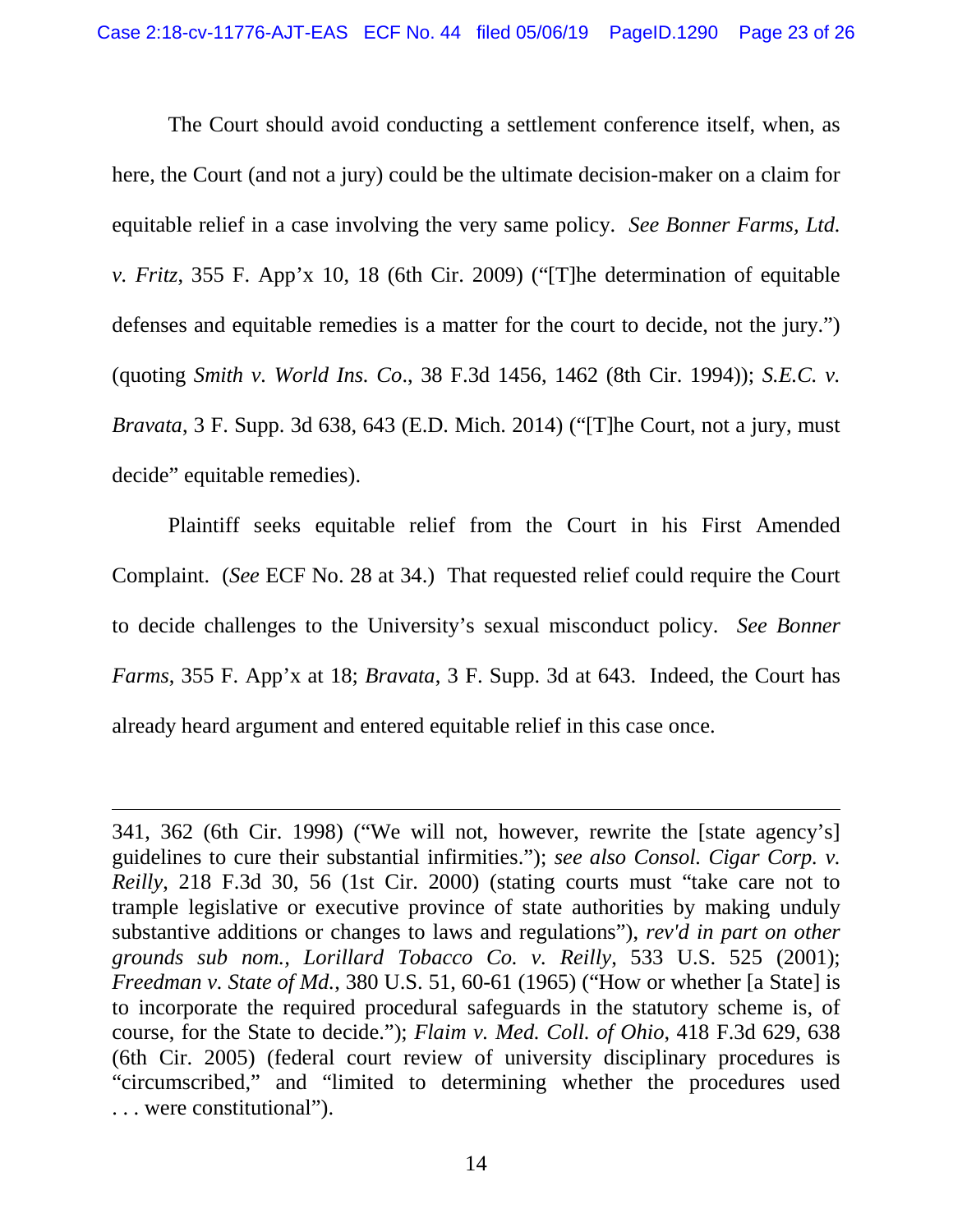The Court's justification for declining to make such a referral in this case was that another judge "would have to start over in terms of understanding the scope of the conference, the scope of at least the Doe case." (May 1, 2019 Tr. at 13:19-21.) Respectfully, however, this justification does not reflect the reality that: (1) the University's current policy is not even in the record before the Court, so the Court does not have any familiarity with the current policy yet either; and (2) the features of that policy that plaintiff objects to, which would be the subject of the proposed conference, are also limited; and (3) the case law governing the issues is narrow and recent: the Sixth Circuit's recent opinions in *Doe v. Baum*, 903 F.3d 575 (6th Cir. 2018) and *Doe v. University of Cincinnati*, 872 F.3d 393 (6th Cir. 2017). A colleague on the Court could get up to speed on these issues in very short order.

To encourage a full exchange of ideas, and more importantly to eliminate the potential for influencing the Court's views on a matter the Court may ultimately be required to rule upon, the University respectfully requests that the Court reconsider its decision and refer this matter to another member of the Court to conduct the upcoming conference to the extent its purpose is to discuss settlement.

## **CONCLUSION**

<span id="page-23-0"></span>Defendants respectfully request that the Court grant defendants' motion for reconsideration of the Court's May 1, 2019 Order and (1) permit the University to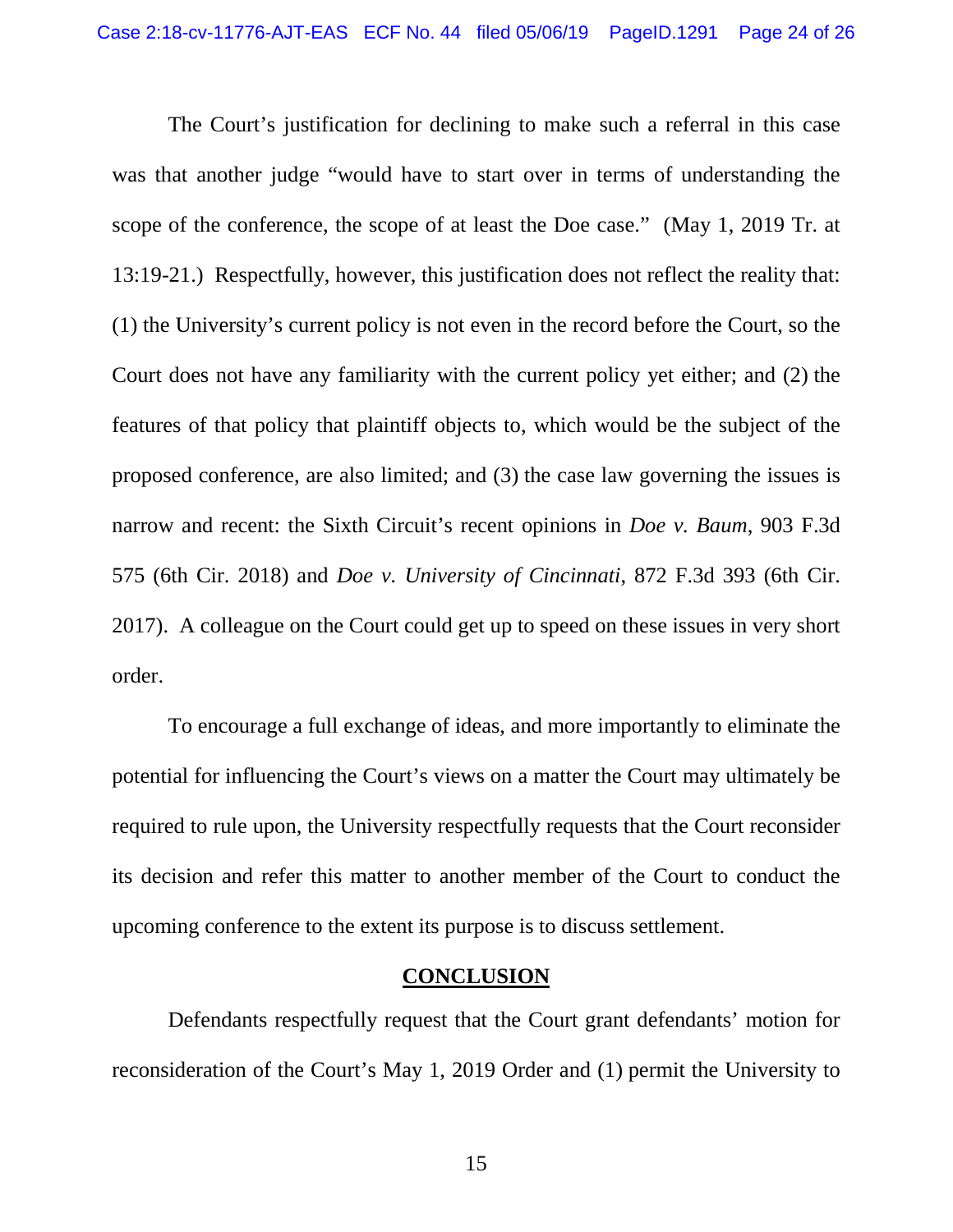bring, in lieu of the University's President, another University administrator with full settlement authority to the upcoming conference, and (2) refer this matter to another member of the Court to the extent the purpose of the conference is to discuss settlement.

Respectfully submitted,

May 6, 2019 /s/*Joshua W. B. Richards* SAUL EWING ARNSTEIN & LEHR LLP Joshua W. B. Richards Amy L. Piccola *Attorneys for Defendants* 1500 Market Street, 38th Floor Philadelphia, Pennsylvania 19102 (215) 972-7737 [joshua.richards@saul.com](mailto:joshua.richards@saul.com) [amy.piccola@saul.com](mailto:amy.piccola@saul.com)

> MILLER, CANFIELD, PADDOCK AND STONE, P.L.C. Brian M. Schwartz (P69018) *Attorney for Defendants* 150 West Jefferson, Suite 2500 Detroit, Michigan 48226 (313) 963-6420 [schwartzb@millercanfield.com](mailto:schwartzb@millercanfield.com)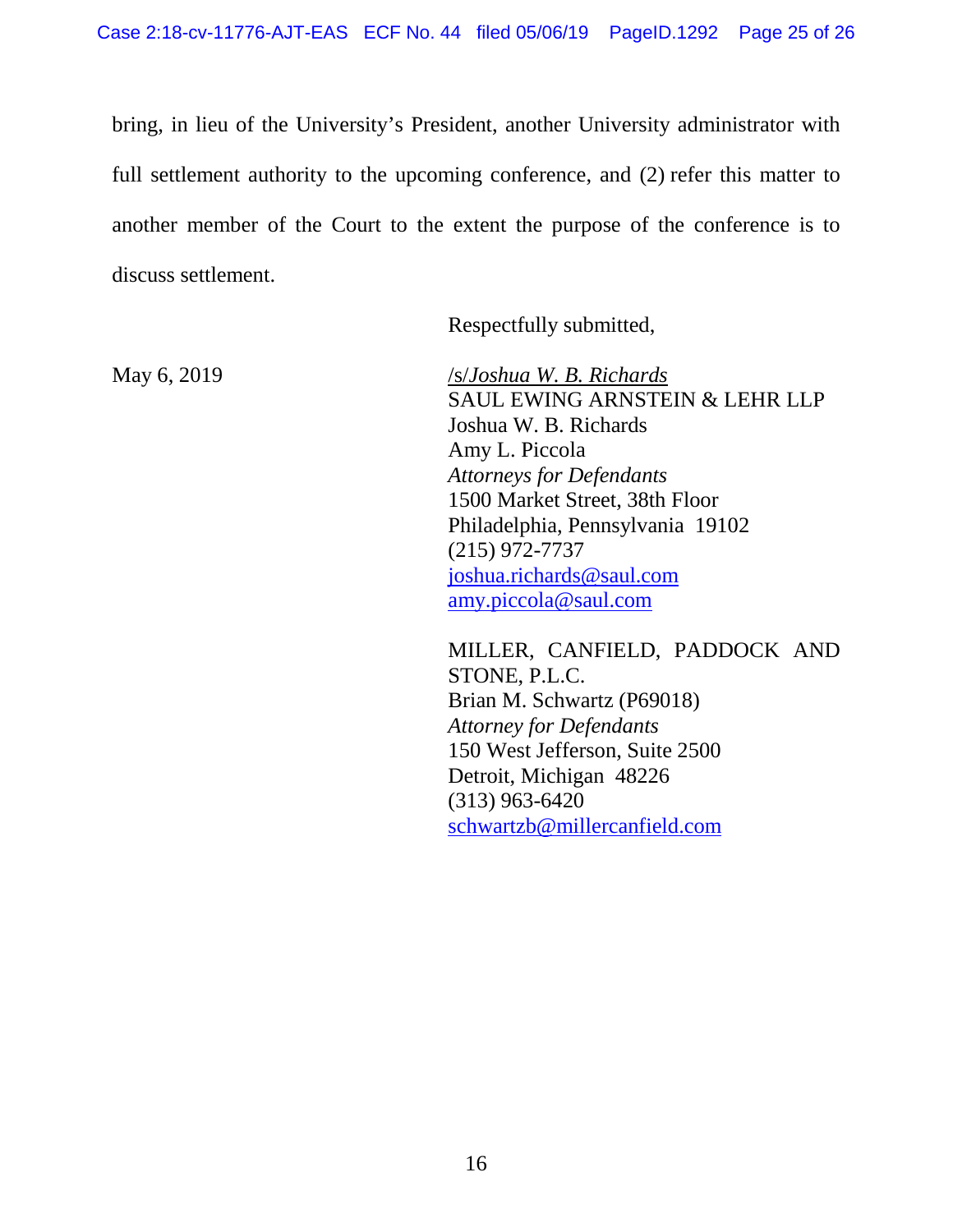## **CERTIFICATE OF SERVICE**

I hereby certify that on May 6, 2019, I electronically filed the foregoing papers with the Clerk of the Court using the ECF system which will send notification of such filing to:

> Deborah L. Gordon [dgordon@deborahgordonlaw.com](mailto:dgordon@deborahgordonlaw.com)

> > /s/*Joshua W. B. Richards* SAUL EWING ARNSTEIN & LEHR LLP Joshua W. B. Richards *Attorneys for Defendants* 1500 Market Street, 38th Floor Philadelphia, Pennsylvania 19102 (215) 972-7737 [joshua.richards@saul.com](mailto:joshua.richards@saul.com)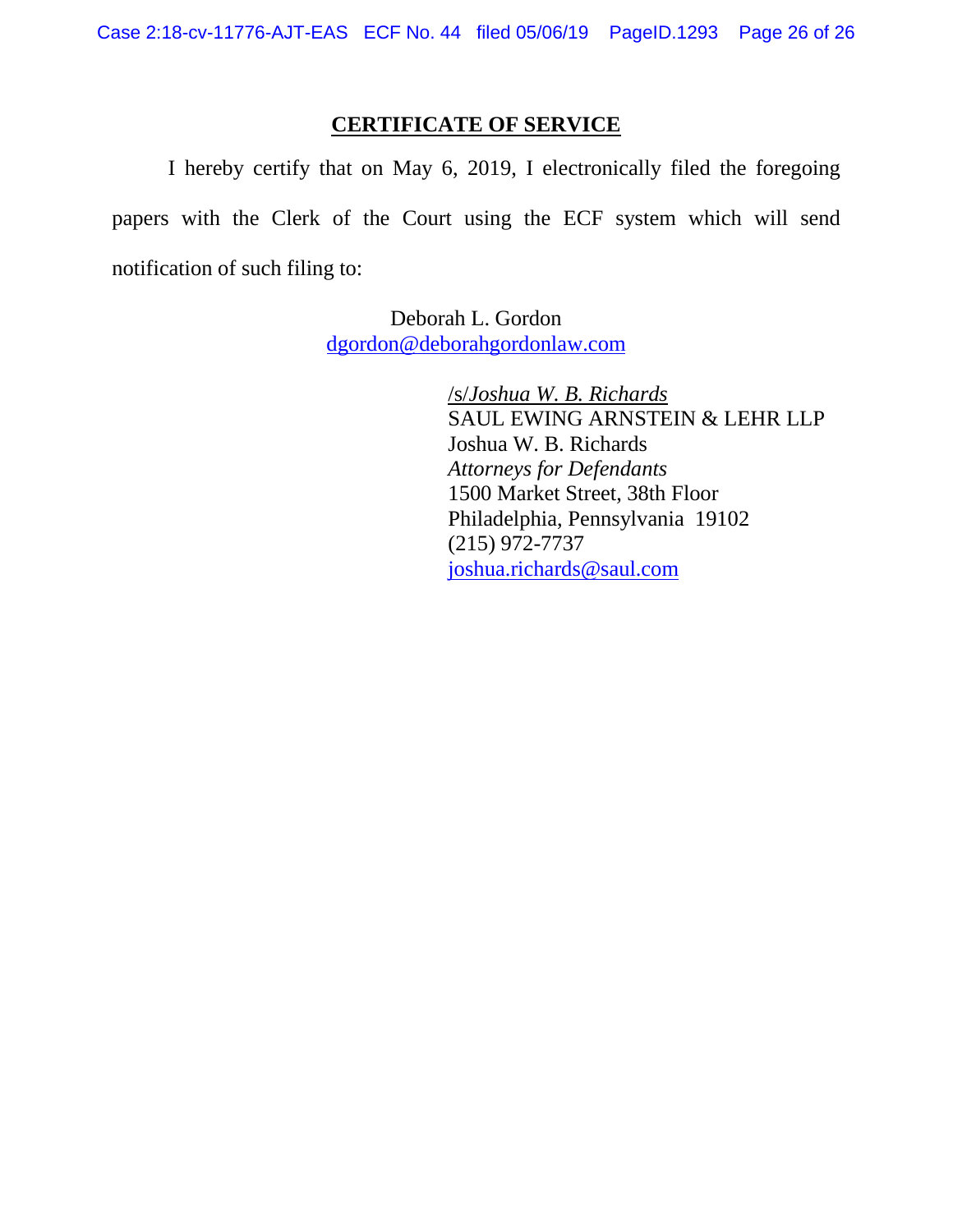# UNITED STATES DISTRICT COURT EASTERN DISTRICT OF MICHIGAN SOUTHERN DIVISION

| JOHN DOE,                       |                                     |
|---------------------------------|-------------------------------------|
|                                 | Case No. 18-cv-11776<br>$\bullet$ . |
| Plaintiff,                      |                                     |
|                                 | Hon. Arthur J. Tarnow               |
| V.                              | Mag. Elizabeth A. Stafford          |
|                                 | $\bullet$                           |
| UNIVERSITY OF MICHIGAN, et al., |                                     |
|                                 | ٠                                   |
| Defendants.                     |                                     |
|                                 |                                     |

# **DECLARATION OF JOSHUA W. B. RICHARDS, ESQ.**

I, JOSHUA W. B. RICHARDS, declare as follows:

1. I am admitted to practice before this Court.

2. I am a partner at the law firm Saul Ewing Arnstein & Lehr LLP, counsel for defendants in this proceeding.

3. I submit this declaration in support of defendants' emergency motion for reconsideration.

4. In support of defendants' emergency motion for reconsideration, I attach true and correct copies of the following exhibits:

a. Exhibit A: Transcript of the May 1, 2019 telephonic status conference; and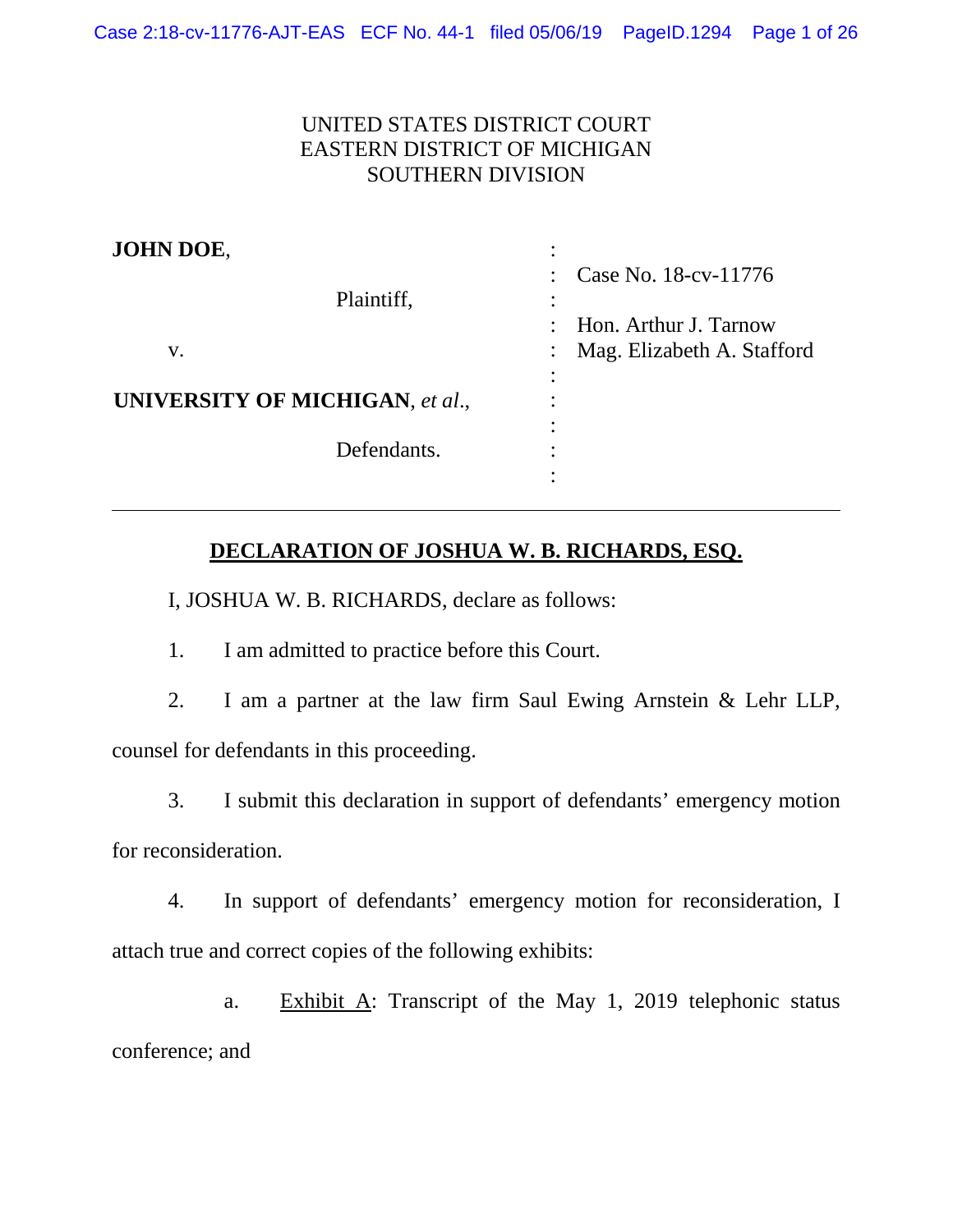b. Exhibit B: Unpublished cases cited in defendants' emergency motion for reconsideration, which include:

i. *Sequal Techs., Inc. v. Stern*, No. 10CV2655 DMS NLS, 2012 WL 474464 (S.D. Cal. Feb. 14, 2012);

ii. *Turner v. City of Detroit*, No. CIV.A. 11-12961, 2012 WL 4839139 (E.D. Mich. Oct. 11, 2012); and

iii. *United States v. Harper*, No. 13-20246, 2016 WL 465495 (E.D. Mich. Feb. 8, 2016).

I declare that the foregoing is true and correct.

Respectfully submitted,

May 6, 2019 /s/*Joshua W. B. Richards* SAUL EWING ARNSTEIN & LEHR LLP Joshua W. B. Richards *Attorneys for Defendants* 1500 Market Street, 38th Floor Philadelphia, Pennsylvania 19102 (215) 972-7737 [joshua.richards@saul.com](mailto:joshua.richards@saul.com)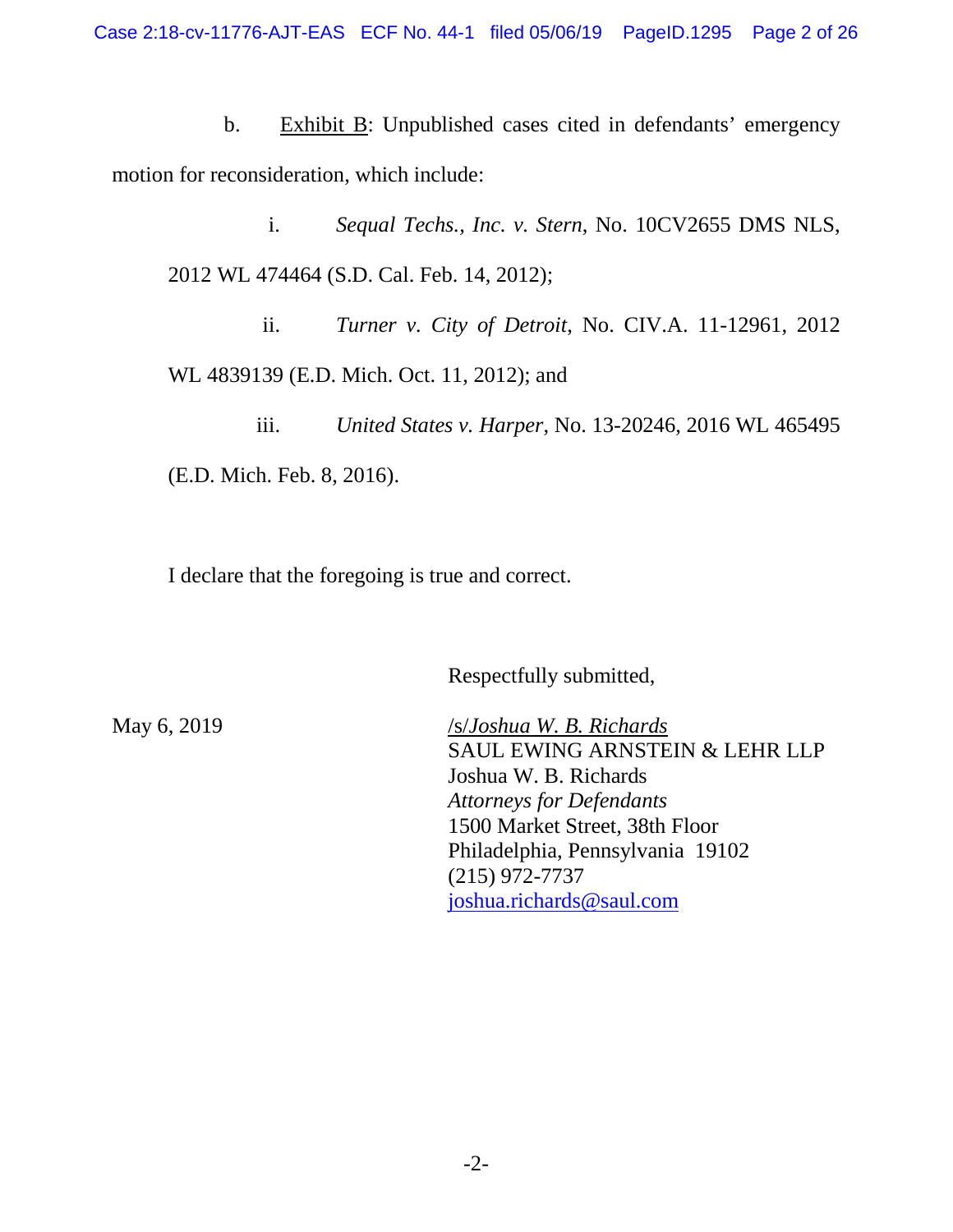Case 2:18-cv-11776-AJT-EAS ECF No. 44-1 filed 05/06/19 PageID.1296 Page 3 of 26

# Exhibit A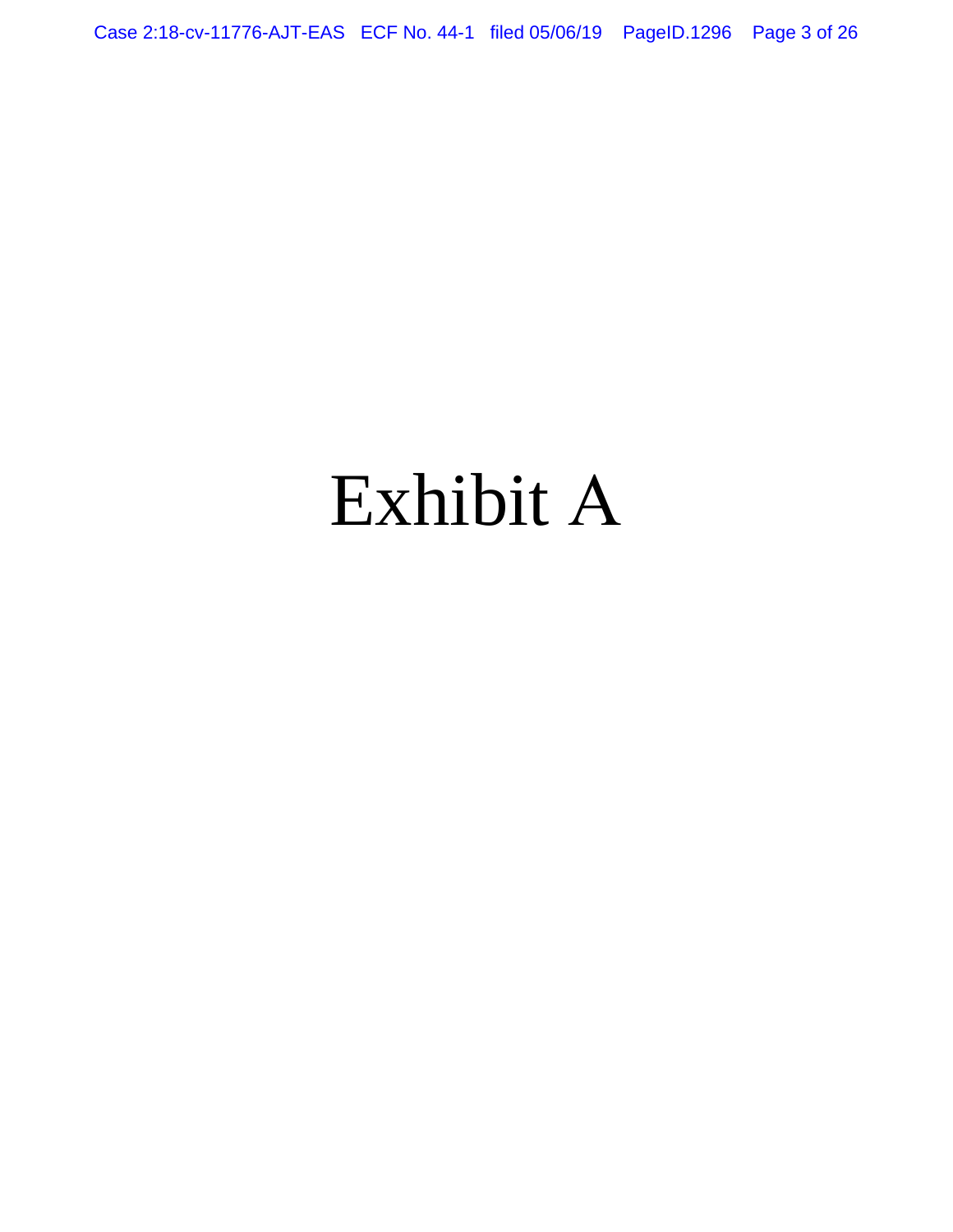|                                                                                | UNITED STATES DISTRICT COURT<br>EASTERN DISTRICT OF MICHIGAN<br>SOUTHERN DIVISION                                                                                                                                                                                                                                                                                                             |
|--------------------------------------------------------------------------------|-----------------------------------------------------------------------------------------------------------------------------------------------------------------------------------------------------------------------------------------------------------------------------------------------------------------------------------------------------------------------------------------------|
| JOHN DOE,<br>Plaintiff,<br>$\mathbf v$ .<br>UNIVERSITY OF MICHIGAN, ET<br>AL., | HONORABLE ARTHUR J. TARNOW<br>No. 18-11776                                                                                                                                                                                                                                                                                                                                                    |
| Defendants.                                                                    |                                                                                                                                                                                                                                                                                                                                                                                               |
|                                                                                | <b>MOTION HEARING</b><br>Wednesday, May 1, 2019                                                                                                                                                                                                                                                                                                                                               |
| Appearances:                                                                   |                                                                                                                                                                                                                                                                                                                                                                                               |
| FOR THE PLAINTIFF:<br>FOR THE DEFENDANT:                                       | DEBORAH GORDON, ESQ.<br>JOSH RICHARDS, ESQ.<br>PATRICK NUGENT. ESQ.<br>BRIAN SCHWARTZ, ESO.                                                                                                                                                                                                                                                                                                   |
| Detroit, Michigan                                                              | To obtain a certified transcript, contact:<br>Lawrence R. Przybysz, MA, CSR, RPR, RMR, CRR<br>Official Federal Court Reporter<br>Theodore Levin United States Courthouse<br>231 West Lafayette Boulevard, Room 124<br>48226<br>(313) 414-4460. Lawrence_Przybysz@mied.uscourts.gov<br>Proceedings recorded by mechanical stenography.<br>Transcript produced by computer-aided transcription. |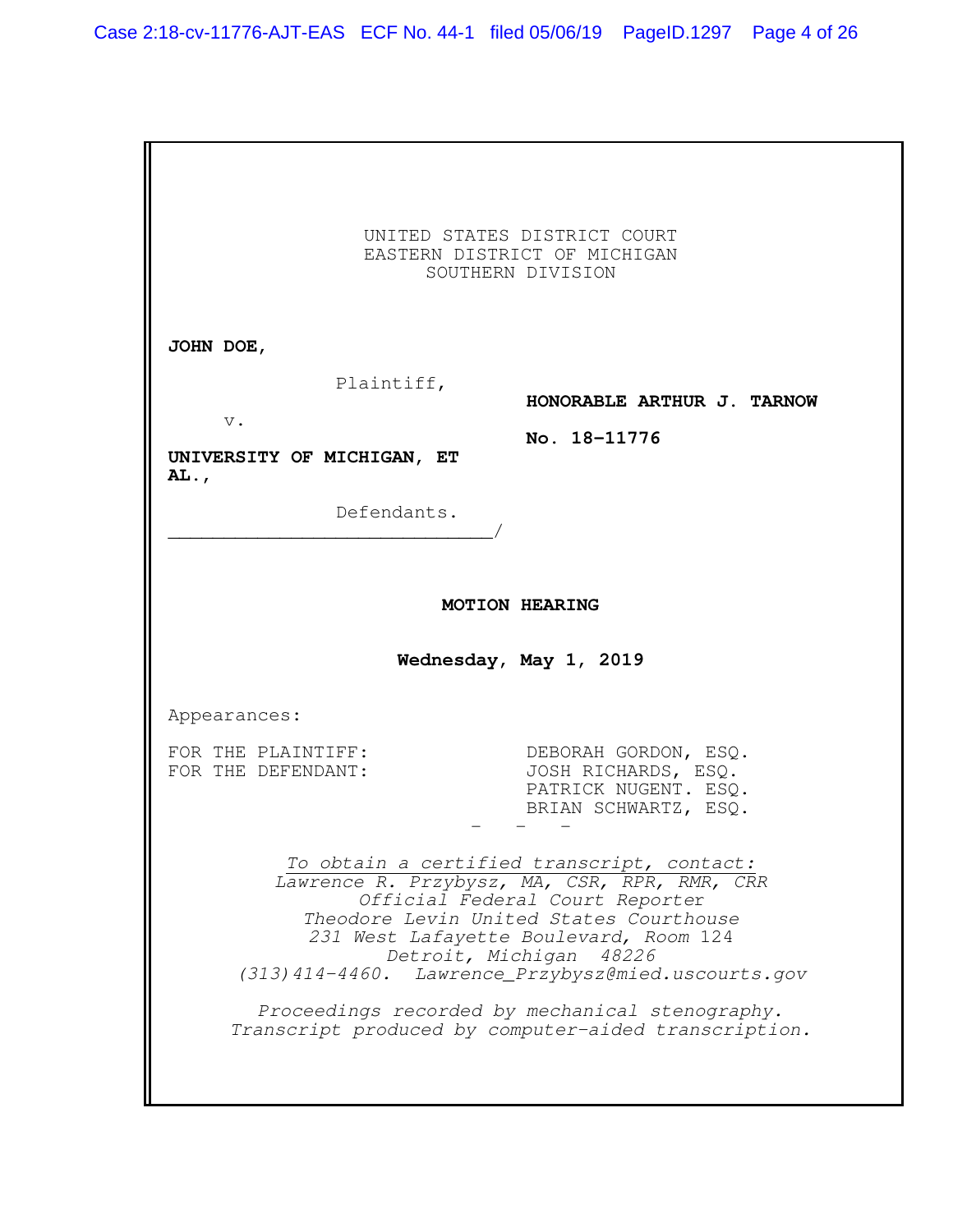| <i>Meditesday</i> , may 1, 2019                                                                                                                                                                                                                         |
|---------------------------------------------------------------------------------------------------------------------------------------------------------------------------------------------------------------------------------------------------------|
|                                                                                                                                                                                                                                                         |
|                                                                                                                                                                                                                                                         |
| I N D E X                                                                                                                                                                                                                                               |
|                                                                                                                                                                                                                                                         |
|                                                                                                                                                                                                                                                         |
|                                                                                                                                                                                                                                                         |
|                                                                                                                                                                                                                                                         |
|                                                                                                                                                                                                                                                         |
|                                                                                                                                                                                                                                                         |
|                                                                                                                                                                                                                                                         |
|                                                                                                                                                                                                                                                         |
|                                                                                                                                                                                                                                                         |
|                                                                                                                                                                                                                                                         |
|                                                                                                                                                                                                                                                         |
|                                                                                                                                                                                                                                                         |
|                                                                                                                                                                                                                                                         |
|                                                                                                                                                                                                                                                         |
|                                                                                                                                                                                                                                                         |
|                                                                                                                                                                                                                                                         |
|                                                                                                                                                                                                                                                         |
|                                                                                                                                                                                                                                                         |
|                                                                                                                                                                                                                                                         |
|                                                                                                                                                                                                                                                         |
| $\begin{array}{c} \n\mathbf{1} & \mathbf{1} & \mathbf{1} & \mathbf{1} & \mathbf{1} & \mathbf{1} \\ \mathbf{1} & \mathbf{1} & \mathbf{1} & \mathbf{1} & \mathbf{1} & \mathbf{1} & \mathbf{1}\n\end{array}$<br>$\cdot$<br>$\cdot$ .<br>$\cdot$<br>$\cdot$ |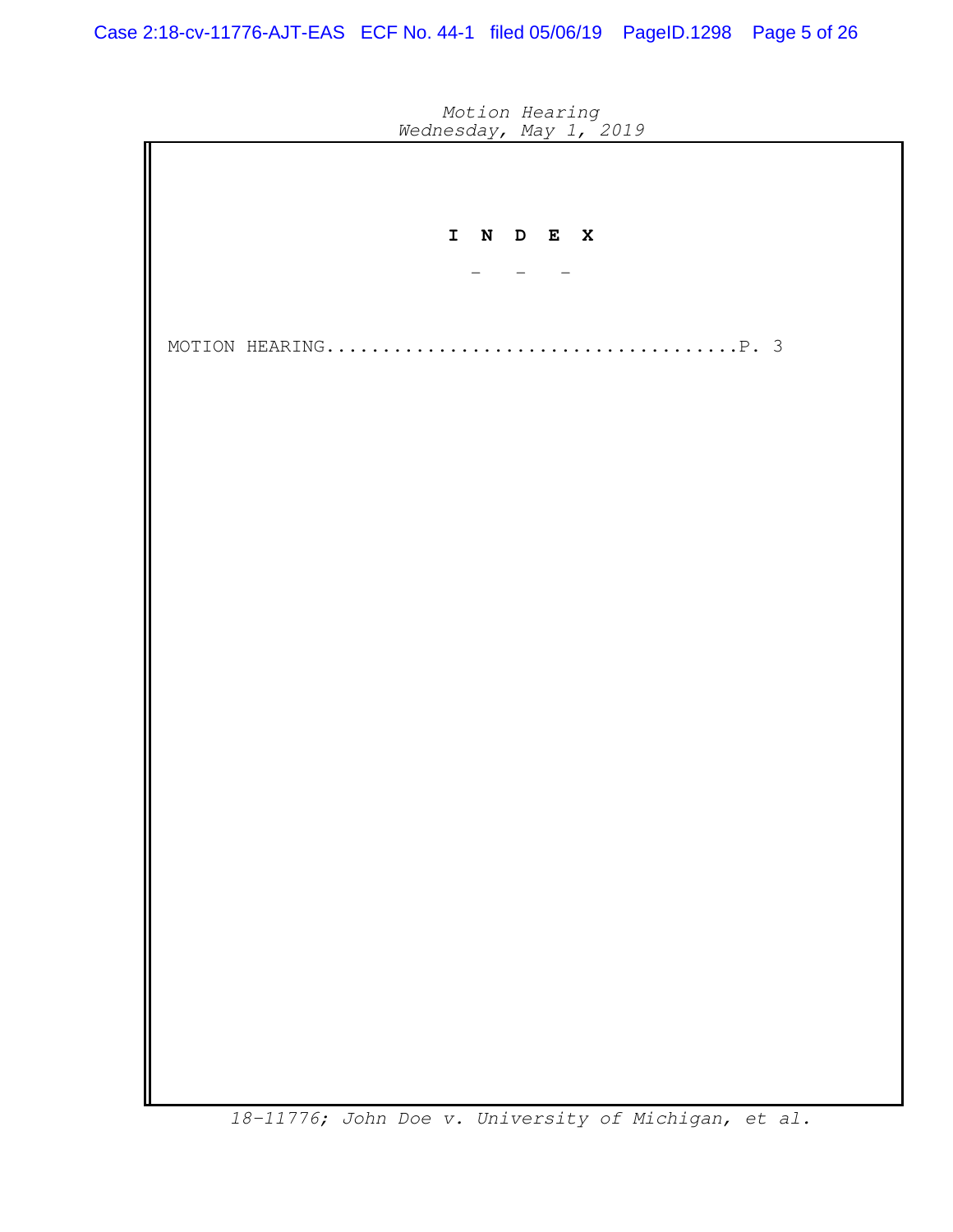Page 3 *Wednesday, May 1, 2019* Detroit, Michigan Wednesday, May 1, 2019 2:30 p.m. - - - **THE COURT:** Good afternoon. **MS. GORDON:** Good afternoon, Judge Tarnow. **THE COURT:** Who is do we have, please? **MS. GORDON:** Deborah Gordon on behalf of the plaintiff. **MR. RICHARDS:** And Josh Richards, your Honor, for the university and Patrick Nugent joins me in my office. He's on the briefs as well. **THE COURT:** And? **MR. SCHWARTZ:** Brian Schwartz. **THE COURT:** We are on the record. It's my understanding there was a request for this phone conference for a clarification of the meeting that we will have in a couple weeks and we have to pick a date for that meeting. **MR. RICHARDS:** Yes, your Honor. **THE COURT:** Please identify yourself when you speak because there are three voices that sound similar for the defendant unless -- if you can coordinate it and all three of you speak at the same time saying the same thing, we have a baritone here if you have the rest of the harmony down. **MR. RICHARDS:** For the university, your Honor, yes, *18-11776; John Doe v. University of Michigan, et al.* 1 2 3 4 5 6 7 8 9 10 11 12 13 14 15 16 17 18 19 20 21 22 23 24 25

*Motion Hearing*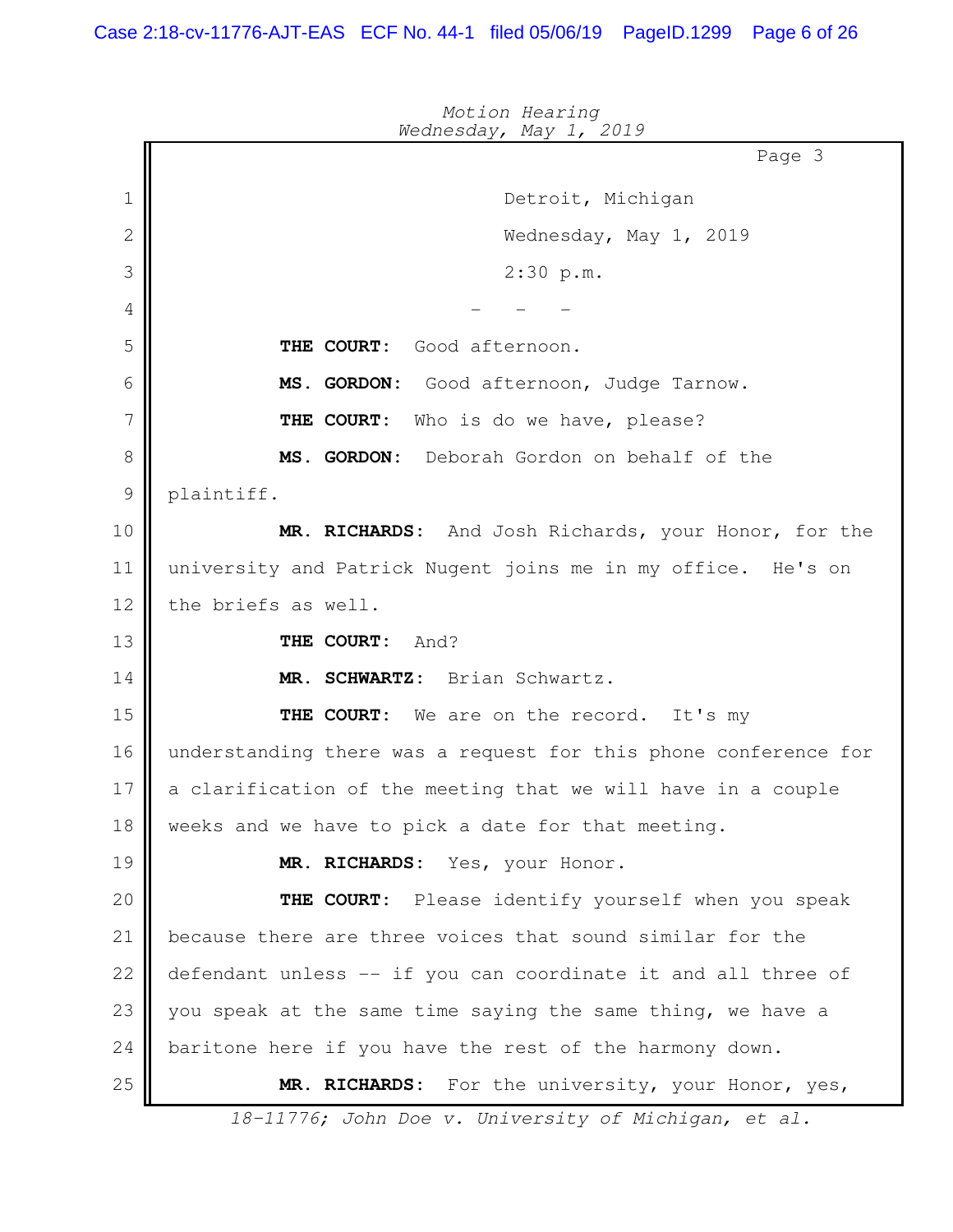Page 4 we made the request for clarification because when we read the e-mail from the Court, it wasn't clear to us whether the Court had changed its view on the Cross-Examination issue and if that was the case, we wanted a chance to discuss that. And, in addition, as the Court just alluded to, to discuss the purpose of the Status Conference to be set in a couple weeks. **THE COURT:** Okay. Is that it for the reason for this conference, those two items? **MR. RICHARDS:** From the university's end, this is Mr. Richards, your Honor, yes. **THE COURT:** What about from the plaintiff's end? **MS. GORDON:** Yes, I have no issues, Judge. **THE COURT:** Okay. Both requests are reasonable and I'm going to add another thing to the agenda and that is, if and when, not if, but when we have the conference, is there any objection to also touching on the other case where the same attorneys are involved and the same defendant, different plaintiff, the came? **MS. GORDON:** None from plaintiff, Judge. **MR. RICHARDS:** Brian Schwartz. I'm not sure what not issues will be raised. **THE COURT:** I am not sure what issues will be raised but I can conceive that there could be none because I note that there is a hearing on the 14th in front of Magistrate Mazoub and everything might be resolved in the case on that *18-11776; John Doe v. University of Michigan, et al.* 1 2 3 4 5 6 7 8 9 10 11 12 13 14 15 16 17 18 19 20 21 22 23 24 25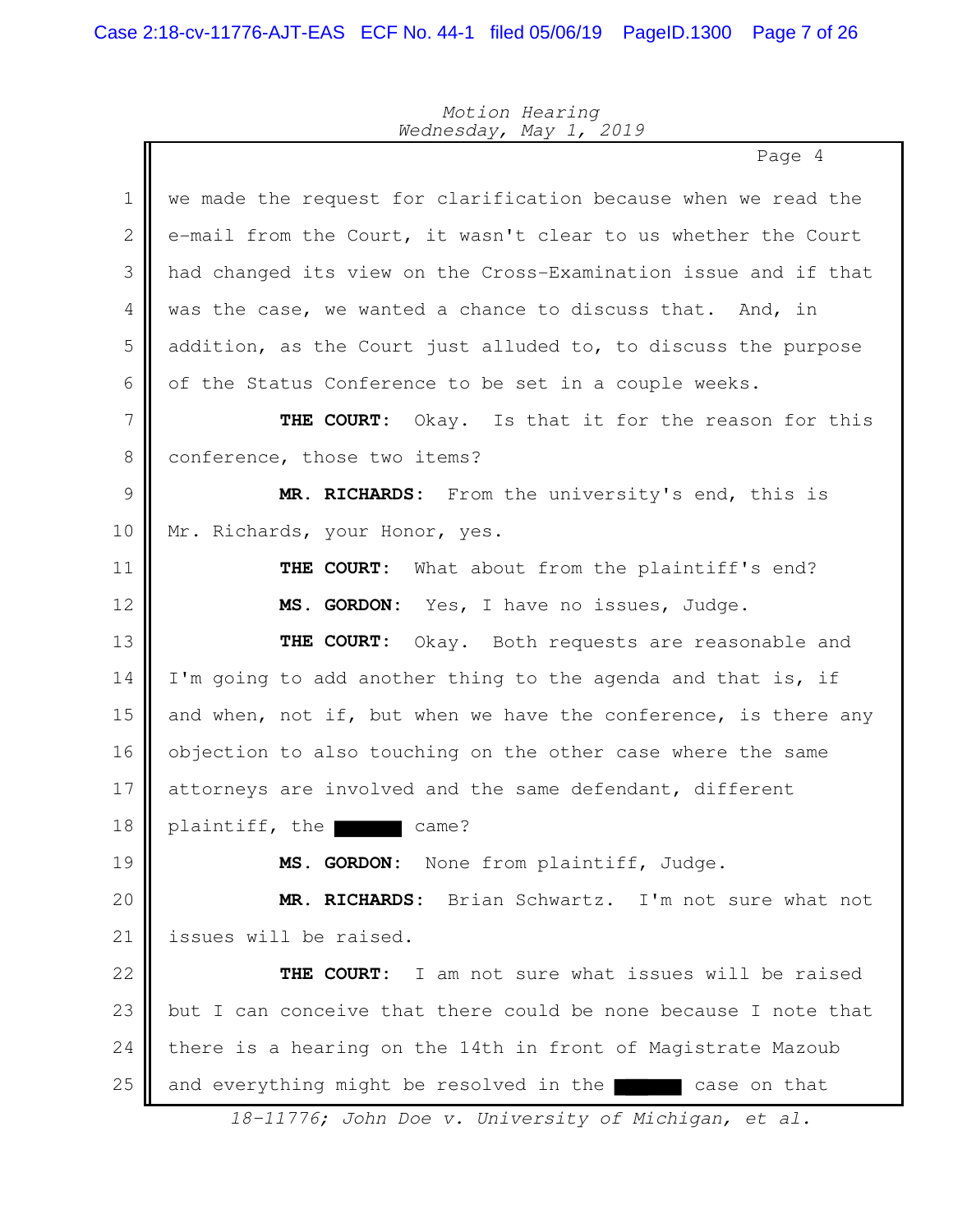|                | Page 5                                                            |
|----------------|-------------------------------------------------------------------|
| $\mathbf 1$    | But if not or if there is anything remaining, that<br>date.       |
| $\mathbf{2}$   | should be discussed or could be discussed and save some time      |
| 3              | and paper and electronic bites.                                   |
| 4              | MR. SCHWARTZ: I agree that would make sense.                      |
| 5              | Hopefully everything will be resolved with the Magistrate.<br>But |
| 6              | if not, I'm sure we could use that time.                          |
| $\overline{7}$ | THE COURT: Now, in terms of the Cross-Examination                 |
| $8\,$          | issue, what are your thoughts? And I will ask Ms. Gordon first    |
| $\mathcal{G}$  | whether it looks like you are going to be able to resolve it.     |
| 10             | MS. GORDON: Judge --                                              |
| 11             | THE COURT: Or is it worthwhile waiting and talking                |
| 12             | about it at the meeting?                                          |
| 13             | MS. GORDON: So per your prior instruction, I am                   |
| 14             | prepared by tomorrow is my cut-off date to send to defense        |
| 15             | counsel my listing of concerns with the new policy which you      |
| 16             | had instructed we do and then you said they would have seven      |
| 17             | days to respond at which point we will have some better idea      |
| 18             | whether we are going to be able to agree on the process and       |
| 19             | whether we will simply go forward on the process or we will       |
| 20             | need the Court's assistance. So I am ready to go on that and I    |
| 21             | have a draft.                                                     |
| 22             | THE COURT: Okay. Stop. Stop. You don't have to                    |
| 23             | say it again.                                                     |
| 24             | MS. GORDON:<br>Okay.                                              |
| 25             | THE COURT: Who is going to speak for the defendant?               |
|                | 18-11776; John Doe v. University of Michigan, et al.              |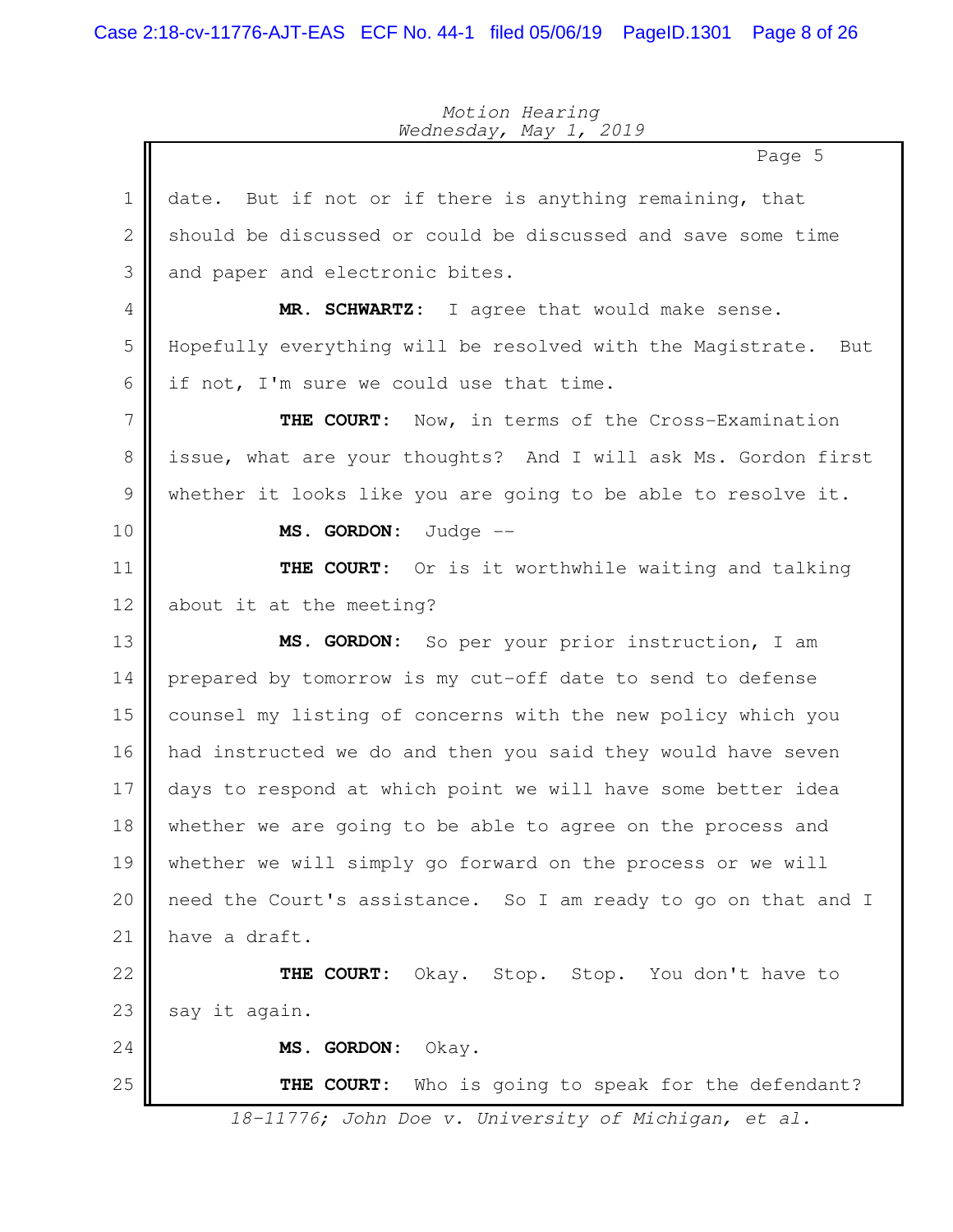|              | $ \prime$<br>Page 6                                             |
|--------------|-----------------------------------------------------------------|
| 1            | MR. RICHARDS: Josh Richards, your Honor.                        |
| $\mathbf{2}$ | THE COURT: Do you have any problem with keeping to              |
| 3            | the schedule?                                                   |
| 4            | MR. RICHARDS: No, your Honor. That schedule is fine             |
| 5            | with the university.                                            |
| 6            | THE COURT: Okay. And I am going to include it as a              |
| 7            | topic that we are going to talk about at the conference with    |
| 8            | the President because I may have over simplified the definition |
| 9            | of Cross-Examination being congruent with the criminal case.    |
| 10           | And on further consideration, I don't want you quys to agree    |
| 11           | fully with me and then my having to tell you that it may not be |
| 12           | congruent to the extent that -- and this is something I want    |
| 13           | the two of you to talk about -- what limitations on the         |
| 14           | Cross-Examination which would protect both parties.<br>For      |
| 15           | example, it might be wise that the Cross-Examination could be   |
| 16           | done by an independent person or trained, independent person or |
| 17           | a lawyer but not by the accused.                                |
| 18           | MS. GORDON: May I, Judge?                                       |
| 19           | THE COURT:<br>Sure.                                             |
| 20           | MS. GORDON: Okay. So I have taken all of that into              |
| 21           | account. I heard what you said. I am working off of the         |
| 22           | university's current January 2019 policy language. They have    |
| 23           | given some thought already to whether they want to have a third |
| 24           | party do the questioning. Their current policy does not allow   |
| 25           | for that. I would say that Doe versus Baum (ph) did allow for   |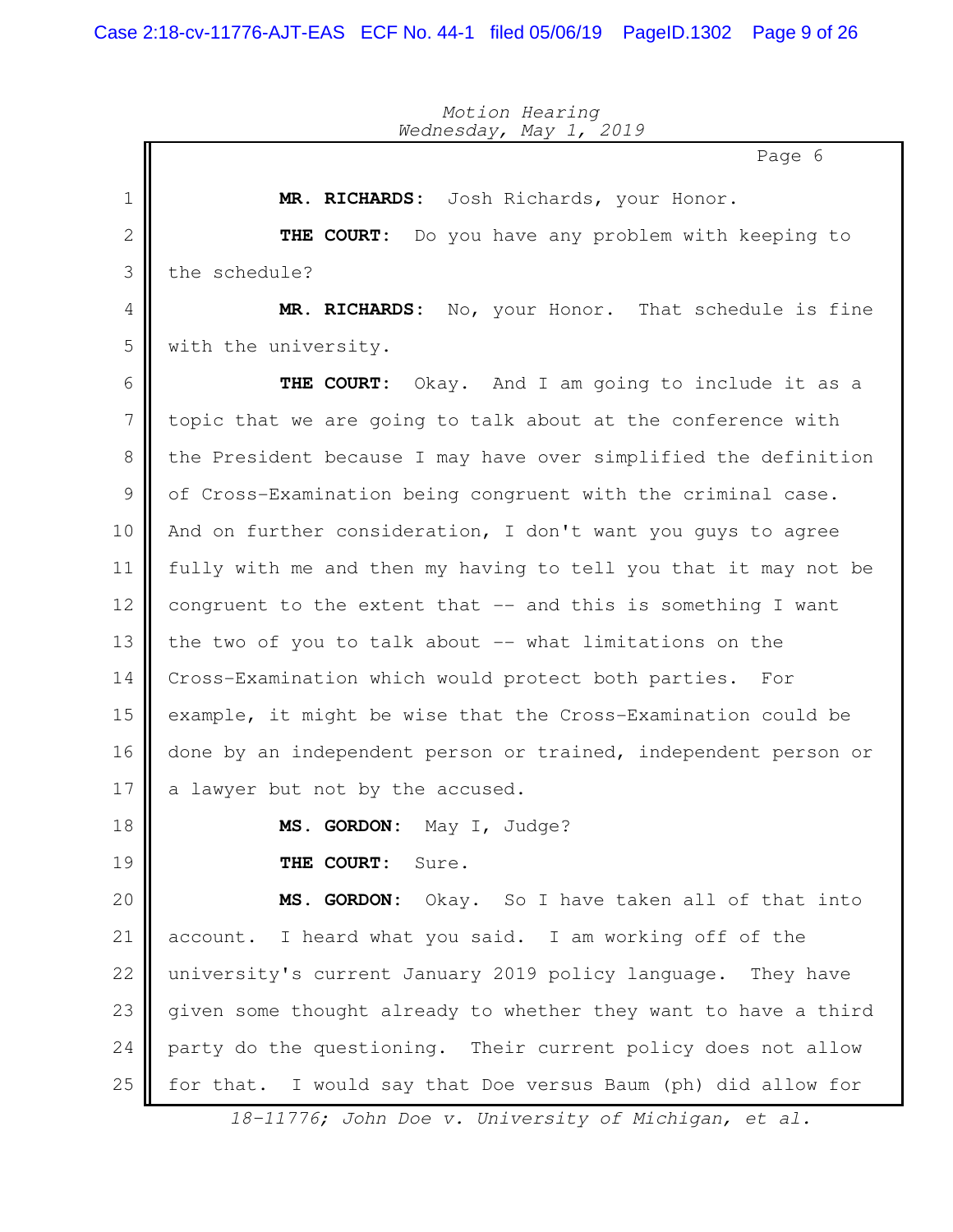II

## *Motion Hearing Wednesday, May 1, 2019*

Page 7

| $\mathbf 1$  | But to the extent the university is not allowing for<br>that.     |
|--------------|-------------------------------------------------------------------|
| $\mathbf{2}$ | that, I am willing to live with that. I mean, I don't care.       |
| 3            | It's fine with me. So I am taking into account what you said      |
| 4            | but I am also very cognizant, perhaps moreso, of what Doe         |
| 5            | versus Baum (ph) says and what the university's new policy        |
| 6            | So everything I'm going to send to defense counsel is<br>says.    |
| 7            | going to be based on what they currently have and where I think   |
| $8\,$        | there are due process problems with what they currently have.     |
| 9            | Okay. What about the defense? Who is<br>THE COURT:                |
| 10           | this.                                                             |
| 11           | MR. RICHARDS: Josh Richards. On that particular                   |
| 12           | point, your Honor, I agree with Ms. Gordon that Doe versus Baum   |
| 13           | leaves it to institutions' discretion as to whether the           |
| 14           | cross-examination will be performed by the party because, of      |
| 15           | course, Cross-Examination is permitted for both parties, or by    |
| 16           | a representative of that party.                                   |
| 17           | THE COURT:<br>Okay. Well, then let's continue with the            |
| 18           | schedule we have. Now, the only thing left to discuss today is    |
| 19           | when are we going to meet?                                        |
| 20           | MR. RICHARDS: Your Honor, Josh Richards. Before we                |
| 21           | move on to procedural matters, I would like to address with the   |
| 22           | Court the purpose of the Court's request that the President       |
| 23           | And I would like to note that the President is not the<br>attend. |
| 24           | university official who has primary responsibility for the        |
| 25           | policy.                                                           |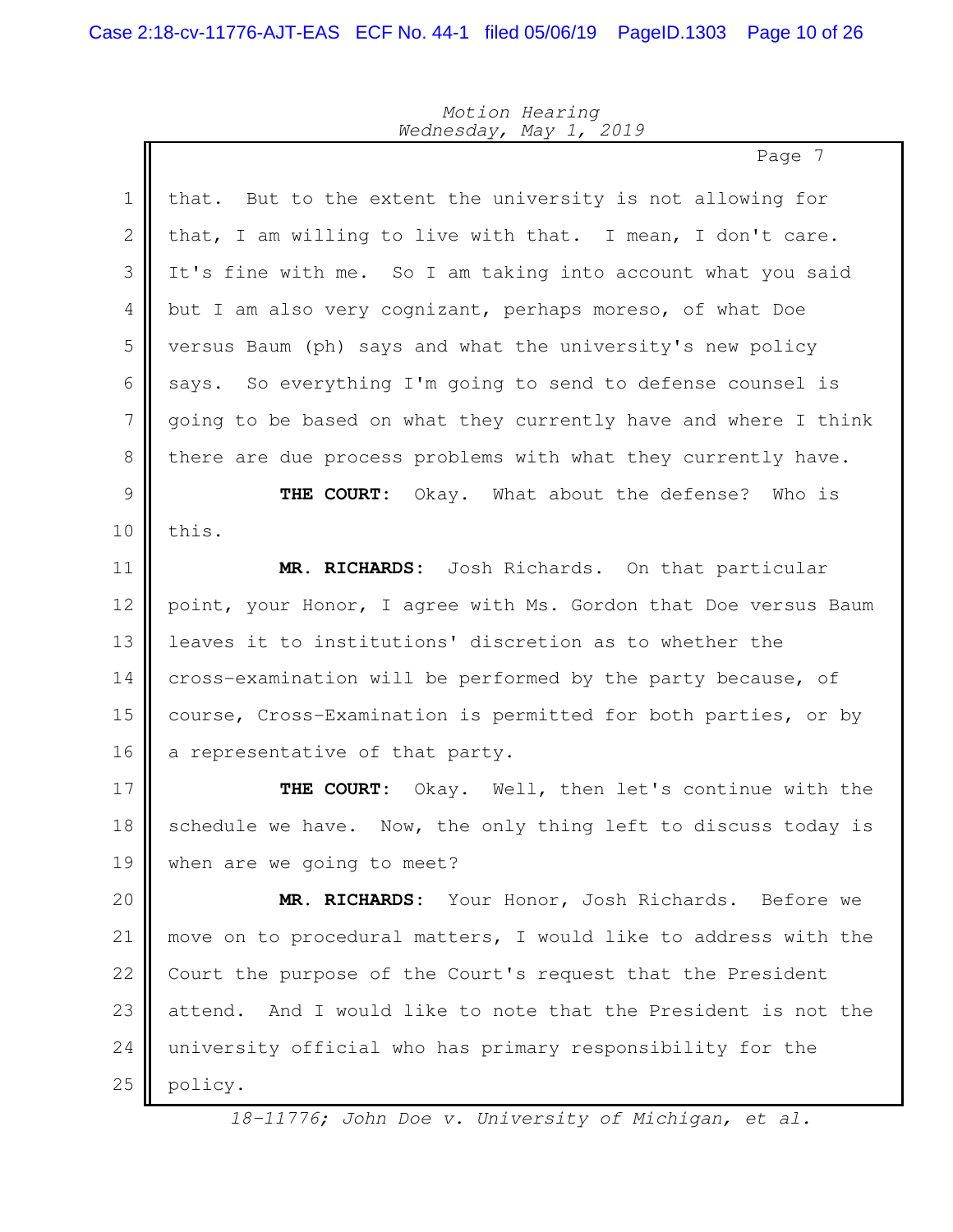Page 8 **THE COURT:** And that would be the chief counsel? Who is that person who would have that responsibility? **MR. RICHARDS:** I would have to check with my client as to who the right person would be, your Honor, but it is certainly not the President. **THE COURT:** Well, you can check with the President and whoever else you have to check with and when you find the right person, you can bring her or him along with the President and then everyone will be complete in terms of people with authority. And obviously the ultimate authority is the President. **MR. RICHARDS:** Your Honor, that may be true -- **THE COURT:** He might not be the person with the most hands-on experience and authority, but he is the one who is going to have to approve whatever the four of you decide on and whatever I might add to that decision. **MR. RICHARDS:** So a few things on that point, your Honor. First, the President can delegate the ultimate authority that the Court is referring to to someone else who can attend the conference and is willing to do so. What I am trying to figure out is what is the Court's purpose in requiring the President to attend? **THE COURT:** I don't want anything that we decide to have to be reviewed by the President which as I understand university structure, this is the kind of decision that 1 2 3 4 5 6 7 8 9 10 11 12 13 14 15 16 17 18 19 20 21 22 23 24 25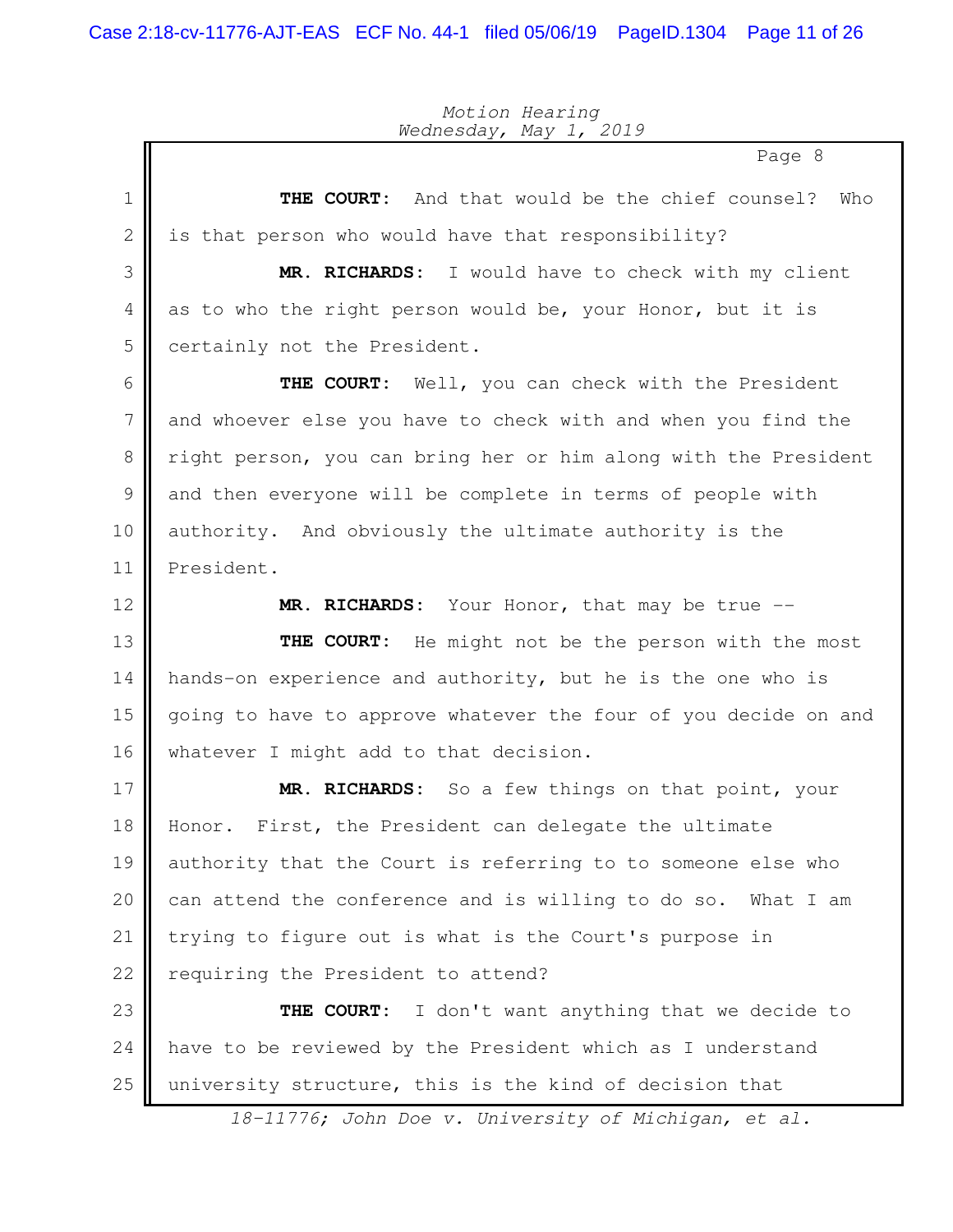Page 9 ultimately would have to be at least okayed by the President. **MS. GORDON:** Excuse me, Judge. If I could just chime in on one point here. The reason this is set up the way it is is that you ask Mr. Richards at the Status Conference these very questions. You wanted to know who was responsible for the policy. And he ended up saying after a discussion a little bit of, some stuff we are hearing now, he did say ultimately it's the President. **MR. RICHARDS:** That's not what I said. **MS. GORDON:** That was my recollection. **THE COURT:** Ms. Gordon, Ms. Gordon -- **MS. GORDON:** Yes. **THE COURT:** And both of you, it doesn't matter what was said at that conference. I don't think there is any dispute to the statement that I just made that the ultimate authority in an university on a question of this kind of policy has to be the President of the university. Yes, he can delegate. Obviously, with such a large institution there are all sorts of delegations made. But I don't think he would characterize himself as a figure head. And I think he would, and I would agree, that the person down the line in charge of discipline or however it's structured knows more about the day-to-day operation and so on. But that person reports to the President and the President will be here. **MR. RICHARDS:** Respectfully, your Honor, if the 1 2 3 4 5 6 7 8 9 10 11 12 13 14 15 16 17 18 19 20 21 22 23 24 25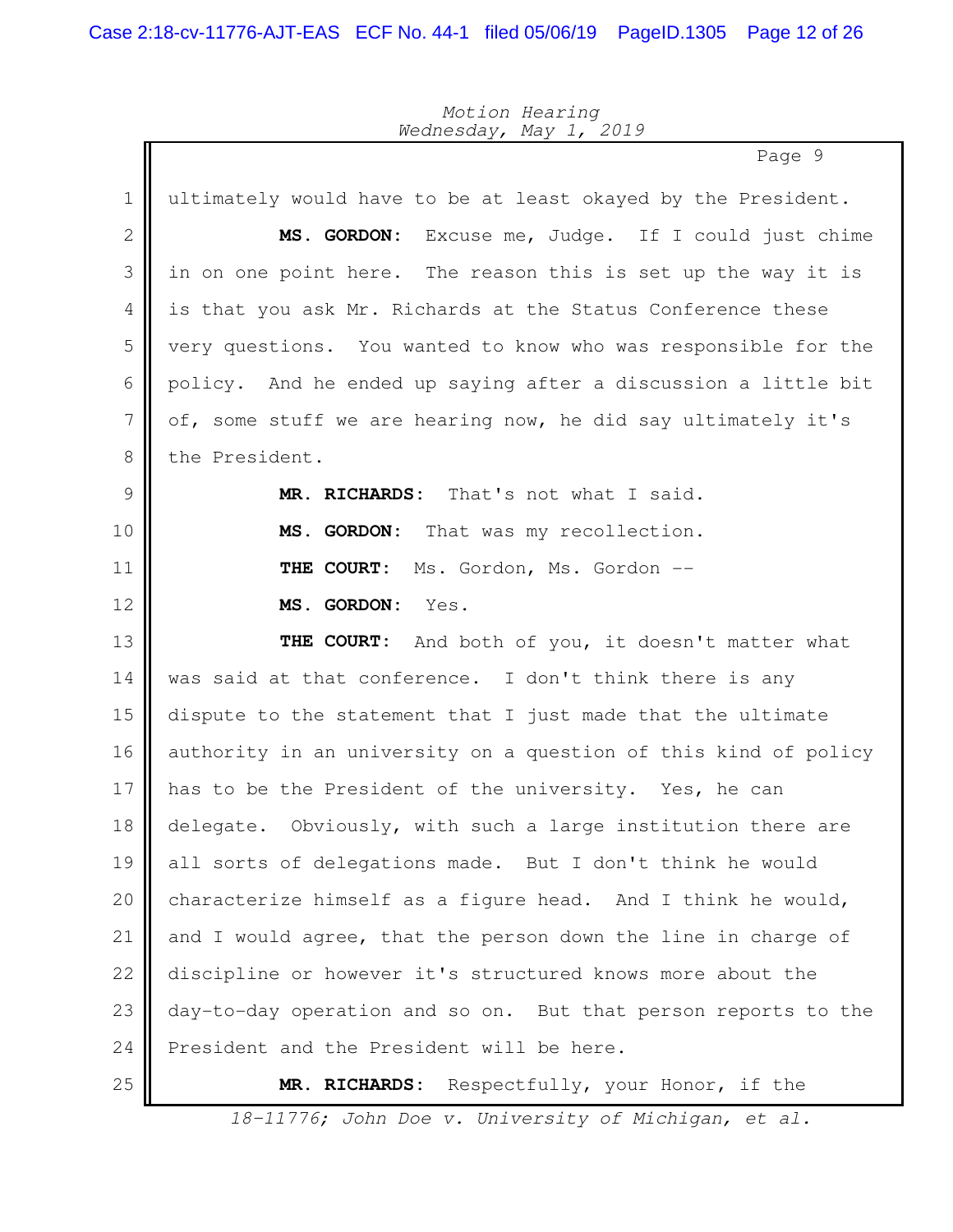Page 10 Court's concern is that the person at the conference will not have authority to make an agreement without consulting with the President, I can assure the Court that the person at the conference will have that authority. **THE COURT:** I believe you 100 percent. **MR. RICHARDS:** That being the case -- **THE COURT:** No, no. I have not changed my mind because while that person will have the authority, and it's mildly surprising or more than mildly surprising you don't even know who that person is or their job title, I want the President here. He will be here. **MR. RICHARDS:** Again, your Honor, I am asking the Court to articulate the reason for the President being there in light of the university's offer to produce somebody who will have authority. **THE COURT:** I don't have to explain myself, but I will. And it's I think the President, part of his qualifications for the job when he was hired and when he continued in the job, is the public strict any that the university is regularly under and he should be a part of this parentheses so that he can defend whatever is dread to and explain to the media, to the public, and perhaps most importantly to the faculty and the students. So he shall be here. I was tempted to quote an appellate judge I saw on C-Span 1 2 3 4 5 6 7 8 9 10 11 12 13 14 15 16 17 18 19 20 21 22 23 24 25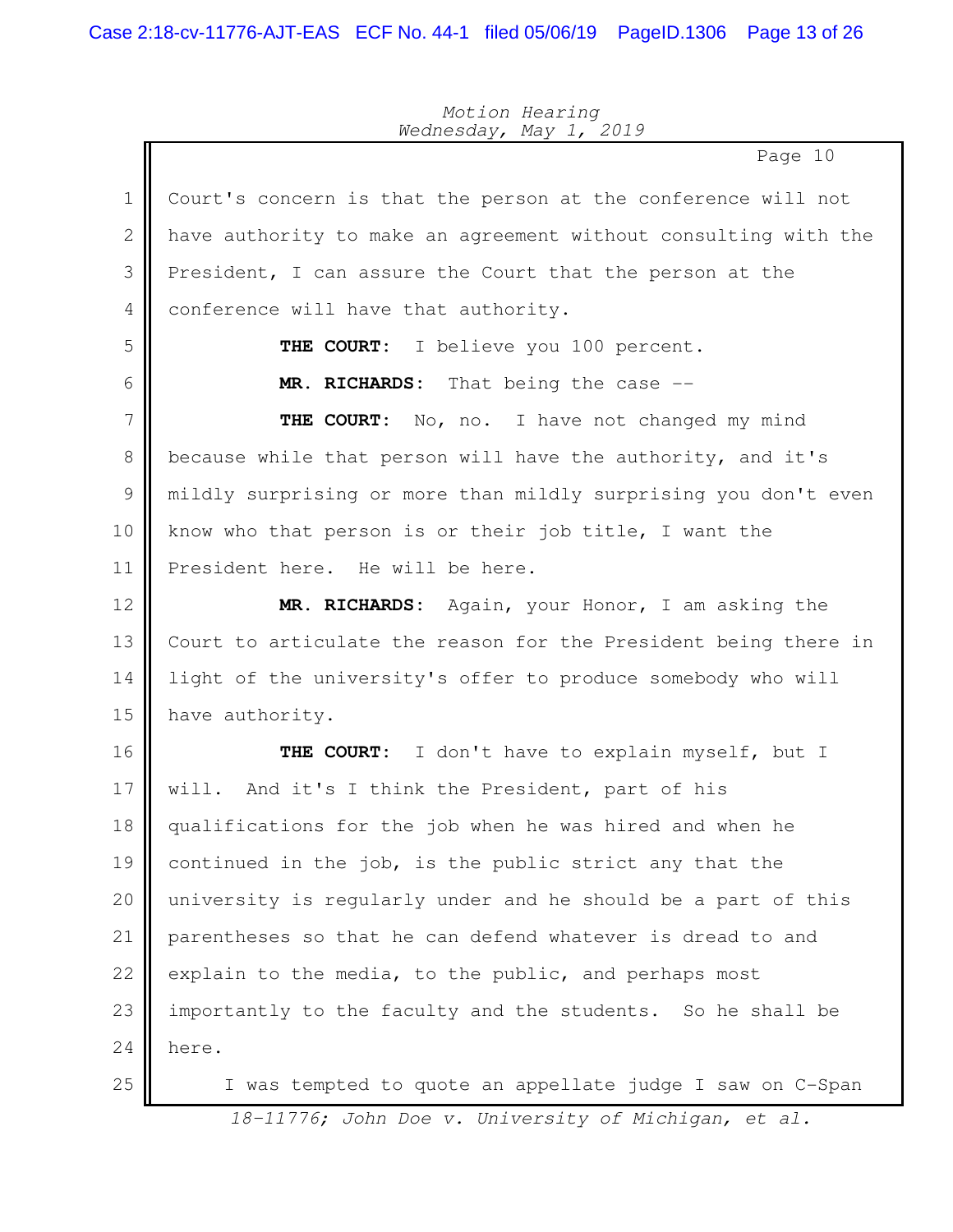$\mathbf{r}$ 

## *Motion Hearing Wednesday, May 1, 2019*

Page 11

| $\mathbf 1$   | once -- no, it wasn't that. It was a Judge, an appellate Judge    |
|---------------|-------------------------------------------------------------------|
| $\mathbf 2$   | when I was still practicing and he, the Judge, asked the          |
| 3             | question, that I thought was very simple and I said this is the   |
| 4             | answer. Why wouldn't the person want the information that I       |
| 5             | was asking for? And the Judge pushed back in his seat so he       |
| 6             | would be off microphone and said, I gave up the big bucks to      |
| 7             | ask the questions, and you don't get to ask the questions. I      |
| $\,8\,$       | waived that rule. I answered your question. And if you start      |
| $\mathcal{G}$ | another sentence with again, I will again repeat myself.          |
| 10            | MR. RICHARDS: Josh Richards. I understand the                     |
| 11            | Court. I want to clarify that the Court is ordering that the      |
| 12            | President appear.                                                 |
| 13            | THE COURT: If you need to say that, that's fine. If               |
| 14            | you want me to put it in writing so the media has it, it will     |
| 15            | be something like, the President has been requested to            |
| 16            | participate in a discussion of a proposed rule and has chosen     |
| 17            | not to appear. Therefore, I order that he appear. Is that         |
| 18            | what you want?                                                    |
| 19            | RICHARDS: I am not asking the Court to put it in<br>MR.           |
| 20            | I am simply asking the Court to make it clear so when<br>writing. |
| 21            | I explain it to my client I can explain to my client precisely    |
| 22            | what the situation is.                                            |
| 23            | You can. And I made it clear. And you<br>THE COURT:               |
| 24            | can order a transcript. I am asking that he participate so        |
| 25            | that the result is not another two years of arguing about         |
|               |                                                                   |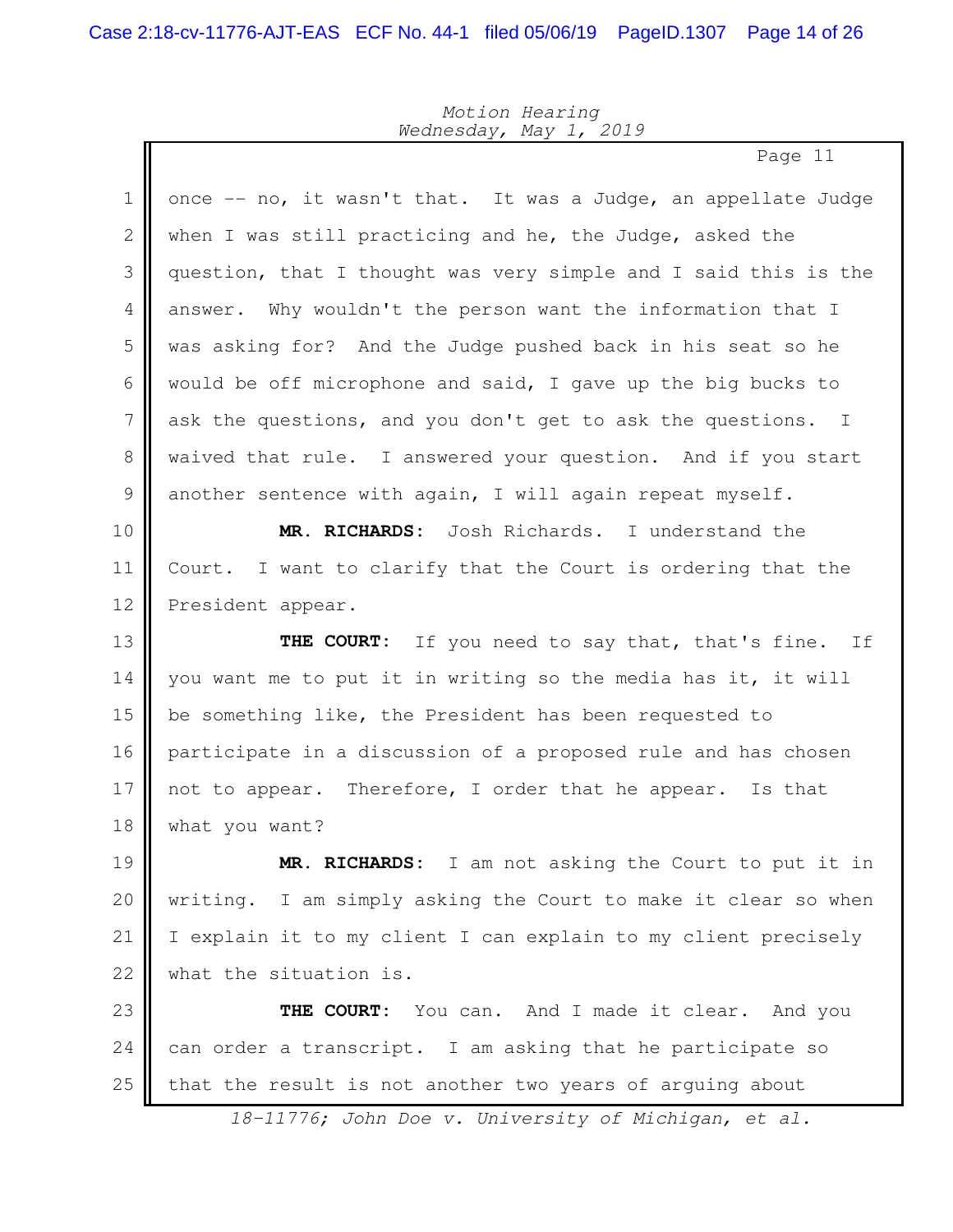Page 12

discovery in this case and every subsequent case and arguing about timeliness of motions to dismiss or summary judgment or anything else legalistic when my sense is that both sides have a common goal and, that is, to provide fairness to the accuser and fairness to the accused. 1 2 3 4 5

**MR. RICHARDS:** Josh Richards. I certainly degree with the Court's final statement with respect to fairness. And in the light of the Court's order I have two additional, I guess, procedural questions. The first is if the purpose of the conference in light of the fact that there is no pending motion is to discuss resolution of the claims, then one of the requests that I made in my first e-mail to your law clerk was that the Court consider referring this matter to a colleague. The claims in this case are sufficiently complex and frankly uncertain at this point that I don't think it's outside the realm of possibility that some questions in this case will be for the Court. And if that is the case, I think it would be proper for another colleague of your Honor to facilitate the discussion that your Honor is proposing that the parties have. **THE COURT:** Your request is noted. What is your 6 7 8 9 10 11 12 13 14 15 16 17 18 19 20

second request? 21

**MR. RICHARDS:** My second request is much more nuts and bolts and it has to do with timing. The 16th which the Court has initially proposed as a date for the conference is as we noted in my response the date of the meeting --22 23 24 25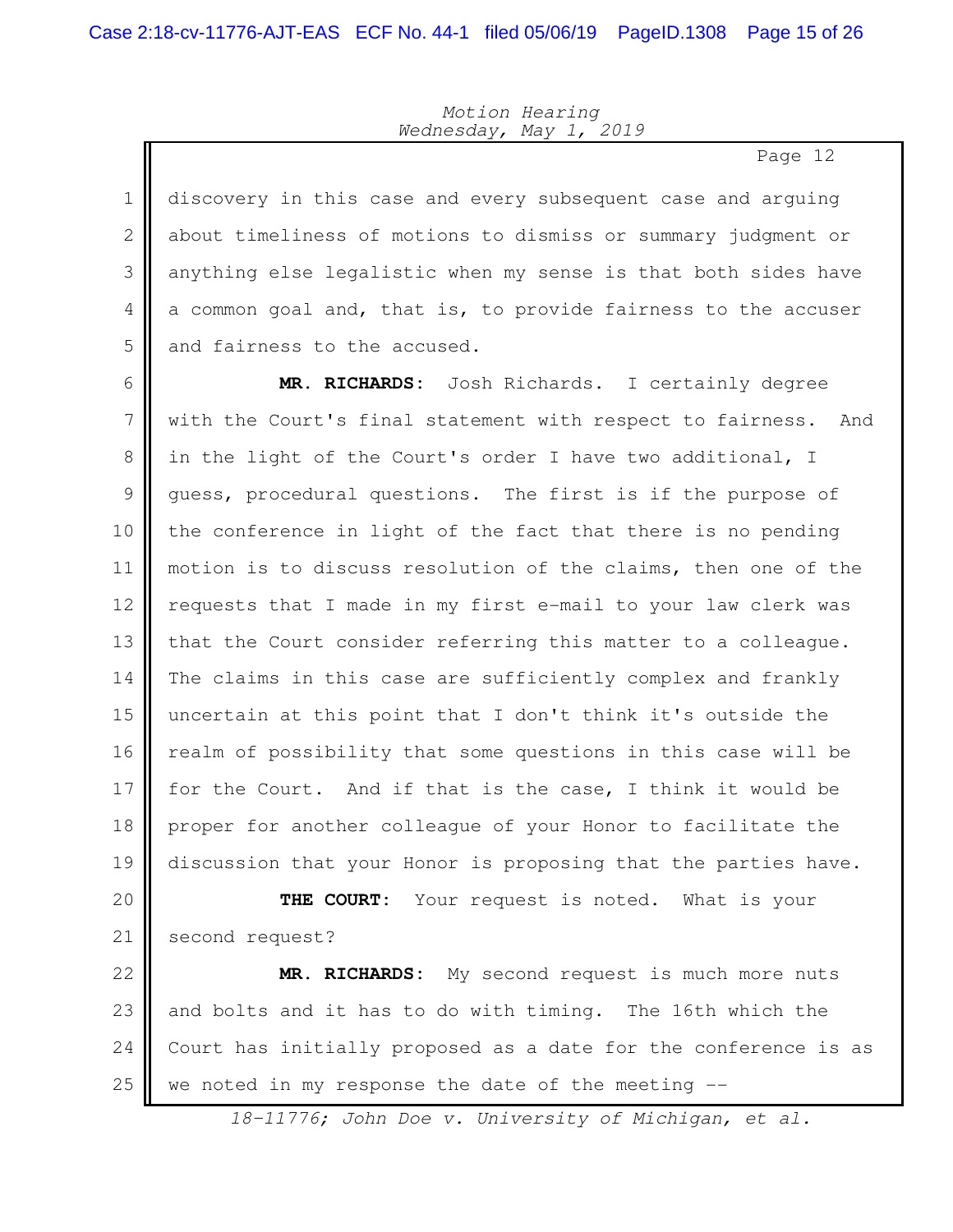Page 13 **THE COURT:** You can stop. Here are the choices. Tuesday May 21st at 11:30. Is that available to you and your client or do you have to check? **MR. RICHARDS:** I have to check, your Honor. I apologize. **THE COURT:** Don't apologize. You are not clairvoyant. If that is -- the other choice is Thursday, May 23rd at 11:00 a.m. So the first choice is at 11:30 on the 21st, and the second choice is the 23rd at 11:00. And I trust that one of those dates will be suitable for all of you. **MR. RICHARDS:** My first question -- Josh Richards for the record. **THE COURT:** Pardon? **MR. RICHARDS:** My first request with respect to the referral, your Honor -- **THE COURT:** It's noted. I am not going to refer it. And please don't ask me why. You don't want to hear why. And the reason is you would have to start -- you do want to hear why. The reason is whoever I referred it to would have to start over in terms of understanding the scope of the conference, the scope of at least the Doe case -- and this is a jury trial, am I right? **MS. GORDON:** That's correct, Judge. **THE COURT:** There is nothing other than make work in your suggestion. And so it is denied but is noted on the 1 2 3 4 5 6 7 8 9 10 11 12 13 14 15 16 17 18 19 20 21 22 23 24 25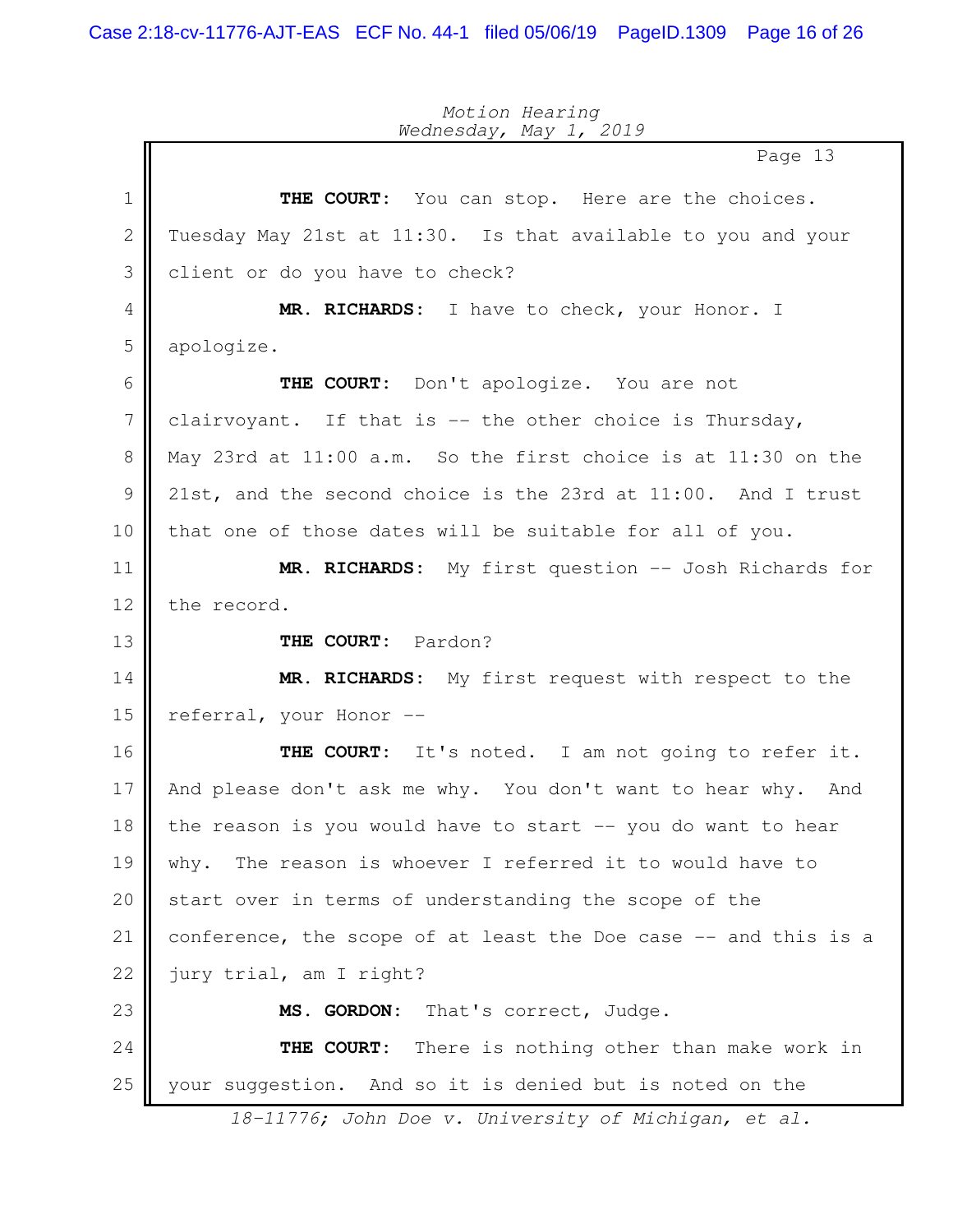Page 14 record. **MR. RICHARDS:** With respect to those due dates, your Honor, the May 21st date and the May 23rd date, in the event there is a conflict on the university's end with respect to some portion of that time, would attending by telephone be an option? **THE COURT:** No. That is an easy question. It's not like you are a plane trip away. I won't tell you how fast I used to be able to get to U of M. **MR. RICHARDS:** Again, your Honor -- **THE COURT:** It's less than an hour. **MR. RICHARDS:** I wasn't referring to counsel. I was referring to the President. **THE COURT:** I know. I am referring to Ann Arbor's relationship to Detroit. Counsel, he chose to have an Ann Arbor/Detroit case. I am talking about your client, specifically, the President. **MR. RICHARDS:** I understand, your Honor. **THE COURT:** Let me say this. This should be more important to him than almost anything going on at the university. I understand the importance of the Board Meeting, Regents meeting, and that is why I have no problem giving alternative dates. But I am not sure I would understand anything else being more important than resolving what is a hot button issue at every university in this country. So, 1 2 3 4 5 6 7 8 9 10 11 12 13 14 15 16 17 18 19 20 21 22 23 24 25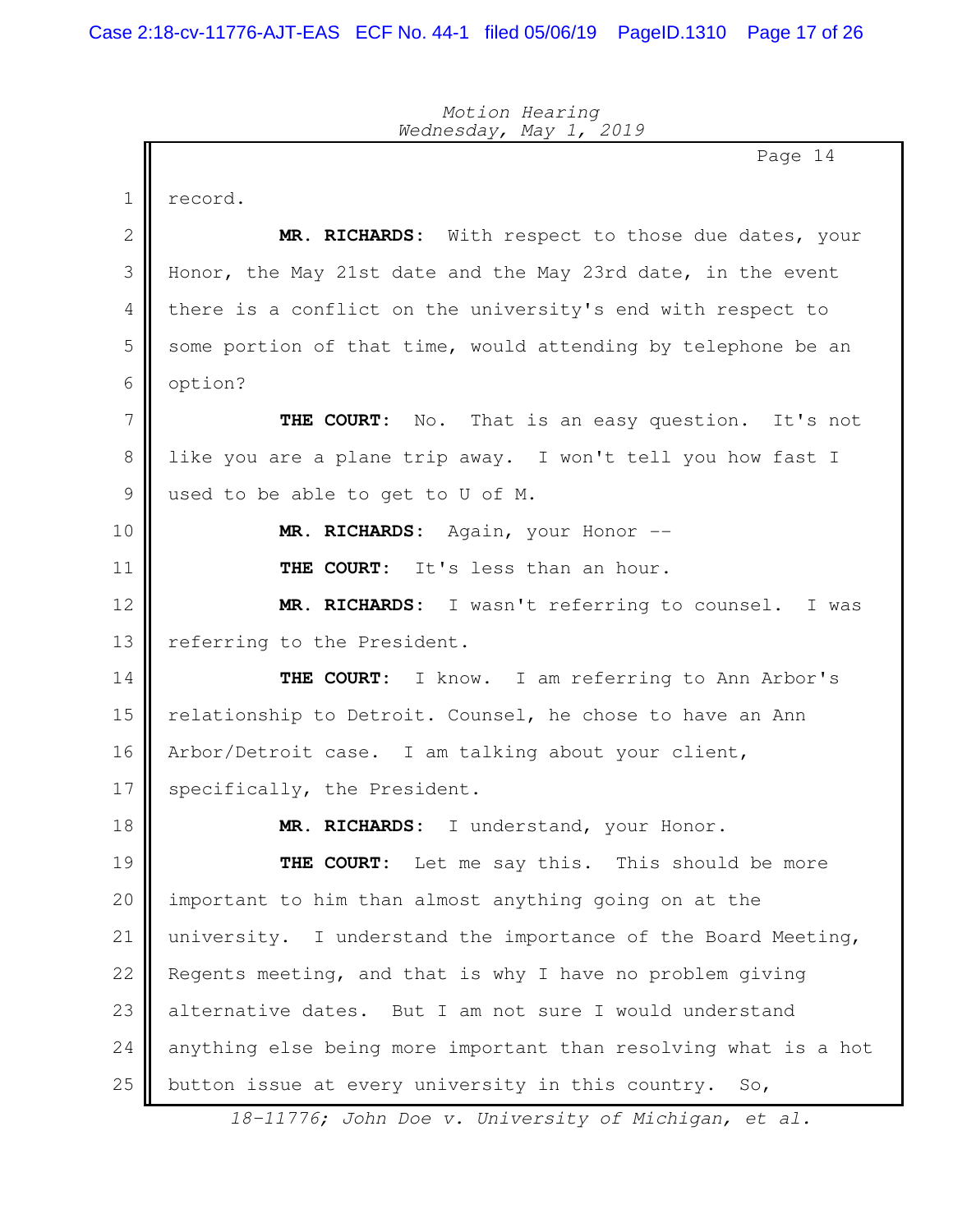|                | Page 15                                                        |
|----------------|----------------------------------------------------------------|
| $\mathbf{1}$   | therefore, I would be looking for a very strong excuse for him |
| $\mathbf{2}$   | not to be able to come on one of those two dates. And the      |
| 3              | question might be, which of the dates is more convenient for   |
| 4              | the plaintiff lawyer because your client could come on either  |
| 5              | date.<br>Anything else?                                        |
| 6              | MS. GORDON: No, Judge. Plaintiff will make -- we               |
| $\overline{7}$ | will make ourselves available whenever the date -- either date |
| 8              | we are available we will clear our schedules if need be.       |
| $\mathcal{G}$  | Whatever will work for everybody else is fine.                 |
| 10             | All right. Anything from the defense?<br>THE COURT:            |
| 11             | MR. RICHARDS: No, your Honor.                                  |
| 12             | THE COURT:<br>Thank you.                                       |
| 13             | MS. GORDON:<br>Thank you for your time, Judge.                 |
| 14             |                                                                |
| 15             |                                                                |
| 16             |                                                                |
| 17             |                                                                |
| 18             |                                                                |
| 19             |                                                                |
| 20             |                                                                |
| 21             |                                                                |
| 22             |                                                                |
| 23             |                                                                |
| 24             |                                                                |
| 25             |                                                                |
|                | 18-11776; John Doe v. University of Michigan, et al.           |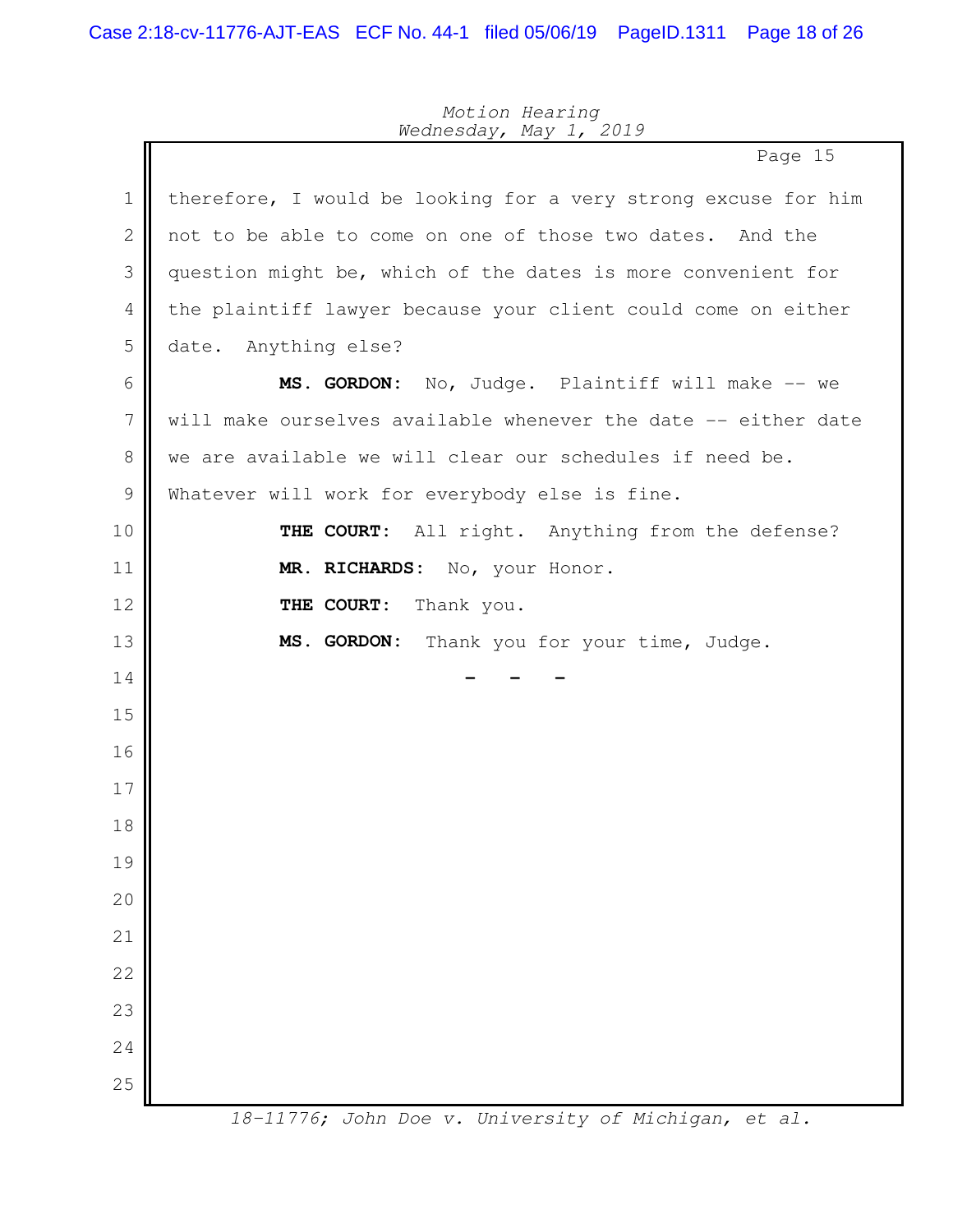|              | Page 16                                                   |
|--------------|-----------------------------------------------------------|
| $\mathbf 1$  | CERTIFICATION                                             |
| $\mathbf{2}$ | I, Lawrence R. Przybysz, official court reporter          |
| 3            | for the United States District Court, Eastern District of |
| 4            | Michigan, Southern Division, appointed pursuant to the    |
| 5            | provisions of Title 28, United States Code, Section 753,  |
| 6            | do hereby certify that the foregoing is a correct         |
| 7            | transcript of the proceedings in the above-entitled cause |
| 8            | on the date hereinbefore set forth.                       |
| 9            | I do further certify that the foregoing                   |
| 10           | transcript has been prepared by me or under my direction. |
| 11           |                                                           |
| 12           | s/Lawrence R. Przybysz                                    |
| 13           | Official Court Reporter                                   |
| 14           | Date: May 3, 2019                                         |
| 15           |                                                           |
| 16           |                                                           |
| 17           |                                                           |
| 18           |                                                           |
| 19           |                                                           |
| 20           |                                                           |
| 21           |                                                           |
| 22           |                                                           |
| 23           |                                                           |
| 24           |                                                           |
| 25           |                                                           |
|              | 18-11776; John Doe v. University of Michigan, et al.      |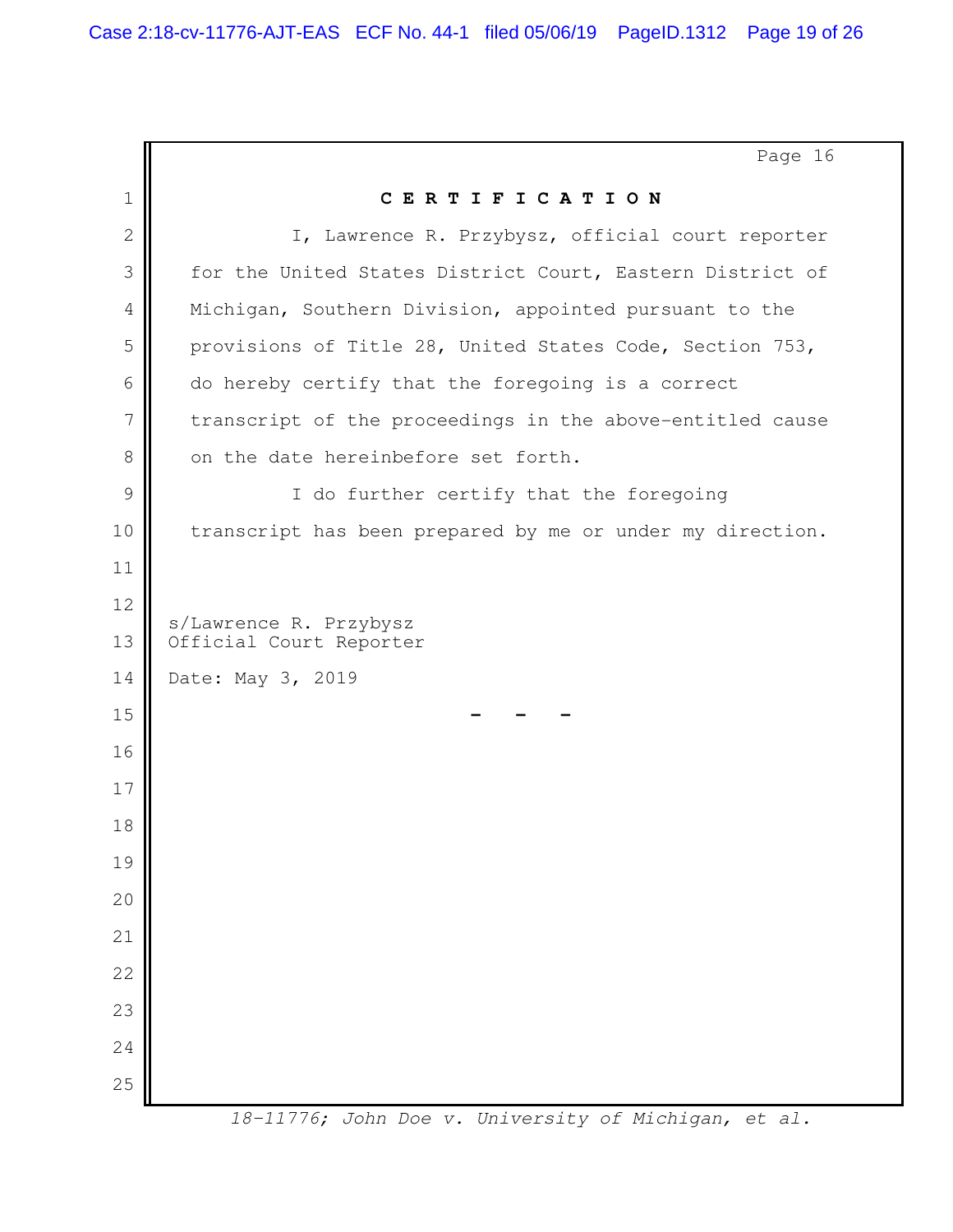Case 2:18-cv-11776-AJT-EAS ECF No. 44-1 filed 05/06/19 PageID.1313 Page 20 of 26

# Exhibit B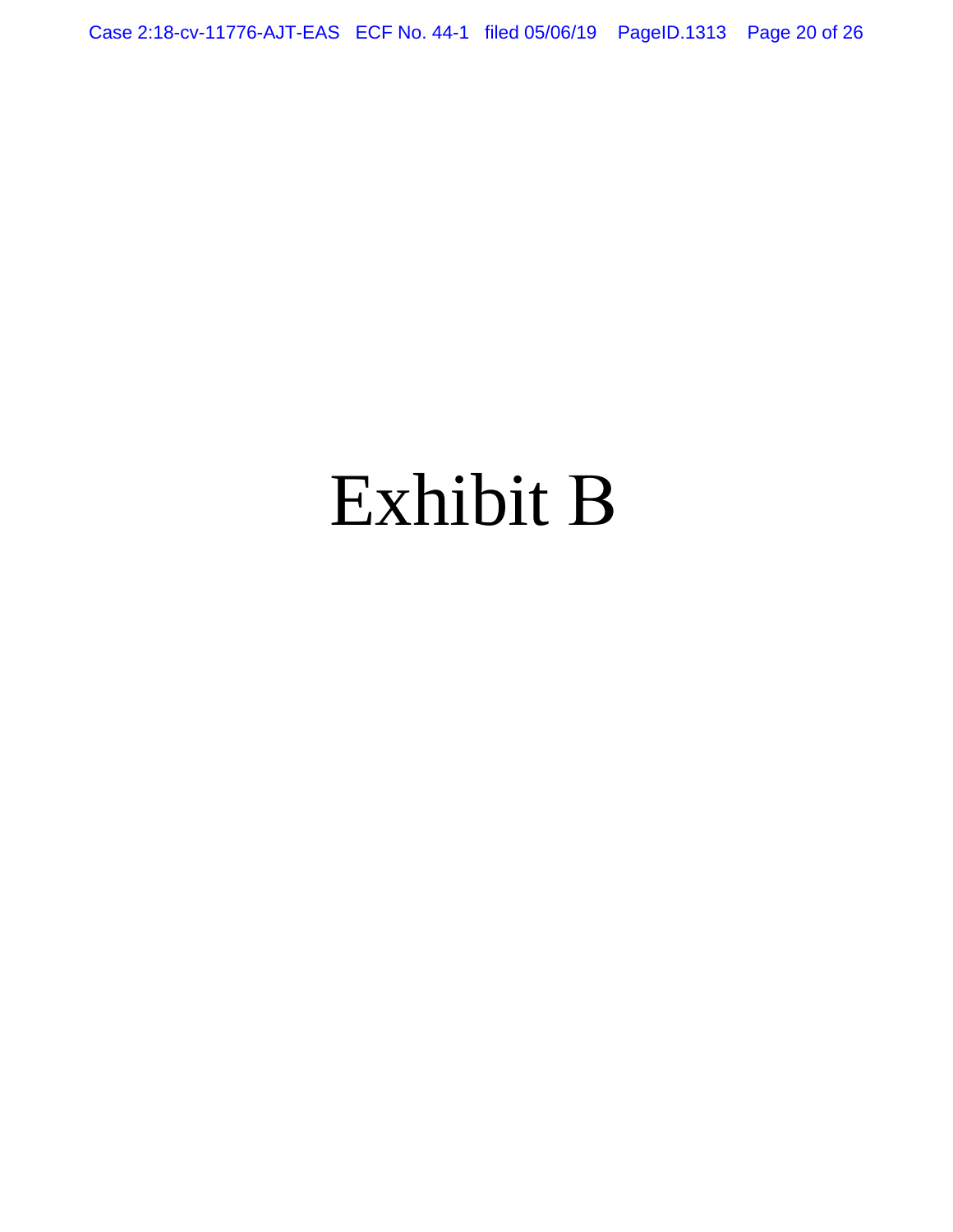2012 WL 474464 Only the Westlaw citation is currently available. United States District Court, S.D. California.

[SEQUAL TECHNOLOGIES, INC.](http://www.westlaw.com/Search/Results.html?query=advanced%3a+OAID(4297071719)&saveJuris=False&contentType=BUSINESS-INVESTIGATOR&startIndex=1&contextData=(sc.Default)&categoryPageUrl=Home%2fCompanyInvestigator&originationContext=document&vr=3.0&rs=cblt1.0&transitionType=DocumentItem), Plaintiff,

v. Michael STERN, Digiflo, Inc., Defendants.

> Civil No. 10cv2655 DMS (NLS). | Docket No. 55. | Feb. 14, 2012.

## **ORDER DENYING EX PARTE MOTION FOR EQUAL PARTICIPATION OR CANCELLATION OF FEBRUARY 22, 2012, NOVEMBER 28, 2012 CASD COURT MANDATORY SETTLEMENT CONFERENCE**

[NITA L. STORMES,](http://www.westlaw.com/Link/Document/FullText?findType=h&pubNum=176284&cite=0168869501&originatingDoc=I6967ebf4580311e1bd1192eddc2af8cc&refType=RQ&originationContext=document&vr=3.0&rs=cblt1.0&transitionType=DocumentItem&contextData=(sc.Default)) United States Magistrate Judge.

#### **I. INTRODUCTION**

**\*1** On June 20, 2011, the Court conducted an Early Neutral Evaluation ("ENE") but the case did not settle. [Docket No. 21.] On June 23, 2011, the Court issued a Scheduling Order that set Mandatory Settlement Conference Dates for February 22, 2012 and November 28, 2012. [Docket No. 22.] On February 13, 2012, Defendant Michael Stern ("Stern"), delivered to chambers an Ex Parte Motion for Equal Participation or Cancellation of February 22, 2012, November 28, 2012 CASD Court Mandatory Settlement Conference.<sup>1</sup> [Docket No. 55, ("Ex Parte Motion").]

 $1$  Chambers staff forwarded the Ex Parte Motion to the clerk's office with directions that it be filed. Defendant Stern is specifically informed that chambers staff will not redirect chambers copies for filing in the future. Defendant Stern must file properly with the court any future court documents.

Stern notes that he attended the ENE in this case on behalf of himself and as President of Defendant Digiflo, Inc. ("Digiflo" collectively "Defendants"). Stern then claims that the ENE failed because Sequal "representatives had no economic authority, related to the economic affairs

of their company." [Ex Parte Motion at 2.] Similarly, Stern argues that Sequal "uses the CASD court as a financial pressure tool on Digiflo & myself, to have our legal expenses to be [sic] as high as possible." Finally, Stern claims that "Plaintiff plan [sic] is to only show fake and inexpensive representation at mandatory, tax payer financed, settlement conferences." [*Id.*] Based on these assertions, Stern asks the court to: 1) Order Sequal to bring its President or CEO to the Mandatory Settlement Conference; 2) Consider cancelling the Mandatory Settlement Conferences; 3) Order Sequal to pay for Defendants expenses in attending the Mandatory Settlement Conferences; and 4) to allow the DigiFLO attorney to attend the Mandatory Settlement Conferences by telephone.

On February 13, 2012, Plaintiff Sequal Technologies, Inc. ("Sequal") filed an Opposition to the Ex Parte Motion. [Docket No. 56.] For the foregoing reasons, the Ex Parte Motion is Denied.

## **II. DISCUSSION**

#### **A. Stern Failed to Meet and Confer**

The Chambers Rules state: "Appropriate ex parte applications must ... include a description of the dispute, the relief sought, reasonable and appropriate notice to the opposition and an attempt to resolve the dispute without the court's intervention." [Chambers Rules at 1.] Stern provides no statement that he attempted to resolve the dispute without court intervention. Sequal states that it was provided no notice that Stern would be seeking to: 1) vacate the November Mandatory Settlement Conference; 2) require particular Sequal representatives at the Mandatory Settlement Conference; 3) force Sequal to pay his costs to attend the Mandatory Settlement Conference; or 4) excuse personal attendance of defense counsel. [Opp at 3.] Accordingly, Stern failed to follow chambers rules and did not adequately meet and confer prior to submitting the Ex Parte Motion. The Ex Parte Motion could be denied on this ground alone. The Court will, nonetheless, address the substance of the Ex Parte Motion.

#### **B. Stern Failed to Provide Good Cause for the Relief Requested**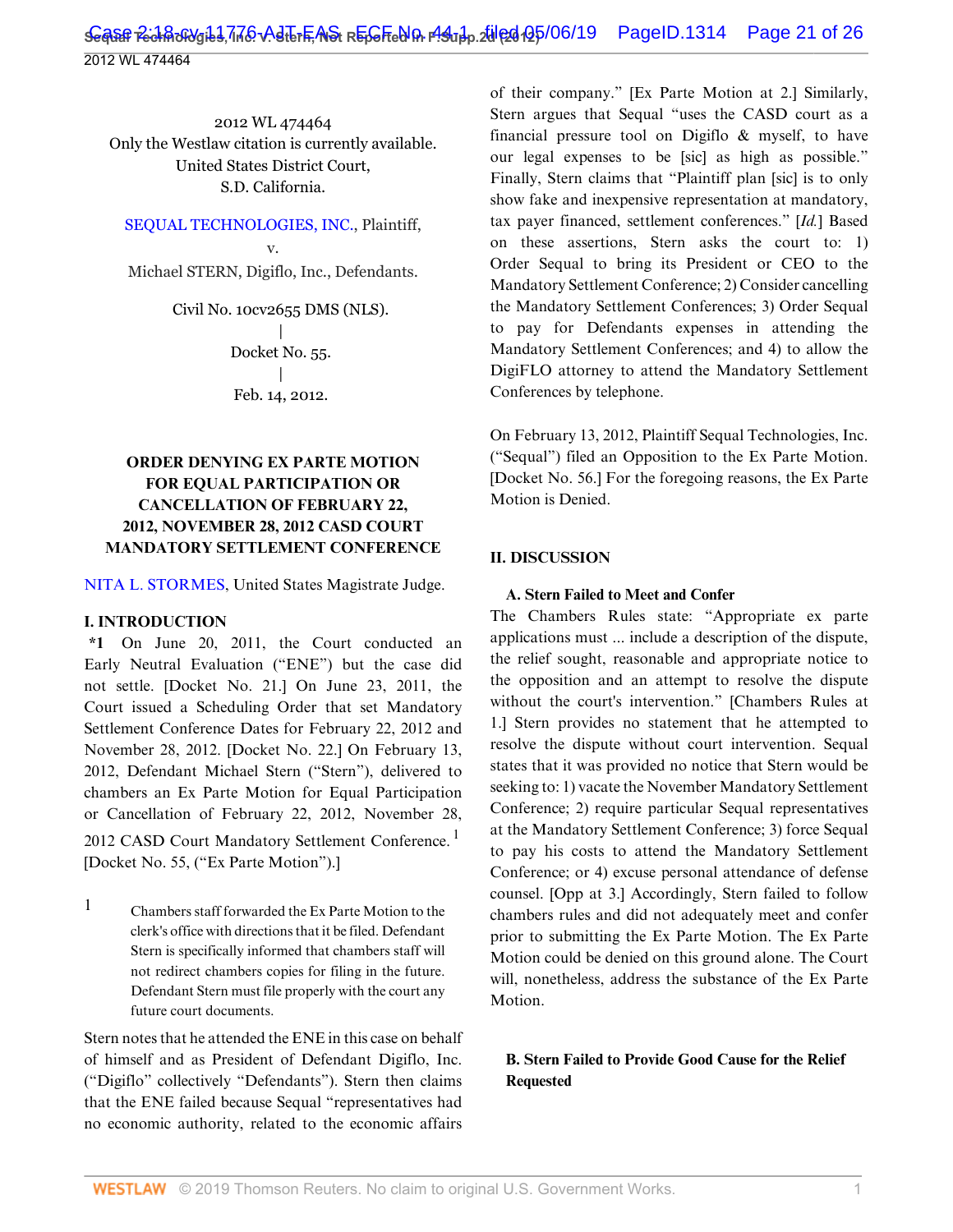## 1. *No Good Cause Exists to Allow Stern to Choose Sequal's Representative*

**\*2** Stern first argues that Sequal should be forced to bring its President or CEO to the Mandatory Settlement Conference, based on an assertion that Sequal did not bring an appropriate representative to the ENE. The Order setting the ENE required: "In addition to counsel who will try the case, a party or party representative with full settlement authority must be present for the conference. In the case of a corporate entity, an authorized representative of the corporation who is not retained outside counsel must be present and must have discretionary authority to commit the company to pay an amount up to the amount of the plaintiff's prayer (excluding punitive damage prayers)." [Docket No. 20.] The ENE was attended by Matthew Klaben, Vice President, General Counsel and Secretary of Sequal, who possessed full settlement authority. [Opp. at 2.] There is nothing in the court record to indicate that Sequal failed in any way to comply with the Court Order. Accordingly, there is no good cause to require Sequal to bring any particular representative to the Mandatory Settlement Conference, so long as the representative it chooses has the requisite authority.

## 2. *No Good Cause Exists to Vacate the Mandatory Settlement Conferences*

<span id="page-47-1"></span>Stern next argues that the February and November Mandatory Settlement Conferences should be vacated. As Sequal argues in Opposition, Stern presents no good cause for cancelling either the February or November Mandatory Settlement Conferences. Stern has simply asserted that Sequal intends to "only show fake and inexpensive representation" at the Mandatory Settlement Conference. Stern offers nothing to support this assertion.<sup>[2](#page-47-0)</sup> Moreover, the Court, not Sequal, has ordered that the Mandatory Settlement Conferences take place and has determined that settlement conferences at these times would be valuable. Accordingly, Stern's allegations regarding Sequal's motivations in relation to

the costs of this lawsuit are not relevant and good cause is lacking to cancel the Mandatory Settlement Conferences.

<span id="page-47-0"></span>[2](#page-47-1)

Stern attached a document from Sequal, claiming it shows "plaintiff uses the CASD court as a financial pressure tool" [Ex Parte Motion, Ex. A.] Sequal asserts that Stern has improperly attached a settlement communication. The Court is without sufficient information as to whether the communication was improperly attached and expresses no opinion on that question. The Court does, however, note that it draws no inference from this communication that Sequal acted in any improper manner.

## 3. *No Good Cause Exists to Force Sequal to Cover Stern's Costs*

Stern also asks the Court to order Sequal to finance Defendants' costs of appearing at the Mandatory Settlement Conference. As Sequal argues, Defendants present no justification for the request to be relieved of the normal costs of defending a lawsuit.

## 4. *No Good Cause Exists to Allow Digiflo's Counsel to Appear Telephonically*

Finally, Defendants seek to allow Digiflo's counsel to appear by telephone at the Mandatory Settlement Conference. The only reason given is to "reduce our costs." As noted above, Defendants have provided no good cause why they should be relieved of the ordinary costs of defending this lawsuit.

#### **III. CONCLUSION**

For the reasons stated above, and Good Cause Not Appearing, It Is Hereby Ordered that the Ex Parte Motion is DENIED in its entirely.

IT IS SO ORDERED.

#### **All Citations**

Not Reported in F.Supp.2d, 2012 WL 474464

**End of Document** © 2019 Thomson Reuters. No claim to original U.S. Government Works.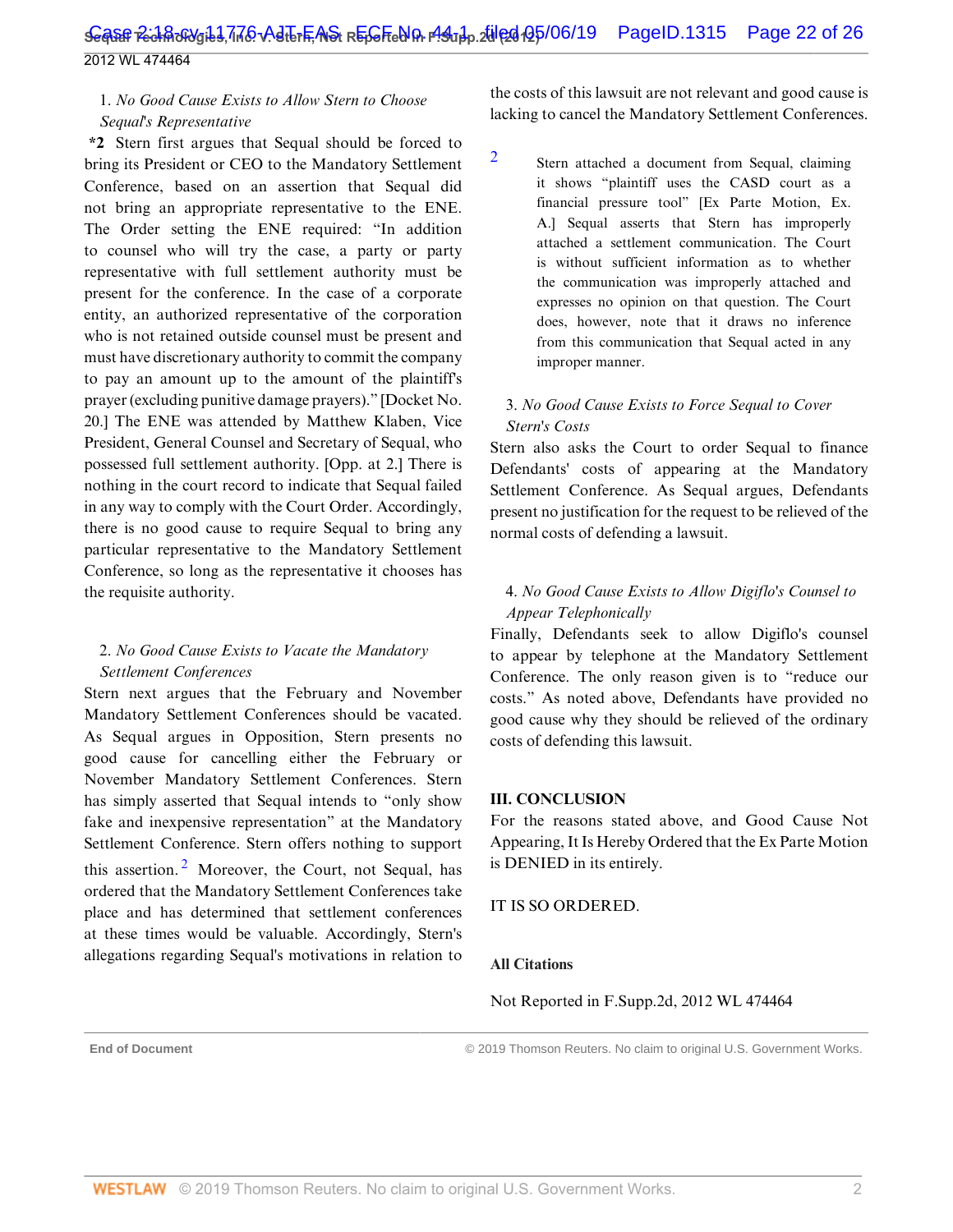2012 WL 4839139, 116 Fair Empl.Prac.Cas. (BNA) 428

2012 WL 4839139 Only the Westlaw citation is currently available. United States District Court, E.D. Michigan, Southern Division.

> Pamela Willis TURNER, Plaintiff, v. CITY OF DETROIT, Defendant.

> > Civil Action No. 11–12961. | Oct. 11, 2012.

#### **Attorneys and Law Firms**

[Alice B. Jennings](http://www.westlaw.com/Link/Document/FullText?findType=h&pubNum=176284&cite=0110295701&originatingDoc=I35ad3333146211e2b11ea85d0b248d27&refType=RQ&originationContext=document&vr=3.0&rs=cblt1.0&transitionType=DocumentItem&contextData=(sc.Default)), Edwards & Jennings, Detroit, [Felicia](http://www.westlaw.com/Link/Document/FullText?findType=h&pubNum=176284&cite=0358119301&originatingDoc=I35ad3333146211e2b11ea85d0b248d27&refType=RQ&originationContext=document&vr=3.0&rs=cblt1.0&transitionType=DocumentItem&contextData=(sc.Default)) [Duncan Brock,](http://www.westlaw.com/Link/Document/FullText?findType=h&pubNum=176284&cite=0358119301&originatingDoc=I35ad3333146211e2b11ea85d0b248d27&refType=RQ&originationContext=document&vr=3.0&rs=cblt1.0&transitionType=DocumentItem&contextData=(sc.Default)) I.A.B. Attorneys At Law, Dearborn, MI, for Plaintiff.

June C. Adams, Detroit, MI, for Defendant.

## *OPINION AND ORDER DENYING BING'S MOTION FOR RECONSIDERATION AND EMERGENCY MOTION TO STAY DEPOSITION (DKT.NOS.39, 40)*

[MARK A. RANDON,](http://www.westlaw.com/Link/Document/FullText?findType=h&pubNum=176284&cite=0391876401&originatingDoc=I35ad3333146211e2b11ea85d0b248d27&refType=RQ&originationContext=document&vr=3.0&rs=cblt1.0&transitionType=DocumentItem&contextData=(sc.Default)) United States Magistrate Judge.

**\*1** Two motions are before the Court: (1) Dave Bing's motion for reconsideration of this Court's September 13, 2012 Order granting Plaintiff's motion to compel his deposition (Dkt. No. 39) and Bing's emergency motion to stay his deposition (Dkt. No. 40). The Court has reviewed the parties submissions (Dkt. Nos. 39, 40, 42, 43, 46, 49 and 51); a phone conference with counsel was held on October 9, 2012. Being otherwise fully advised, for the reasons indicated below, the Court: (1) denies the motions for reconsideration and stay of deposition; and (2) modifies its April 6, 2012 order to further limit the parameters of Bing's deposition.

#### **I. BACKGROUND**

On July 8, 2011, Plaintiff Pamela Turner filed this action for sex discrimination in violation of the Equal Pay Act and Michigan's Elliott Larsen Civil Rights Act. In an Amended Complaint (Dkt. No. 18), Plaintiff added claims of race discrimination. Plaintiff, an AfricanAmerican woman, was an executive level mayoral appointee holding the positions of Interim Director, and then Director, of Detroit's Water and Sewerage Department. Plaintiff alleges that she was paid significantly less than the two males who preceded her in the position and the white female who was hired after her departure. Plaintiff says that, on more than one occasion, she personally discussed her salary with Bing, Detroit's Mayor, and that Bing "directly made the decisions regarding [her] appointment and salary" (Dkt. No. 33, p. 2, ¶ 5).

After Defendant refused to produce Bing for a deposition, Plaintiff moved to compel. Following a hearing on April 6, 2012, this Magistrate Judge ordered Plaintiff to first submit interrogatories directed to Bing and to proceed with a deposition—limited to two hours only if necessary after reviewing Bing's responses (Dkt. No. 25). Defendant produced Bing's responses to the interrogatories. Unsatisfied with Bing's answers, Plaintiff again demanded Bing's deposition; Defendant refused and Plaintiff filed a second motion to compel. Defendant failed to respond to this second motion and did not appear on the hearing date. On September 13, 2012, having reviewed Plaintiff's unopposed second motion, this Magistrate Judge ordered Bing to appear for deposition within fourteen days and sanctioned Defendant \$1200.00. Bing's motions followed.<sup>[1](#page-48-0)</sup>

<span id="page-48-1"></span><span id="page-48-0"></span>[1](#page-48-1) Bing is represented by Miller, Canfield, Paddock and Stone. Citing its governing charter, the City of Detroit objects to Miller Canfield's "special appearance" on Bing's behalf (Dkt. No. 46).

#### **II. ANALYSIS**

[Fed.R.Civ.P. 26\(b\)](http://www.westlaw.com/Link/Document/FullText?findType=L&pubNum=1004365&cite=USFRCPR26&originatingDoc=I35ad3333146211e2b11ea85d0b248d27&refType=LQ&originationContext=document&vr=3.0&rs=cblt1.0&transitionType=DocumentItem&contextData=(sc.Default)) controls the scope of discovery, unless otherwise limited by order of the court. The Rule provides in pertinent part that:

> Parties may obtain discovery regarding *any* nonprivileged matter that is relevant to any party's claim or defense ... For good cause, the court may order discovery of any matter relevant to the subject matter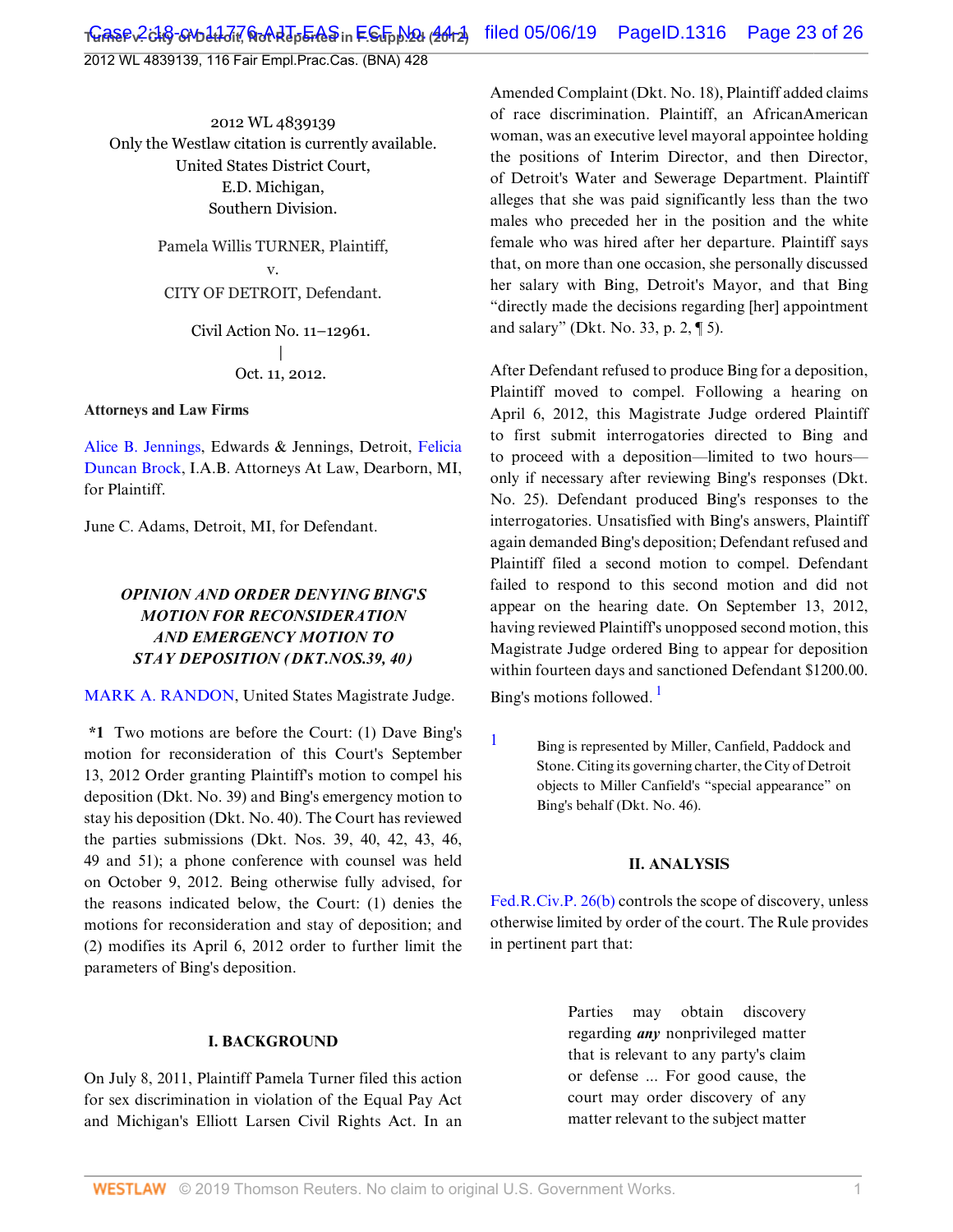2012 WL 4839139, 116 Fair Empl.Prac.Cas. (BNA) 428

involved in the action. Relevant information need not be admissible at the trial if the discovery appears reasonably calculated to lead to the discovery of admissible evidence.

[Fed.R.Civ.P. 26\(b\)\(1\)](http://www.westlaw.com/Link/Document/FullText?findType=L&pubNum=1004365&cite=USFRCPR26&originatingDoc=I35ad3333146211e2b11ea85d0b248d27&refType=LQ&originationContext=document&vr=3.0&rs=cblt1.0&transitionType=DocumentItem&contextData=(sc.Default)), emphasis added.

Similarly, [Fed.R.Civ.P. 30](http://www.westlaw.com/Link/Document/FullText?findType=L&pubNum=1004365&cite=USFRCPR30&originatingDoc=I35ad3333146211e2b11ea85d0b248d27&refType=LQ&originationContext=document&vr=3.0&rs=cblt1.0&transitionType=DocumentItem&contextData=(sc.Default)) provides for broad access to persons during the discovery process. It says, in pertinent part:

#### **\*2 (a) When a Deposition May Be Taken**

(1) A party may by oral questions depose any person, including a party, without leave of court except as provided in Rule  $30(a)(2)$ . The deponent's attendance may be compelled by subpoena under Rule 45.

#### [Fed.R.Civ.P. 30\(a\)\(1\).](http://www.westlaw.com/Link/Document/FullText?findType=L&pubNum=1004365&cite=USFRCPR30&originatingDoc=I35ad3333146211e2b11ea85d0b248d27&refType=LQ&originationContext=document&vr=3.0&rs=cblt1.0&transitionType=DocumentItem&contextData=(sc.Default))

Notwithstanding [Rules 26\(b\)](http://www.westlaw.com/Link/Document/FullText?findType=L&pubNum=1004365&cite=USFRCPR26&originatingDoc=I35ad3333146211e2b11ea85d0b248d27&refType=LQ&originationContext=document&vr=3.0&rs=cblt1.0&transitionType=DocumentItem&contextData=(sc.Default)) and [30](http://www.westlaw.com/Link/Document/FullText?findType=L&pubNum=1004365&cite=USFRCPR30&originatingDoc=I35ad3333146211e2b11ea85d0b248d27&refType=LQ&originationContext=document&vr=3.0&rs=cblt1.0&transitionType=DocumentItem&contextData=(sc.Default)), Bing says that he is not subject to deposition because, as Detroit's Mayor, he is a high-ranking official subject to the "apex doctrine." Bing cites *[Devlin v. Chemed Corp.,](http://www.westlaw.com/Link/Document/FullText?findType=Y&serNum=2007356200&pubNum=0000999&originatingDoc=I35ad3333146211e2b11ea85d0b248d27&refType=RP&originationContext=document&vr=3.0&rs=cblt1.0&transitionType=DocumentItem&contextData=(sc.Default))* No. 04– [74192, 2005 WL 2313859 \(E.D.Mich. Sept.21, 2005\)](http://www.westlaw.com/Link/Document/FullText?findType=Y&serNum=2007356200&pubNum=0000999&originatingDoc=I35ad3333146211e2b11ea85d0b248d27&refType=RP&originationContext=document&vr=3.0&rs=cblt1.0&transitionType=DocumentItem&contextData=(sc.Default)); *[Thomas v. International Business Machines,](http://www.westlaw.com/Link/Document/FullText?findType=Y&serNum=1995053061&pubNum=506&originatingDoc=I35ad3333146211e2b11ea85d0b248d27&refType=RP&fi=co_pp_sp_506_483&originationContext=document&vr=3.0&rs=cblt1.0&transitionType=DocumentItem&contextData=(sc.Default)#co_pp_sp_506_483)* 48 F.3d 478, [483–84 \(10th Cir.1995\)\)](http://www.westlaw.com/Link/Document/FullText?findType=Y&serNum=1995053061&pubNum=506&originatingDoc=I35ad3333146211e2b11ea85d0b248d27&refType=RP&fi=co_pp_sp_506_483&originationContext=document&vr=3.0&rs=cblt1.0&transitionType=DocumentItem&contextData=(sc.Default)#co_pp_sp_506_483) and *[Lewelling v. Farmers Ins.](http://www.westlaw.com/Link/Document/FullText?findType=Y&serNum=1989101477&pubNum=350&originatingDoc=I35ad3333146211e2b11ea85d0b248d27&refType=RP&fi=co_pp_sp_350_218&originationContext=document&vr=3.0&rs=cblt1.0&transitionType=DocumentItem&contextData=(sc.Default)#co_pp_sp_350_218) of Columbus, Inc.,* [879 F.2d 212, 218 \(6th Cir.1989\)](http://www.westlaw.com/Link/Document/FullText?findType=Y&serNum=1989101477&pubNum=350&originatingDoc=I35ad3333146211e2b11ea85d0b248d27&refType=RP&fi=co_pp_sp_350_218&originationContext=document&vr=3.0&rs=cblt1.0&transitionType=DocumentItem&contextData=(sc.Default)#co_pp_sp_350_218) as support for this proposition. "[T]he apex doctrine is the application of the rebuttable presumption that the deposition of a high-ranking corporate executive either violates Rule  $26(b)(2)(C)$ 's proportionality standard or, on a party's motion for a protective order, constitutes "good cause" for such an order as an "annoyance" or "undue burden" within the meaning of [Rule 26\(c\)](http://www.westlaw.com/Link/Document/FullText?findType=L&pubNum=1004365&cite=USFRCPR26&originatingDoc=I35ad3333146211e2b11ea85d0b248d27&refType=LQ&originationContext=document&vr=3.0&rs=cblt1.0&transitionType=DocumentItem&contextData=(sc.Default)) [\(1\).](http://www.westlaw.com/Link/Document/FullText?findType=L&pubNum=1004365&cite=USFRCPR26&originatingDoc=I35ad3333146211e2b11ea85d0b248d27&refType=LQ&originationContext=document&vr=3.0&rs=cblt1.0&transitionType=DocumentItem&contextData=(sc.Default)) Should the deposing party fail to overcome this presumption, the court must then limit or even prohibit the deposition." *[Performance Sales & Marketing LLC v.](http://www.westlaw.com/Link/Document/FullText?findType=Y&serNum=2028627867&pubNum=0000999&originatingDoc=I35ad3333146211e2b11ea85d0b248d27&refType=RP&originationContext=document&vr=3.0&rs=cblt1.0&transitionType=DocumentItem&contextData=(sc.Default)) Lowes Companies, Inc.,* [No. 5:07–CV–00140, 2012 WL](http://www.westlaw.com/Link/Document/FullText?findType=Y&serNum=2028627867&pubNum=0000999&originatingDoc=I35ad3333146211e2b11ea85d0b248d27&refType=RP&originationContext=document&vr=3.0&rs=cblt1.0&transitionType=DocumentItem&contextData=(sc.Default)) [4061680 \\* 4 \(W.D.N.C. Sept. 14, 2012\)](http://www.westlaw.com/Link/Document/FullText?findType=Y&serNum=2028627867&pubNum=0000999&originatingDoc=I35ad3333146211e2b11ea85d0b248d27&refType=RP&originationContext=document&vr=3.0&rs=cblt1.0&transitionType=DocumentItem&contextData=(sc.Default))

In *United States v. Morgan,* [313 U.S. 409, 422, 61 S.Ct.](http://www.westlaw.com/Link/Document/FullText?findType=Y&serNum=1941123452&pubNum=708&originatingDoc=I35ad3333146211e2b11ea85d0b248d27&refType=RP&originationContext=document&vr=3.0&rs=cblt1.0&transitionType=DocumentItem&contextData=(sc.Default)) [999, 85 L.Ed. 1429 \(1941\),](http://www.westlaw.com/Link/Document/FullText?findType=Y&serNum=1941123452&pubNum=708&originatingDoc=I35ad3333146211e2b11ea85d0b248d27&refType=RP&originationContext=document&vr=3.0&rs=cblt1.0&transitionType=DocumentItem&contextData=(sc.Default)) the Supreme Court indicated that the practice of calling high ranking government officials as witnesses should be discouraged. Relying on *Morgan,* other courts have concluded that "top executive department officials should not, absent extraordinary circumstances, be called to testify regarding their reasons for taking official action." *[Simplex Time Recorder Co.](http://www.westlaw.com/Link/Document/FullText?findType=Y&serNum=1985134232&pubNum=350&originatingDoc=I35ad3333146211e2b11ea85d0b248d27&refType=RP&fi=co_pp_sp_350_586&originationContext=document&vr=3.0&rs=cblt1.0&transitionType=DocumentItem&contextData=(sc.Default)#co_pp_sp_350_586) v. Sec 'y of Labor,* [766 F.2d 575, 586 \(D.C.Cir.1985\)](http://www.westlaw.com/Link/Document/FullText?findType=Y&serNum=1985134232&pubNum=350&originatingDoc=I35ad3333146211e2b11ea85d0b248d27&refType=RP&fi=co_pp_sp_350_586&originationContext=document&vr=3.0&rs=cblt1.0&transitionType=DocumentItem&contextData=(sc.Default)#co_pp_sp_350_586); *see also [In re United States \(Holder](http://www.westlaw.com/Link/Document/FullText?findType=Y&serNum=1999268816&pubNum=506&originatingDoc=I35ad3333146211e2b11ea85d0b248d27&refType=RP&fi=co_pp_sp_506_313&originationContext=document&vr=3.0&rs=cblt1.0&transitionType=DocumentItem&contextData=(sc.Default)#co_pp_sp_506_313)* ), 197 F.3d 310, [313 \(8th Cir.1999\)](http://www.westlaw.com/Link/Document/FullText?findType=Y&serNum=1999268816&pubNum=506&originatingDoc=I35ad3333146211e2b11ea85d0b248d27&refType=RP&fi=co_pp_sp_506_313&originationContext=document&vr=3.0&rs=cblt1.0&transitionType=DocumentItem&contextData=(sc.Default)#co_pp_sp_506_313)*; In re FDIC,* [58 F.3d 1055, 1060](http://www.westlaw.com/Link/Document/FullText?findType=Y&serNum=1995145921&pubNum=506&originatingDoc=I35ad3333146211e2b11ea85d0b248d27&refType=RP&fi=co_pp_sp_506_1060&originationContext=document&vr=3.0&rs=cblt1.0&transitionType=DocumentItem&contextData=(sc.Default)#co_pp_sp_506_1060) [\(5th Cir.1995\)](http://www.westlaw.com/Link/Document/FullText?findType=Y&serNum=1995145921&pubNum=506&originatingDoc=I35ad3333146211e2b11ea85d0b248d27&refType=RP&fi=co_pp_sp_506_1060&originationContext=document&vr=3.0&rs=cblt1.0&transitionType=DocumentItem&contextData=(sc.Default)#co_pp_sp_506_1060); *[In re United States \(Kessler\),](http://www.westlaw.com/Link/Document/FullText?findType=Y&serNum=1993055308&pubNum=350&originatingDoc=I35ad3333146211e2b11ea85d0b248d27&refType=RP&fi=co_pp_sp_350_512&originationContext=document&vr=3.0&rs=cblt1.0&transitionType=DocumentItem&contextData=(sc.Default)#co_pp_sp_350_512)* 985 F.2d [510, 512 \(11th Cir.1993\)](http://www.westlaw.com/Link/Document/FullText?findType=Y&serNum=1993055308&pubNum=350&originatingDoc=I35ad3333146211e2b11ea85d0b248d27&refType=RP&fi=co_pp_sp_350_512&originationContext=document&vr=3.0&rs=cblt1.0&transitionType=DocumentItem&contextData=(sc.Default)#co_pp_sp_350_512). This rule is based on the notion that "high ranking government officials have greater duties and time constraints than other witnesses" and that, without appropriate limitations, such officials will spend an inordinate amount of time addressing pending litigation. *Kessler,* [985 F.2d at 512.](http://www.westlaw.com/Link/Document/FullText?findType=Y&serNum=1993055308&pubNum=350&originatingDoc=I35ad3333146211e2b11ea85d0b248d27&refType=RP&fi=co_pp_sp_350_512&originationContext=document&vr=3.0&rs=cblt1.0&transitionType=DocumentItem&contextData=(sc.Default)#co_pp_sp_350_512) But, this rule is has limits. The Court may permit depositions of high ranking officials where the official has firsthand knowledge related to the claim being litigated. *See Lewelling,* 879 F.2d at 21 (upholding the issuance of a protective order and sanctions against the plaintiff who sought to depose a corporate CEO who had no knowledge of facts pertinent to the plaintiff's claims, unless the CEO agreed to meeet to discuss settlement)*; see also [Baine v.](http://www.westlaw.com/Link/Document/FullText?findType=Y&serNum=1992050548&pubNum=344&originatingDoc=I35ad3333146211e2b11ea85d0b248d27&refType=RP&fi=co_pp_sp_344_335&originationContext=document&vr=3.0&rs=cblt1.0&transitionType=DocumentItem&contextData=(sc.Default)#co_pp_sp_344_335) Gen. Motors Corp.,* [141 F.R.D. 332, 335 \(M.D.Ala.1991\)](http://www.westlaw.com/Link/Document/FullText?findType=Y&serNum=1992050548&pubNum=344&originatingDoc=I35ad3333146211e2b11ea85d0b248d27&refType=RP&fi=co_pp_sp_344_335&originationContext=document&vr=3.0&rs=cblt1.0&transitionType=DocumentItem&contextData=(sc.Default)#co_pp_sp_344_335)*; [Church of Scientology of Boston v. IRS,](http://www.westlaw.com/Link/Document/FullText?findType=Y&serNum=1991142498&pubNum=344&originatingDoc=I35ad3333146211e2b11ea85d0b248d27&refType=RP&fi=co_pp_sp_344_12&originationContext=document&vr=3.0&rs=cblt1.0&transitionType=DocumentItem&contextData=(sc.Default)#co_pp_sp_344_12)* 138 F.R.D. 9, [12 \(D.Mass.1990\)](http://www.westlaw.com/Link/Document/FullText?findType=Y&serNum=1991142498&pubNum=344&originatingDoc=I35ad3333146211e2b11ea85d0b248d27&refType=RP&fi=co_pp_sp_344_12&originationContext=document&vr=3.0&rs=cblt1.0&transitionType=DocumentItem&contextData=(sc.Default)#co_pp_sp_344_12)*; Cmty. [Fed. Sav. & Loan Ass'n v. Fed.](http://www.westlaw.com/Link/Document/FullText?findType=Y&serNum=1983107753&pubNum=344&originatingDoc=I35ad3333146211e2b11ea85d0b248d27&refType=RP&fi=co_pp_sp_344_621&originationContext=document&vr=3.0&rs=cblt1.0&transitionType=DocumentItem&contextData=(sc.Default)#co_pp_sp_344_621) Home Loan Bank Bd.,* [96 F.R.D. 619, 621 \(D.D.C.1983\)](http://www.westlaw.com/Link/Document/FullText?findType=Y&serNum=1983107753&pubNum=344&originatingDoc=I35ad3333146211e2b11ea85d0b248d27&refType=RP&fi=co_pp_sp_344_621&originationContext=document&vr=3.0&rs=cblt1.0&transitionType=DocumentItem&contextData=(sc.Default)#co_pp_sp_344_621). However, even in such cases, discovery is permitted only where it is shown that other persons cannot provide the necessary information. *Holder,* [197 F.3d at 314](http://www.westlaw.com/Link/Document/FullText?findType=Y&serNum=1999268816&pubNum=506&originatingDoc=I35ad3333146211e2b11ea85d0b248d27&refType=RP&fi=co_pp_sp_506_314&originationContext=document&vr=3.0&rs=cblt1.0&transitionType=DocumentItem&contextData=(sc.Default)#co_pp_sp_506_314).

<span id="page-49-1"></span>**\*3** This Magistrate Judge finds no palpable defect in its Orders of April 6, 2012 and September 13, 2012 that would require a different result.<sup>[2](#page-49-0)</sup> Plaintiff was Bing's choice to head the Detroit Water and Sewerage Department; she has also demonstrated that Bing has knowledge of the pertinent facts related to her claims and may have unique information regarding her salary. However, given Bing's lengthy responses to Plaintiff's interrogatories, and his time constraints as Mayor of Detroit, Bing's deposition shall be further limited to one (1) hour in duration. Bing's deposition must also be taken before or after regular business hours and take place at the Mayor's Offices.<sup>[3](#page-50-0)</sup> With these limitations, Bing must be produced for deposition *on or before October 26, 2012.* In all other respects, the September 13, 2012 Order of this Magistrate Judge stands<sup>[4](#page-50-1)</sup>, subject to objection before the District Judge.

<span id="page-49-3"></span><span id="page-49-2"></span><span id="page-49-0"></span>[2](#page-49-1) Motions for reconsideration may be granted pursuant to E.D. Mich. LR  $7.1(g)(1)$  when the moving party shows (1) a "palpable defect," (2) that misled the court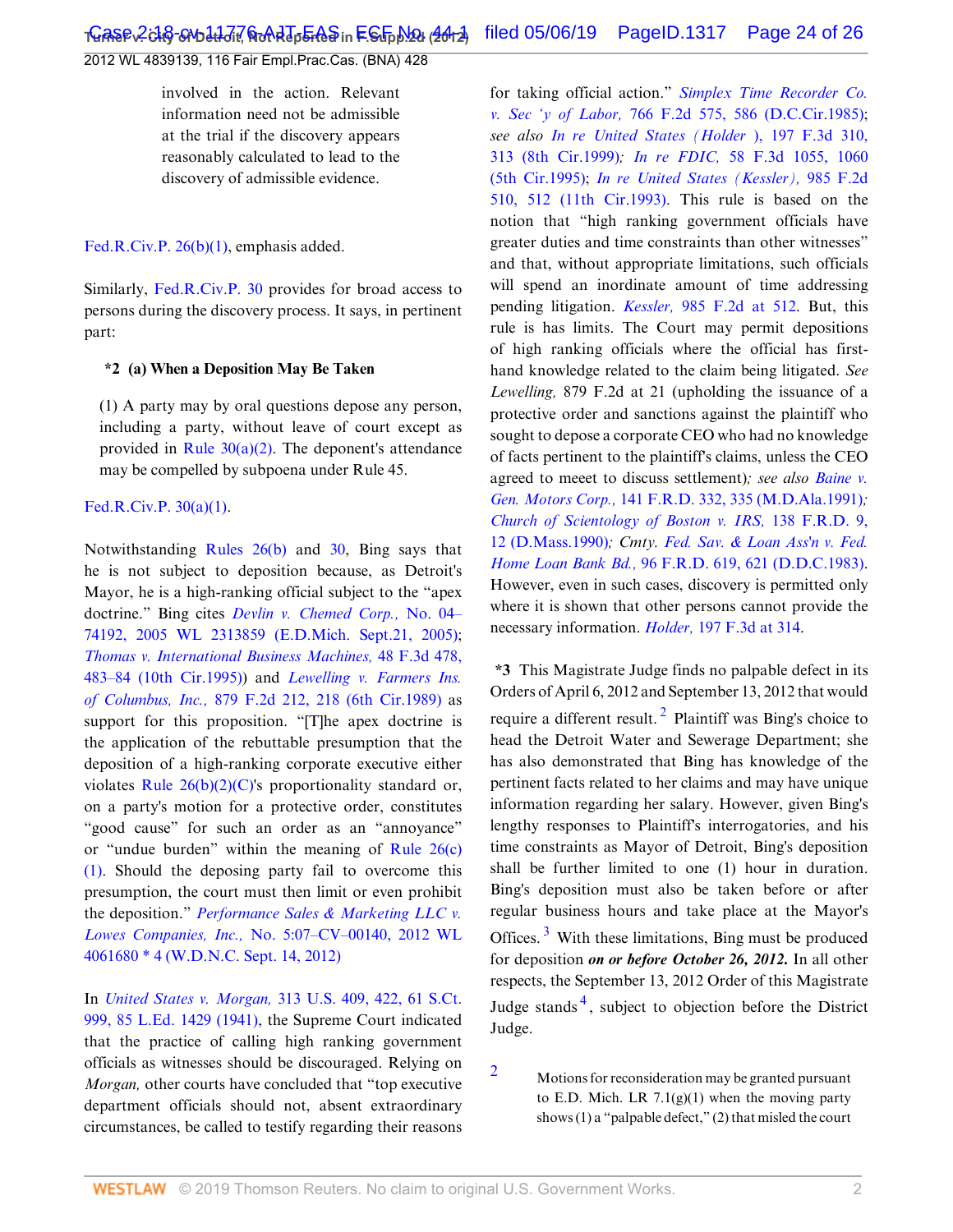2012 WL 4839139, 116 Fair Empl.Prac.Cas. (BNA) 428

and the parties, and (3) that correcting the defect will result in a different disposition of the case. E.D. Mich. LR  $7.1(g)(3)$ . A "palpable defect" is a defect which is obvious, clear, unmistakable, manifest, or plain. *[Mich. Dep't of Treasury v. Michalec,](http://www.westlaw.com/Link/Document/FullText?findType=Y&serNum=2002089888&pubNum=4637&originatingDoc=I35ad3333146211e2b11ea85d0b248d27&refType=RP&fi=co_pp_sp_4637_734&originationContext=document&vr=3.0&rs=cblt1.0&transitionType=DocumentItem&contextData=(sc.Default)#co_pp_sp_4637_734)* [181 F.Supp.2d 731, 734 \(E.D.Mich.2002\)](http://www.westlaw.com/Link/Document/FullText?findType=Y&serNum=2002089888&pubNum=4637&originatingDoc=I35ad3333146211e2b11ea85d0b248d27&refType=RP&fi=co_pp_sp_4637_734&originationContext=document&vr=3.0&rs=cblt1.0&transitionType=DocumentItem&contextData=(sc.Default)#co_pp_sp_4637_734) (citations omitted). However, motions for reconsideration should not be granted when they "merely present the same issues ruled upon by the court, either expressly or by reasonable implication." E.D. Mich. LR 7.1(g) (3).

<span id="page-50-0"></span>[3](#page-49-2) Bing may be represented by Miller Canfield at this deposition. The Court makes no finding as to

**End of Document** © 2019 Thomson Reuters. No claim to original U.S. Government Works.

the propriety of Mayoral representation by outside counsel (without law department approval) going forward.

<span id="page-50-1"></span>[4](#page-49-3) Defendant must pay the \$1200 sanctions *on or before October 31, 2012.*

It is so ordered.

#### **All Citations**

Not Reported in F.Supp.2d, 2012 WL 4839139, 116 Fair Empl.Prac.Cas. (BNA) 428